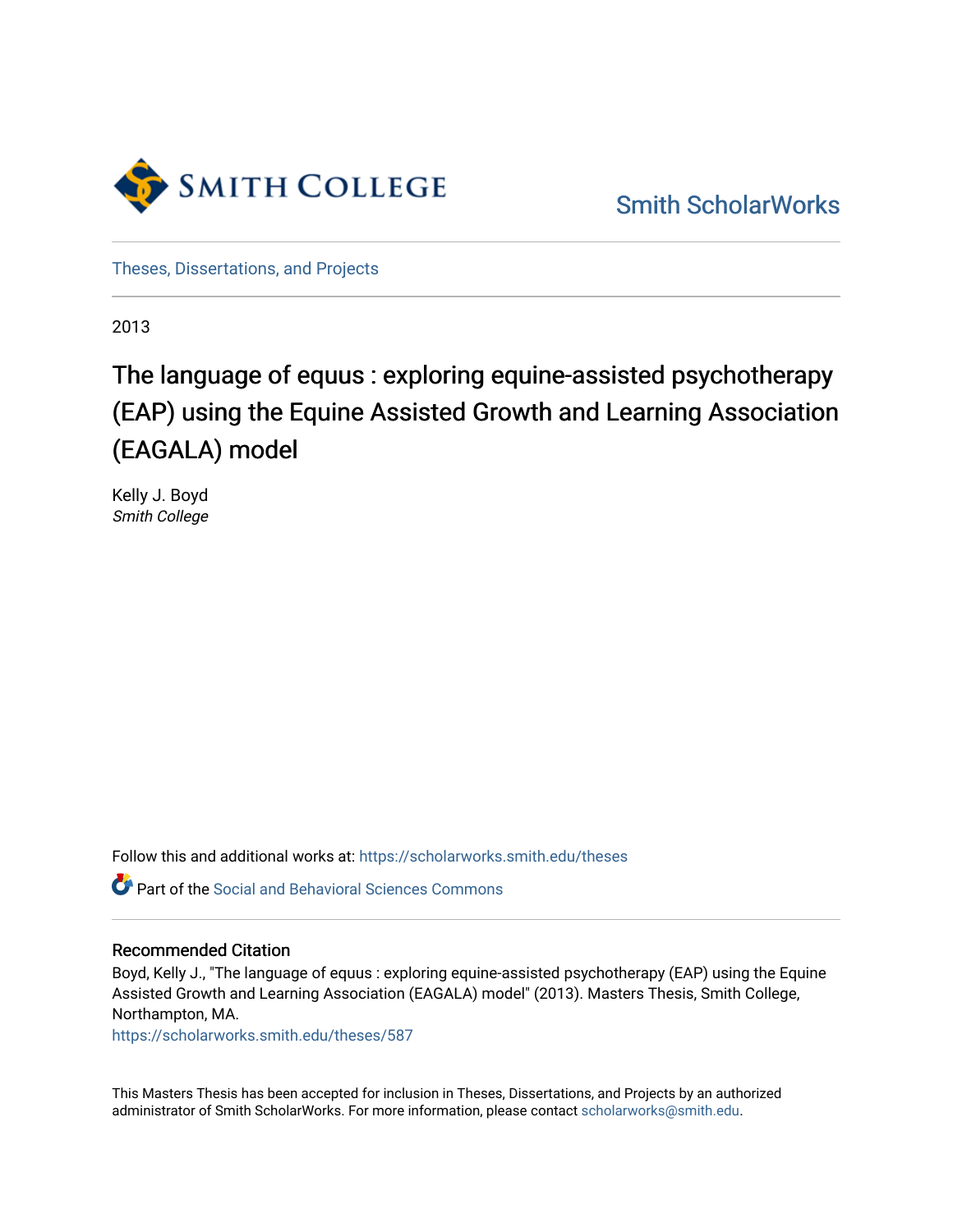The Language of Equus:

Exploring Equine-Assisted Psychotherapy (EAP) Using the Equine Assisted Growth and Learning

Association (EAGALA) Model

A project based upon an independent investigation, submitted in partial fulfillment of the requirements for the degree of Master of Social Work.

Kelly J. Boyd, MS Ed. Smith College School for Social Work Northampton, MA 01063 2013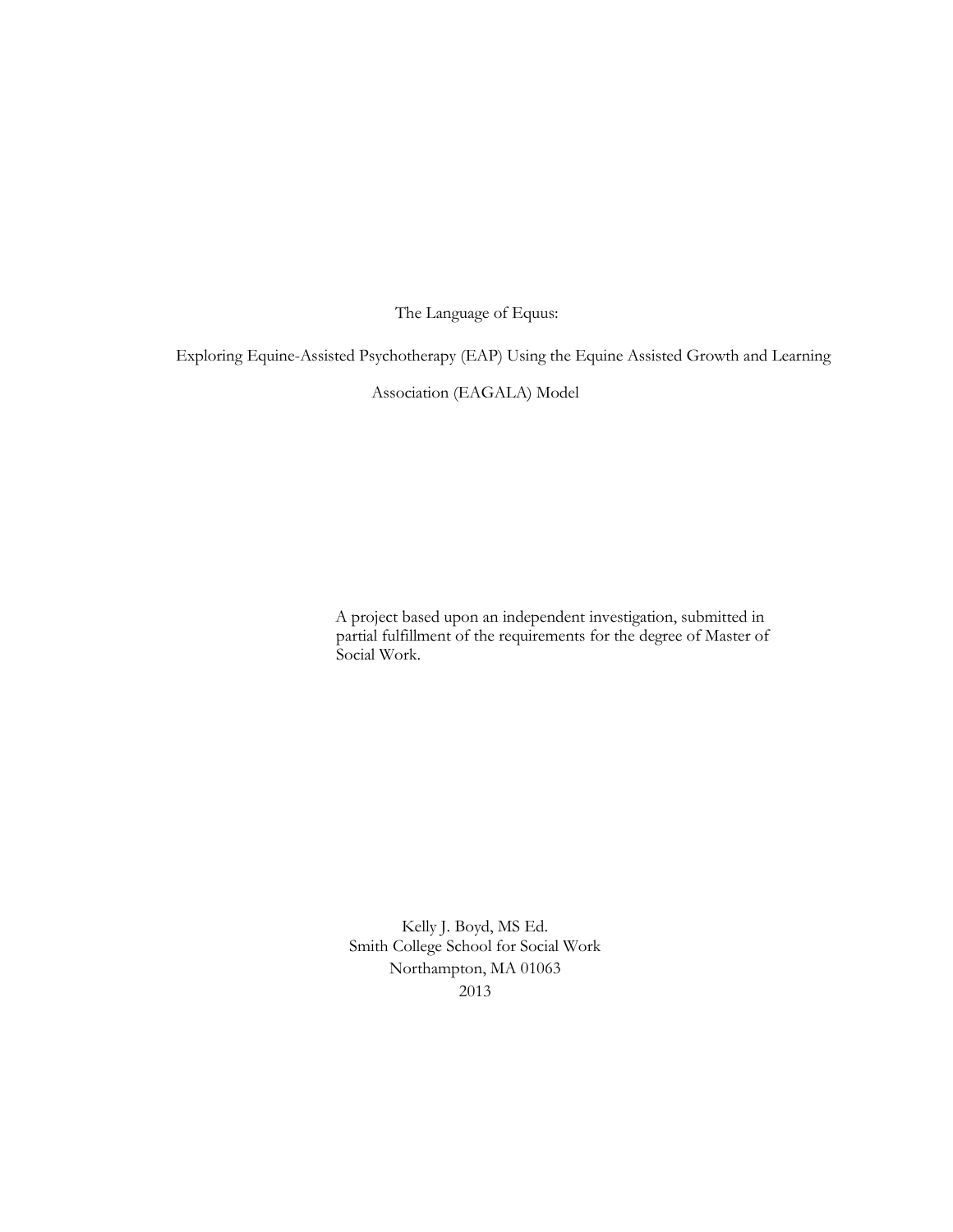Kelly J. Boyd, MS Ed. The Language of Equus: Exploring Equine-Assisted Psychotherapy (EAP) using the Equine Assisted Growth and Learning Association (EAGALA) Model

#### **Abstract**

This qualitative study set out to explore equine-assisted psychotherapy (EAP) under the Equine Assisted Growth and Learning Association (EAGALA) model. As EAP is still a fairly new modality of therapy, the intention of this study is to add to the growing EAP literature. Interviews were conducted with fifteen EAGALA certified mental health practitioners (MH) and equine specialists (ES) with the intent to explore their professional insights, personal experiences and perspectives regarding EAP.

EAP facilitators discussed the structure, benefits and challenges of the EAGALA model. These EAGALA model EAP facilitators also discussed the therapeutic modality of EAP -- revealing its own benefits and challenges.

Study results supported existing literature in terms of the benefits that EAP can offer to diverse populations who are experiencing a range of psychological challenges. Insights revealed facilitators' observations about the power and effectiveness behind EAP. The experiential nature of working with horses as a therapeutic tool offers hope to situations where there may have been none. Findings also indicated EAGALA's credibility and valuable training and certification program for equine therapy.

Implications of this investigation point to the need for further quantitative research, as equine therapy is still an emerging treatment modality offering considerable therapeutic benefits.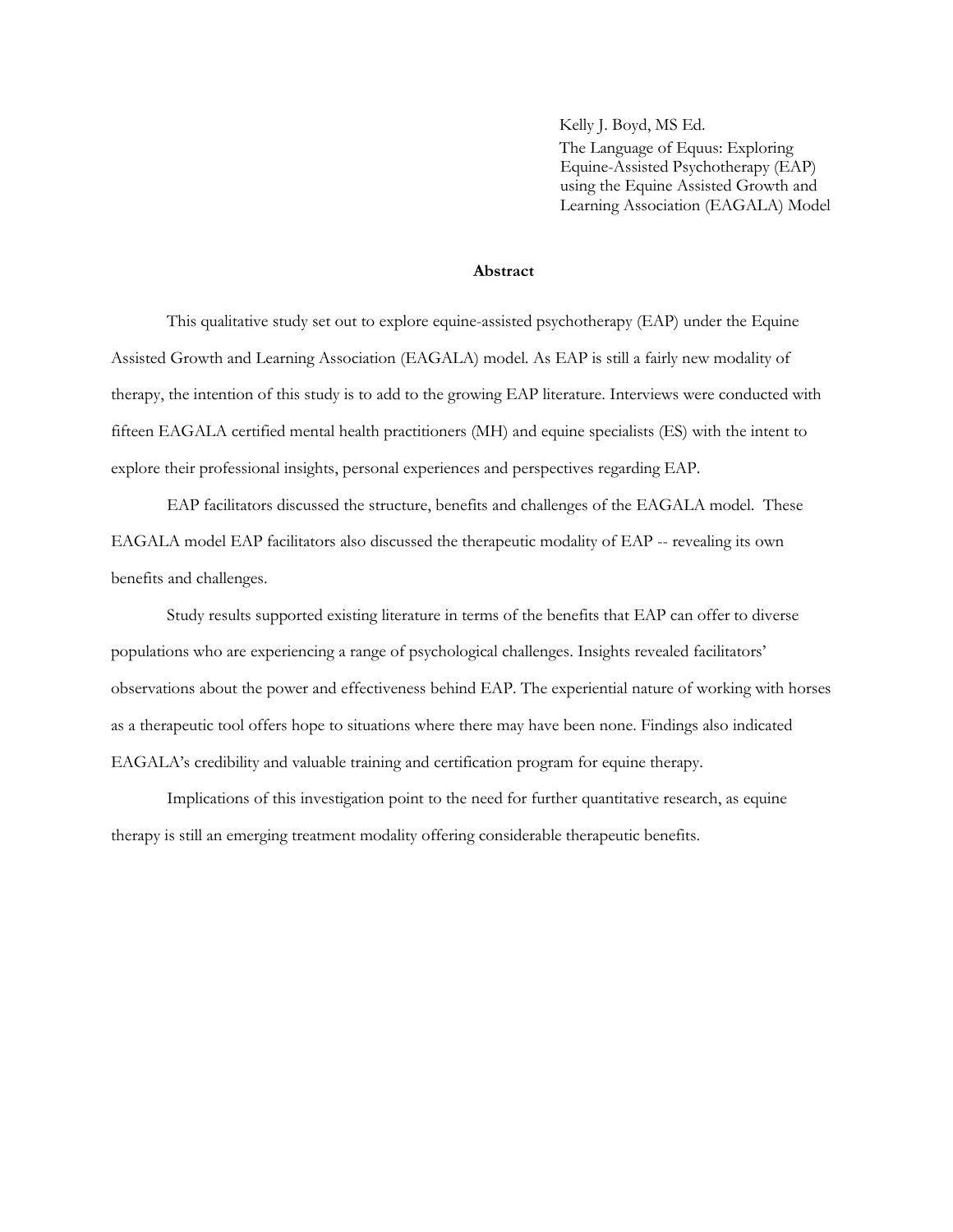# **Dedication**

<span id="page-3-0"></span>This thesis is dedicated to my sister, Cathleen. For I know that you have carried my heart and held my hand from heaven. I do this work in honor of the compassion that you have taught me so well.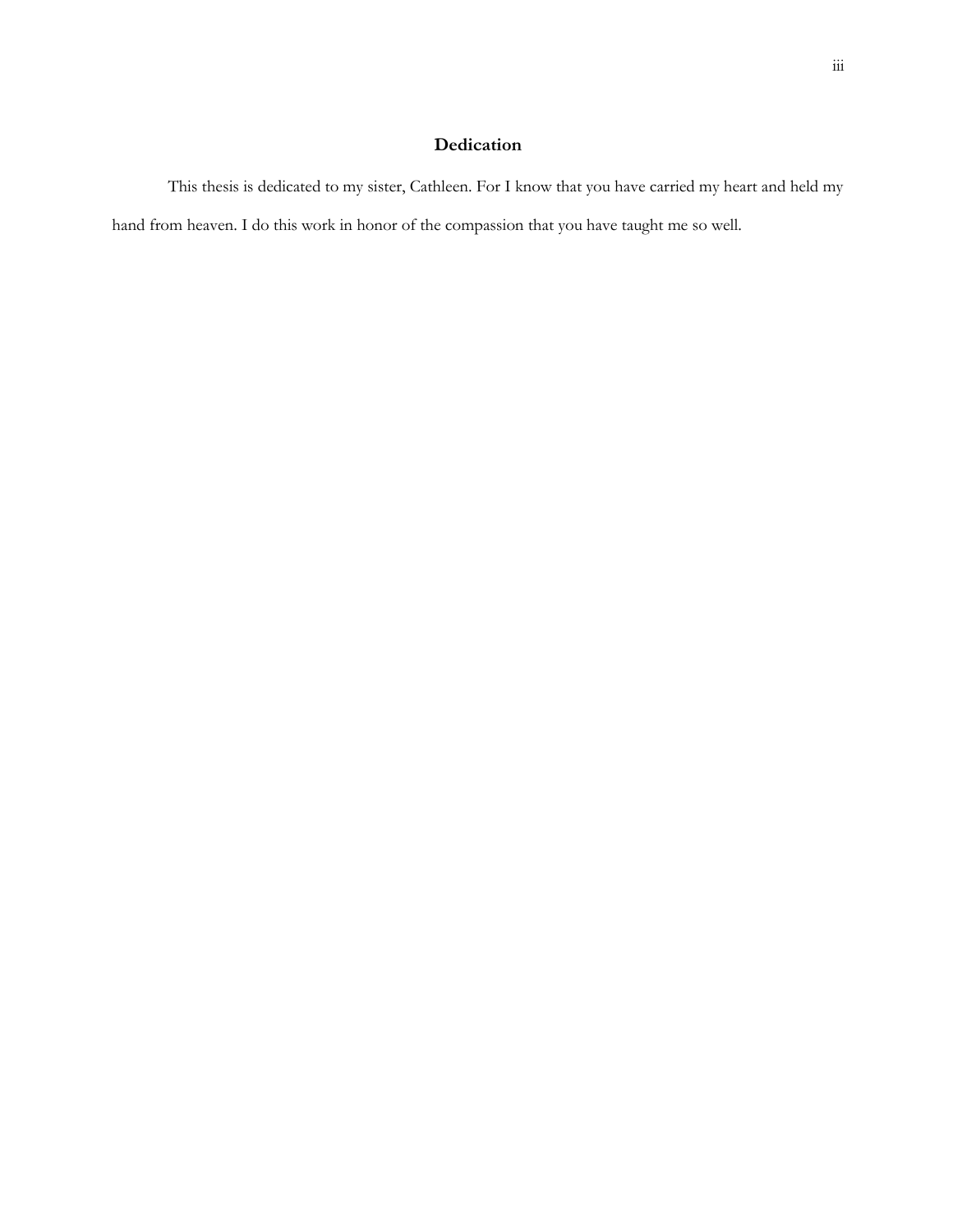#### **Acknowledgements**

<span id="page-4-0"></span>This thesis could not have been accomplished without the assistance of many people whose contributions are gratefully acknowledged.

I wish to thank my research professor and advisor, Gael McCarthy, M.A., Ph.D., L.C.S.W, for her enthusiasm, encouragement, patience, enduring support and wicked humor. Having a seasoned researcher as my guiding model brought hope, wisdom and discernment on this meandering journey. She brought light, compassion and kindness to my last year at Smith.

I would like to thank the Equine Assisted Growth and Learning Association (EAGALA) for their support as I navigated my way through this research project. Furthermore, I offer my immense gratitude for the EAGALA study participants, as their words and wisdom are the heart of this thesis.

This thesis would not have been possible without my discovery of Lisa Gatti, Chair of EAGALA Board of Directors and founder/director of Pal-O-Mine Equestrian, Islandia, NY. My sincere gratitude for her relentless help with recruiting study participants, the volunteer opportunity offered to me at Pal-O-Mine, and the exposure to such a stellar therapeutic facility with brilliant staff and powerful horses. To experience Lisa's wisdom, heart, and passion for this therapeutic work with horses is priceless.

To my endearing A' 13 Smithie friends, we have made it through the trenches of this amazing psychotherapy boot camp, hand in hand, heart to heart. Thanks to Stacey Jackson-Roberts for formatting and dining hall wisdom. Then there's Andrea, Julia, "J" and Suzie. You have forever shifted my world and my heart: "my cup runneth over."

To my parents, family and friends -- your support, encouragement and love have carried me through this long journey up and down the East coast. Keith, forever you are my light.

To the horses, my greatest teachers -- you have broken me open and shown me pure, raw truth. It was never about the carrots.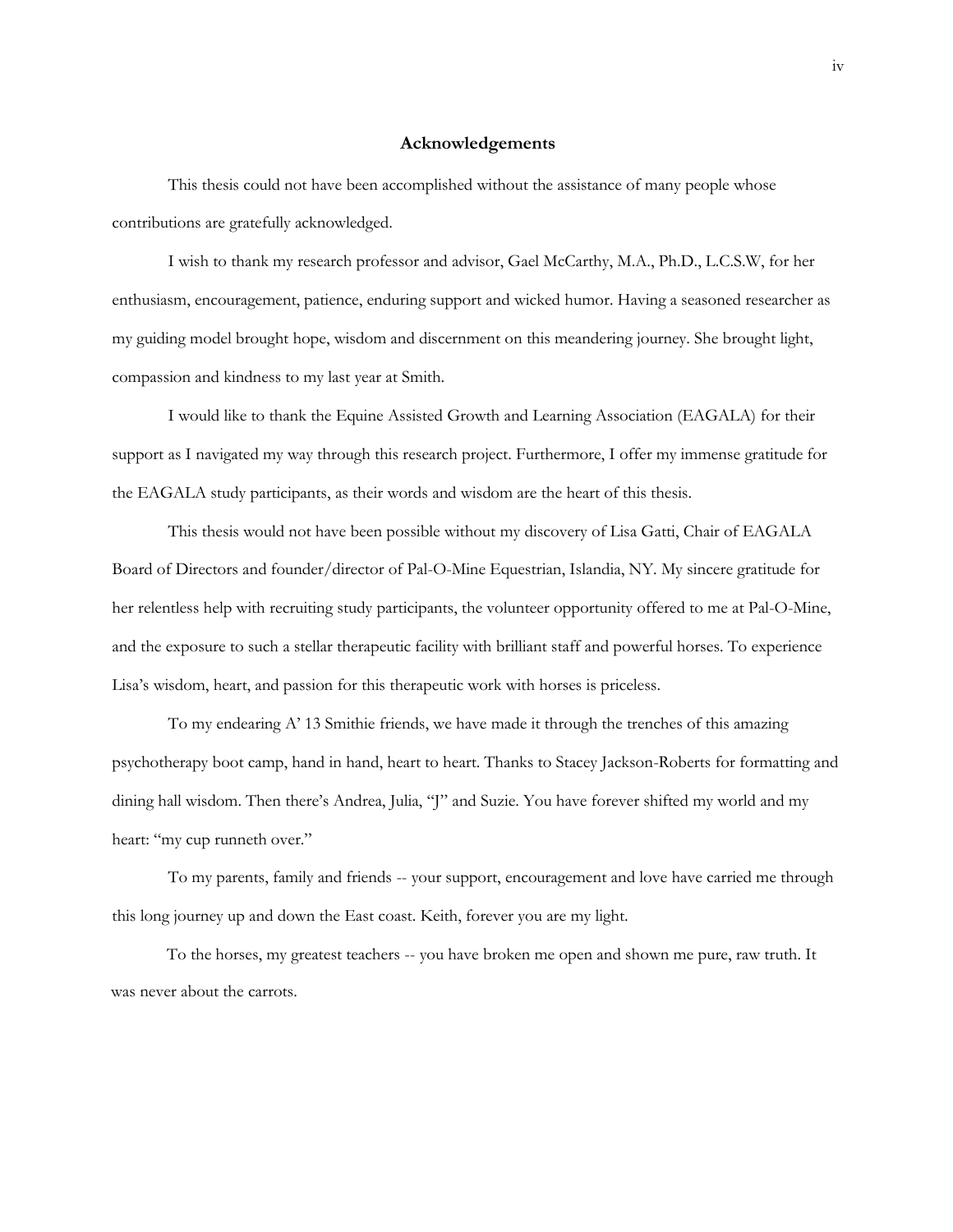# Table of Contents

<span id="page-5-0"></span>

# Chapter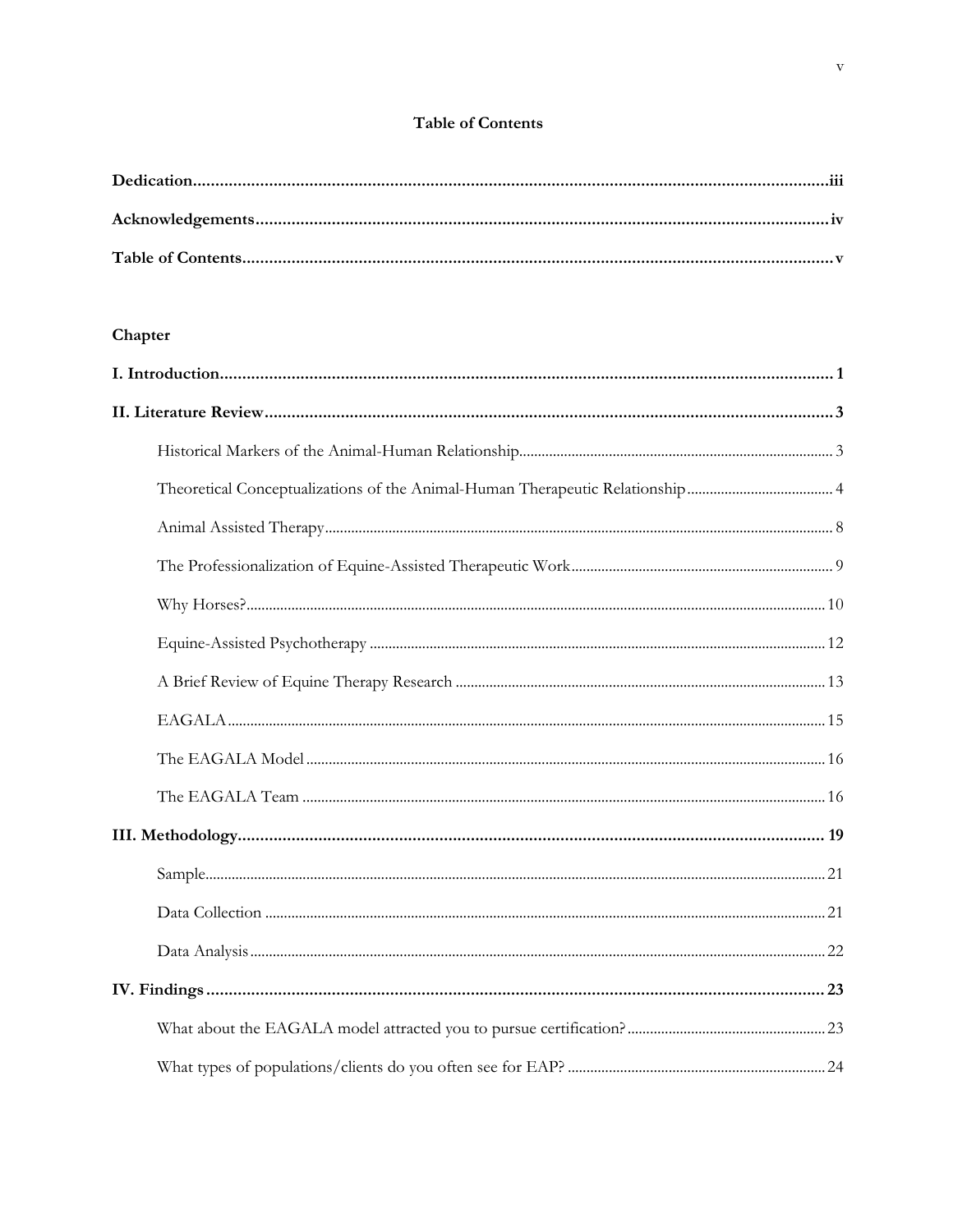| In terms of changes that you observe clients make with EAP, what themes have you noticed |  |
|------------------------------------------------------------------------------------------|--|
|                                                                                          |  |
|                                                                                          |  |
| What suggestions or insight would you offer to a new MH, ES and potential EAP client?33  |  |
|                                                                                          |  |
|                                                                                          |  |
|                                                                                          |  |
|                                                                                          |  |
|                                                                                          |  |
|                                                                                          |  |
|                                                                                          |  |
|                                                                                          |  |
|                                                                                          |  |
|                                                                                          |  |
|                                                                                          |  |
|                                                                                          |  |
| Appendices                                                                               |  |
|                                                                                          |  |

 $\overline{vi}$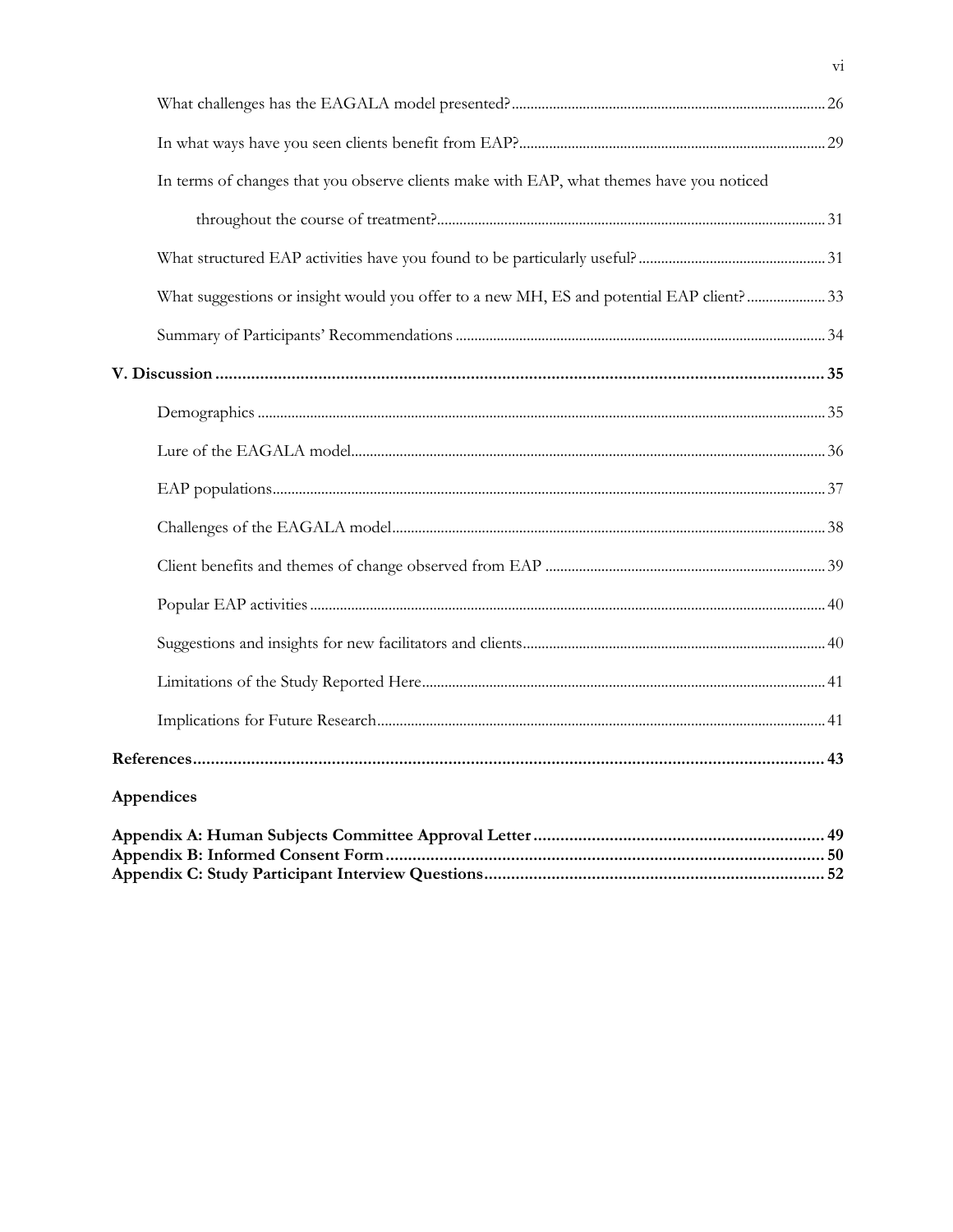#### **Chapter I**

#### **Introduction**

*"The outside of a horse is good for the inside of a man."* 

 $\sim$  Winston Churchill

<span id="page-7-0"></span>The use of horses as therapeutic tools has evolved from therapeutic riding and into the fairly new field of equine-assisted psychotherapy (EAP). This treatment modality demonstrates its applicability to a variety of populations and psychological challenges, and is often used as a last resort for many difficult cases. Experiential in nature, the speed at which EAP therapeutic interventions occur is often seen as an influential aspect to this type of therapy. In *Riding Between the Worlds*, Linda Kohanov (2003) notes a key principle in equine-facilitated psychotherapy to be the observation that horses mirror the feeling behind the façade. As a prey animal, the horse is highly sensitive in nature and attuned to its surroundings (Schultz, Remick-Barlow & Robbins, 2007; Mandrell, 2006). Couple this skill within the therapeutic setting and the horse will provide immediate behavioral feedback without assumption or judgment. Furthermore, those who have been around horses long enough are aware of this sentient being's keen ability not only to provide instantaneous behavioral responses, but to do so in a metaphorical manner that conveys an unfiltered truth to the human clients about their own behaviors and perceptions (Mandrell, 2006). This combination makes up the sweet spot of this therapeutic work.

The Equine Assisted Growth and Learning Association (EAGALA, 2013) is the leading international nonprofit association for professionals using equine therapy to address mental health and human development needs. They provide training and certification for individuals who are called to do this work, while offering a foundation rooted in high standards and a strong code of ethics. Unlike other organizations that incorporate riding as part of therapeutic work, EAGALA focuses solely on groundwork with horses. Under the EAGALA model, the therapeutic team consists of a mental health specialist (MH), an equine specialist (ES) and the horse(s), all as co-facilitators of each client's process.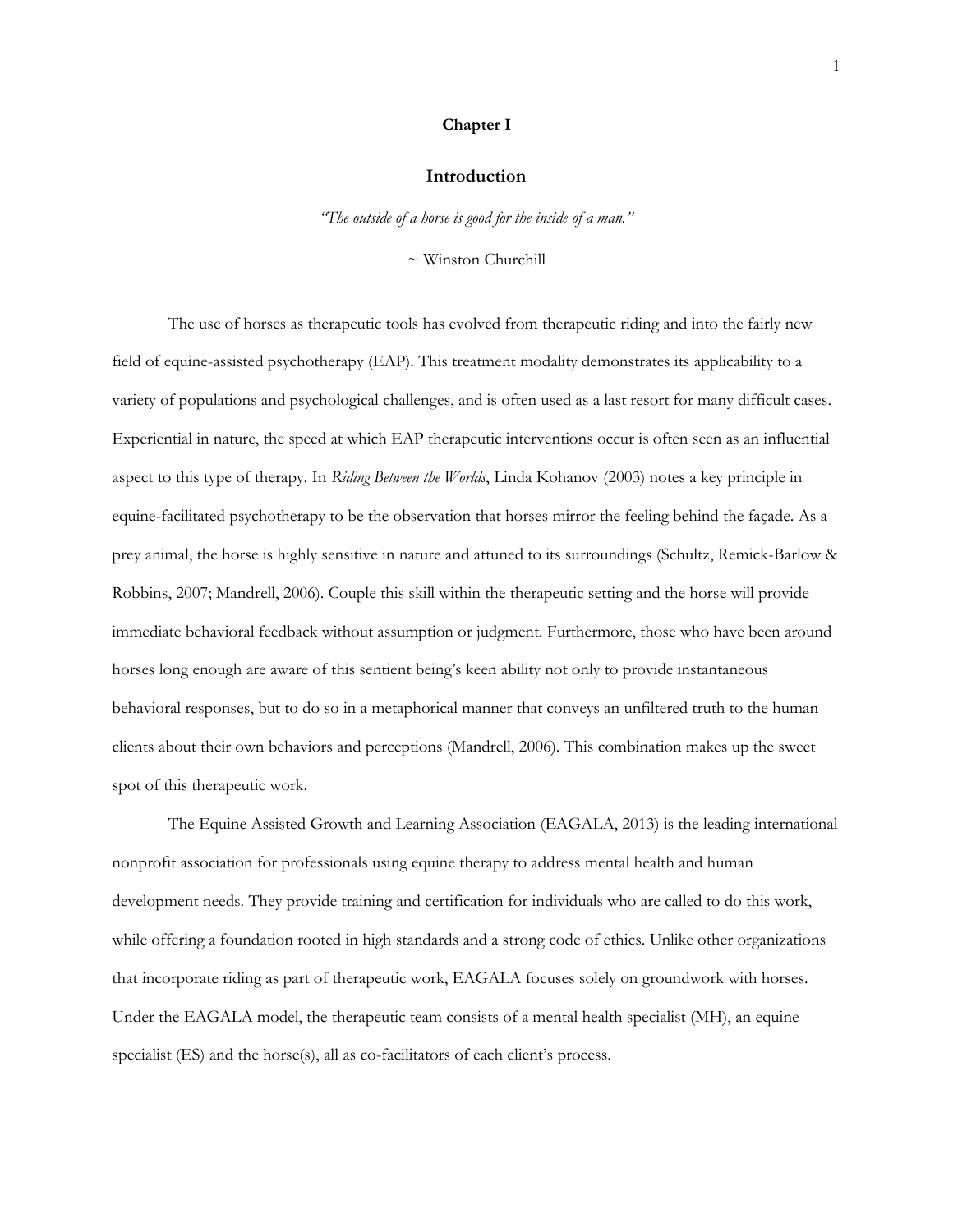Mindful that this modality of therapy is in the early stages of developing further credibility, the purpose of the study reported here has been to examine the experiences, perspectives and insights of fifteen EAGALA certified MH's and ES's who facilitate EAP using the EAGALA model. The study used a qualitative, flexible-methods research design with open-ended interview questions to gather narrative data from the facilitators. Though the original intention of this study was to use a mixed methods approach, with the hope of offering existing EAP research much needed quantitative outcome data, recruitment for a quantitative clinical trial proved to be unsuccessful -- which does at least offer the valuable information that procedures for undertaking such a trial in the future will need to be modified and helped to be successful.

Nevertheless, this qualitative study provides further insight into facilitators' observations about to the power and effectiveness behind EAP. The following chapter of this thesis report offers a review of previous research literature about EAP, followed by a chapter containing a more detailed discussion of the methods used. The fourth chapter presents the findings -- the narratives of fifteen MH's and ES's who shared their intimate experiences, perspectives and insight about partnering with horses as therapeutic tools in EAP. The fifth and final chapter discusses the strengths and limitations of the current study and makes suggestions for future research.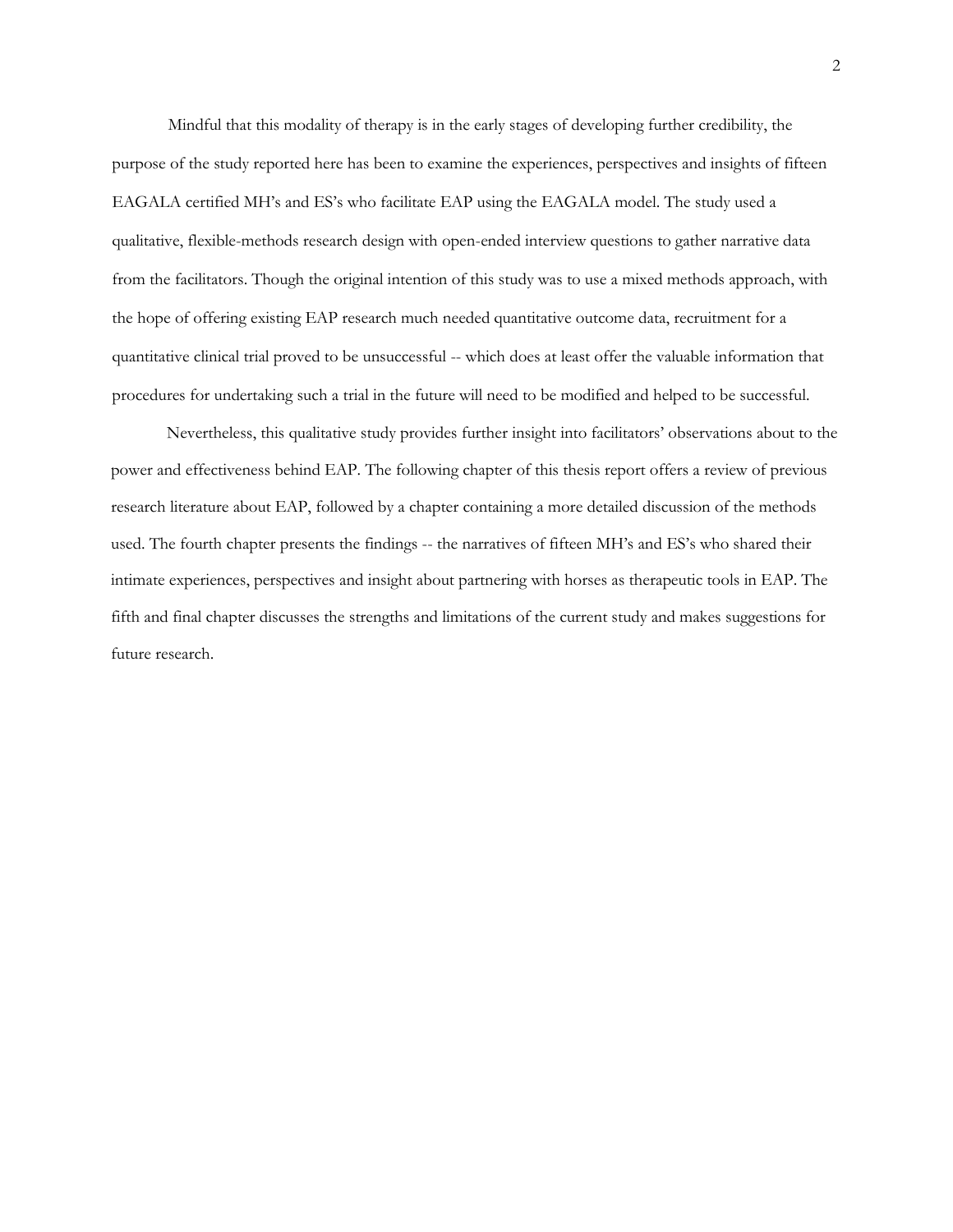#### **Chapter II**

#### **Literature Review**

#### <span id="page-9-1"></span><span id="page-9-0"></span>**Historical Markers of the Animal-Human Relationship**

Wilson's (1984) biophilia hypothesis suggests humans have an instinctive need to connect with nature and animals in order to enrich their physical and psychological well-being, with the historical benefit of human survival being supported through animals conveying cues of safety or threat. Schaefer (2002) beautifully highlights a 1969 quote from psychologist Boris Levinson stating, "Man's anxiety is partly due to his withdrawal from the healing forces of nature and its foremost representatives, the animal kingdom...He may be able to regain some of his emotional harmony by reestablishing his bond with the animate and inanimate world" (p.6). Consider the powerful gifts offered to us by the natural world. Sometimes all we need to do is walk the earth for a little while to clear our heads, put us back into our bodies and reconnect us to our own inner wisdom. Nature slows us down and allows room to put things in perspective, all in a space of non-judgment. And it is this attribute of non-judgment that animals have offered humans throughout history.

The animal-human relationship evolved from utilitarian purposes such as food, labor or religious/healing practices and into a need for companionship, security and comfort -- an encounter that has taken on more meaning relative to spiritual, physical, and psychological healing, growth, and well-being (Schaefer, 2002). Interestingly, Michele Morrison (2007) cites historical literature demonstrating therapeutic relationships between humans and animals that occurred as far back as 12,000 years ago where a human skeleton holding a puppy was found in northern Israel, as well as the use of animals in the treatment of handicapped individuals during ninth century Gheel, Belgium. Research also shows the encouragement of horseback riding to increase the will of ill patients by the early Greeks, while 17th century medical writings endorsed horseback riding as a therapeutic modality for individuals with various disorders (Schaefer, 2002).

Looking at poignant historical markers, the first recorded setting that used animals therapeutically was at a Quaker retreat in 1792 York, England where mentally ill patients learned self-control by caring for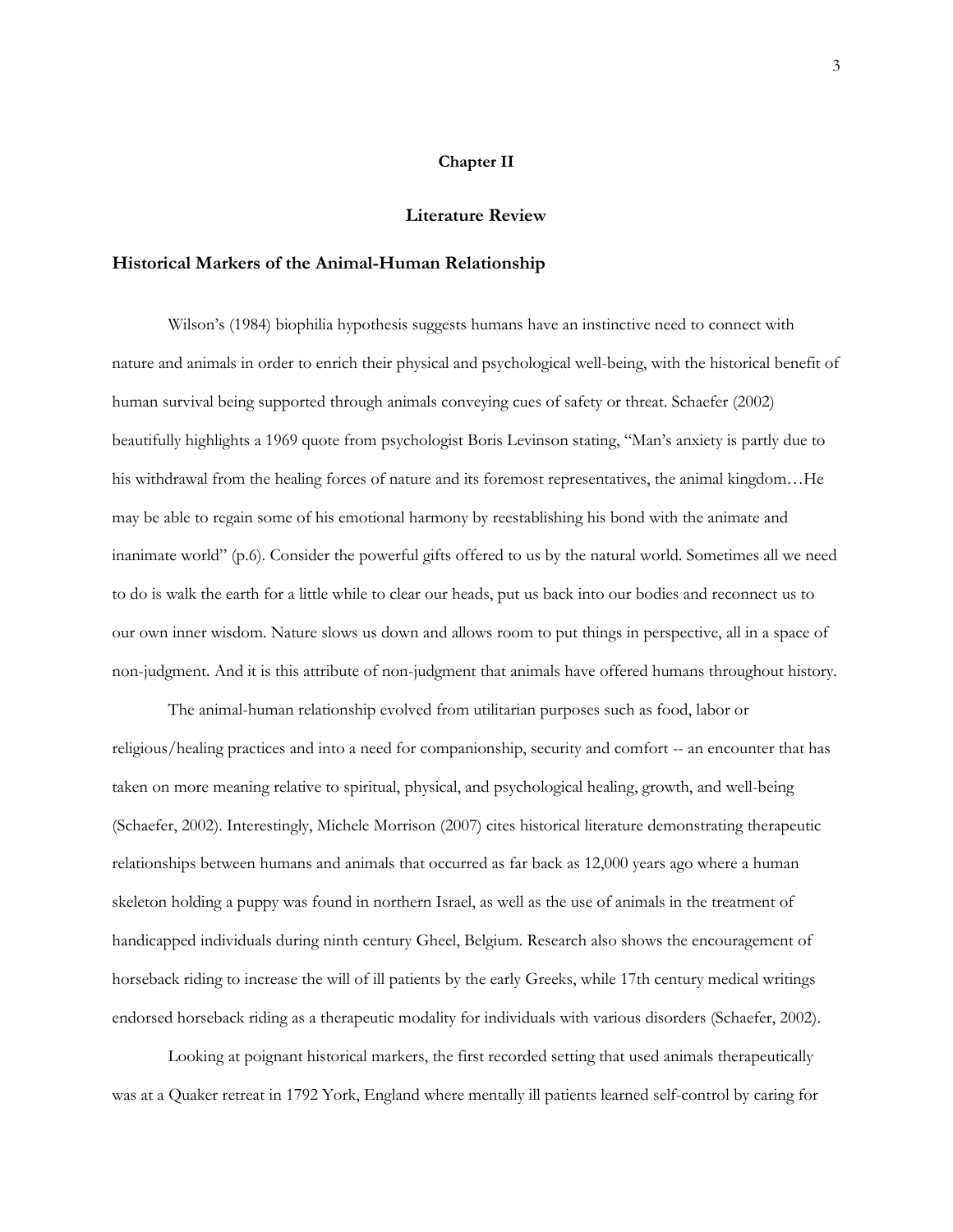chicken and rabbits; farm animals and horses were used as part of treatment at Bethel, a home for epileptic patients in 1867 Germany; and the first use of animals as a form of therapeutic treatment in the U.S was in 1942 at Pawling Air Force Convalescent Hospital in New York (Morrison, 2007; Netting, Wilson & New, 1987). Following WWII, psychologist Boris Levinson accidently discovered the benefit of using his dog, Jingles, as a communication link with a young non-verbal boy, eventually publishing his findings in the article, The Dog as the Co-therapist (Levinson, 1962; Morrison, 2007; Netting, Wilson & New, 1987). Later on in 1972, Levinson conducted a survey, finding one-third of New York therapists using pets in their treatment plans (Morrison, 2007; Schaefer, 2002).

Moving forward towards the late 1970's, exploration of the effects of animals on human health and well-being started showing up in research studies. University of Pennsylvania investigators found lowered blood pressure in participants who interacted with pets as compared to those who interacted with family members, with severe myocardial infarction participants showing improved one-year mortality rates when they had pets waiting at home for them in comparison to those who only had family waiting at home or were going home alone (Morrison, 2007). At the same university in 1978, a social work service was initiated at its Veterinarian Hospital -- offering a service enabling a higher quality clinical understanding of the bond between humans and their companion animals (Netting, Wilson & New, 1987). Lastly, the Delta Society, now known as Pet Partners, formed in 1977 as an international nonprofit organization that focuses on the humananimal bond as a therapeutic partnership (Pet Partners, 2013).

#### <span id="page-10-0"></span>**Theoretical Conceptualizations of the Animal-Human Therapeutic Relationship**

As previously mentioned, Wilson's (1984) biophilia hypothesis is the idea that humans have evolved from and are still connected to nature; therefore, we have this affinity deep-rooted within our DNA that leads us to believe working with animals helps to alleviate anxiety and arousal, while historically animals have served us as environmental safety assessors. Schaefer (2002) uses that foundation to suggest that if animals are conveyors of information regarding the environment through their calm or agitated cues, perhaps "the presence of animals could elicit calm, a sense of well-being and safety in humans, which could subsequently promote healing" (p. 2), and goes on to propose that "…encounters with companion, farm, and wild animals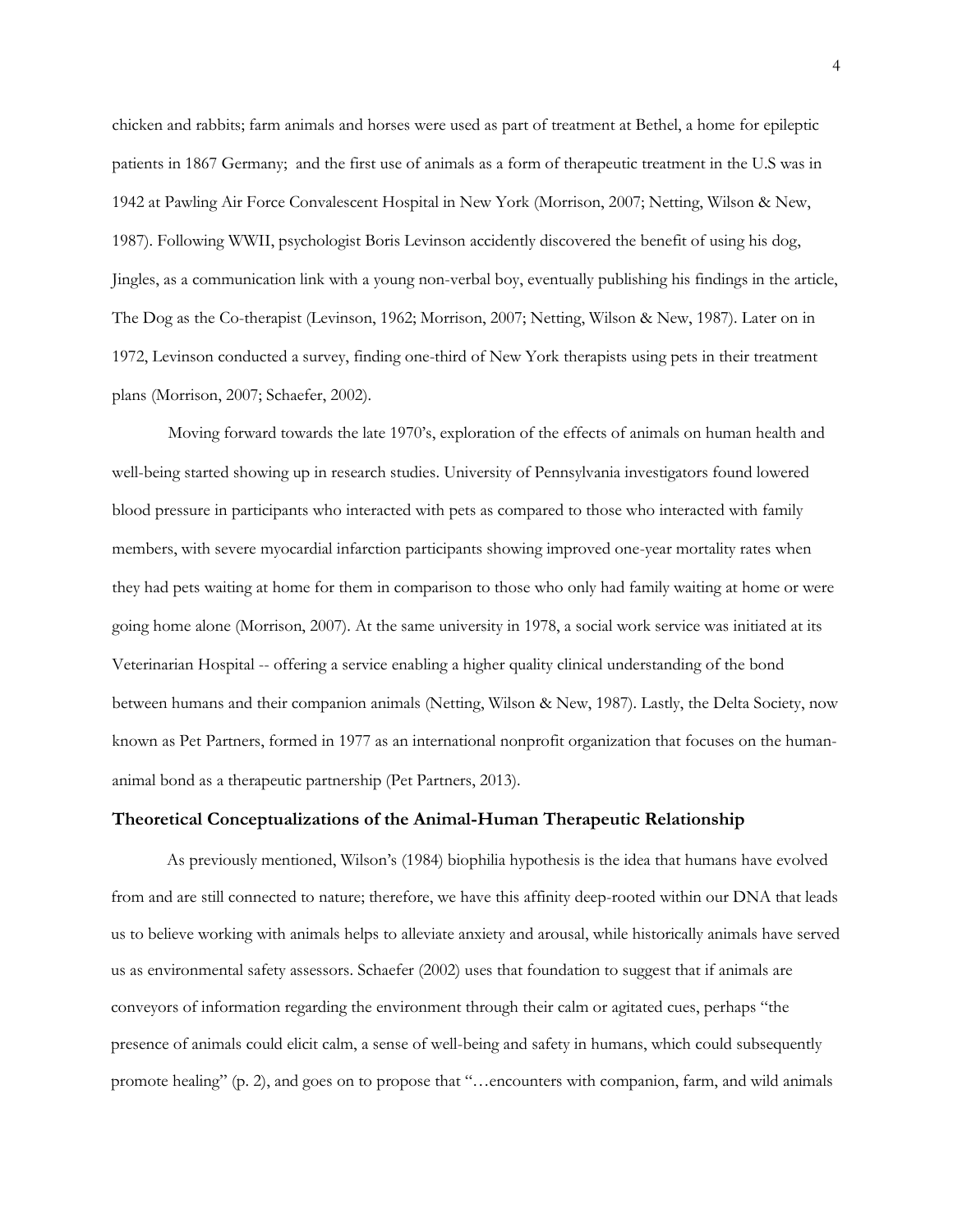might well be meaningful and trigger an experience that could facilitate change" (p. 5). This theory supports the possibility of creating a powerful liaison between animals and clinical work of a psychological and biological nature, potentially offering hope in clinical cases where hope was previously despaired of, and proposes itself as a theoretical umbrella for other frameworks supporting the animal-human bond. Demonstrating the value of this bond, DeMares and Krycka (1998) studied encounters with wild animals that were meaningful and emotionally positive for human participants and found five key elements that were considered to be life-altering or "peak experiences." Those elements were clearly summarized by Schaefer (2002) as:

- 1. A sense of harmony with the environment that could bring about a connectedness to self and other (animal), and a reduction of stress.
- 2. Intention of the encounter to provide a message to the human being.
- 3. A sense of aliveness and return to wholeness.
- 4. Connectedness to self when seeing "oneself reflected in another being's eyes" (DeMares & Krycka, 1998, p.169).
- 5. Reciprocity of the process between the human and the animal.

Having these elements within a clinical setting may offset an individual's sense of inadequacy and internal conflict, allowing for an alternative perspective that is more harmonious.

Exploring therapeutic work with animals through an experiential and wilderness framework appears to be related to the biophilia hypothesis. It is estimated that we remember 20% of what we hear, recall 50% of what we see, and retain 80% of what we experience, (Mandrell, 2006). The experience with nature and animals provides the clinician a distinctive vantage point for assessment and intervention, unlike the office setting. Davis-Berman and Berman (1989) conducted a study of 23 adolescents, ages 13 – 18 who participated in four wilderness therapy trips. The average change achieved on the individual treatment plan goals for all participants was 2.7 on a 7 point scale. In addition, changes on all dimensions of the Wilderness Therapy Checklist (WTC) were positive. Results were consistent with wilderness therapy literature that suggests the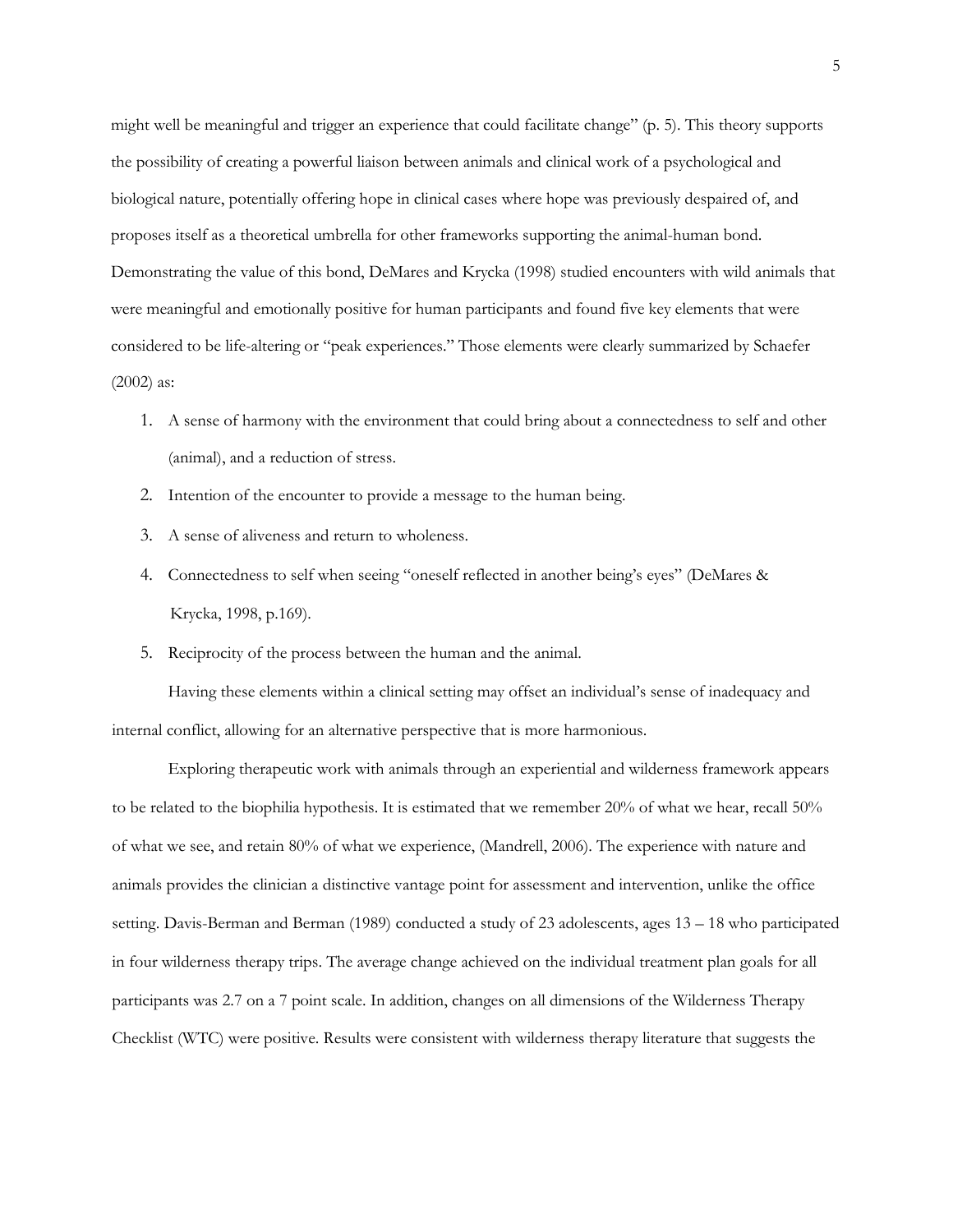efficacy of outdoor treatment in effecting change in self-esteem, self-evaluation and in the reduction of behaviorally disturbing symptoms.

Looking at other conceptual contexts, developmental or life-span theory offers a perspective that examines human interaction with companion animals over a lifespan, noticing the varying impact within different developmental stages and how early interactions and experiences may affect future attitudes towards companion animals (Netting, Wilson & New, 1987; Schaefer, 2002). Having a pet may become a burden for an elderly person who is no longer able to care for a one easily; however, a pet can serve as a substitute for human contact for certain individuals, giving them meaning and purpose. An animal may also assist in teaching about responsibility and friendship for young children. Moreover, this idea of teaching young children about pet ownership can also be considered from the perspective of social role theory, which is grounded in the idea that people's behaviors are defined by socially determined roles or expectations that are internalized to become socially acceptable behavior (Netting, Wilson & New, 1987). Therefore, learning how to be a socially accountable pet owner may be beneficial to individuals during different phases of life.

Kruger and Serpell (2006) offer cognitive and social cognitive theories as a possibility in understanding therapeutic work with animals. These theories speak to clients changing their behaviors based on the reciprocal relationship between their thoughts and behavior in conjunction with the environment. Considering equine therapy, this work allows participants to address areas such as helplessness and selfefficacy through tasks performed in relationship with the horse, with the horse acting as a social mediator, and as a facet of nature working to bring healing to the client.

Exchange theory proposes that people maintain participation in relationships so long as the benefits outweigh the costs (Netting, Wilson & New, 1987). Schaefer (2002) expands this philosophy into the attachment model exploring how the stronger the attachment is to the companion animal the greater the physical and psychological benefits for the human. Kruger and Serpell (2006) use attachment theory in their understanding of equine therapy, noting that bonding with the horse is seen as a significant factor in carrying out the therapeutic work, especially with children. It is the dynamic within the relationship that aids the healing process. Furthermore, studies also indicate the animal's own attachment benefit of feeling safe, secure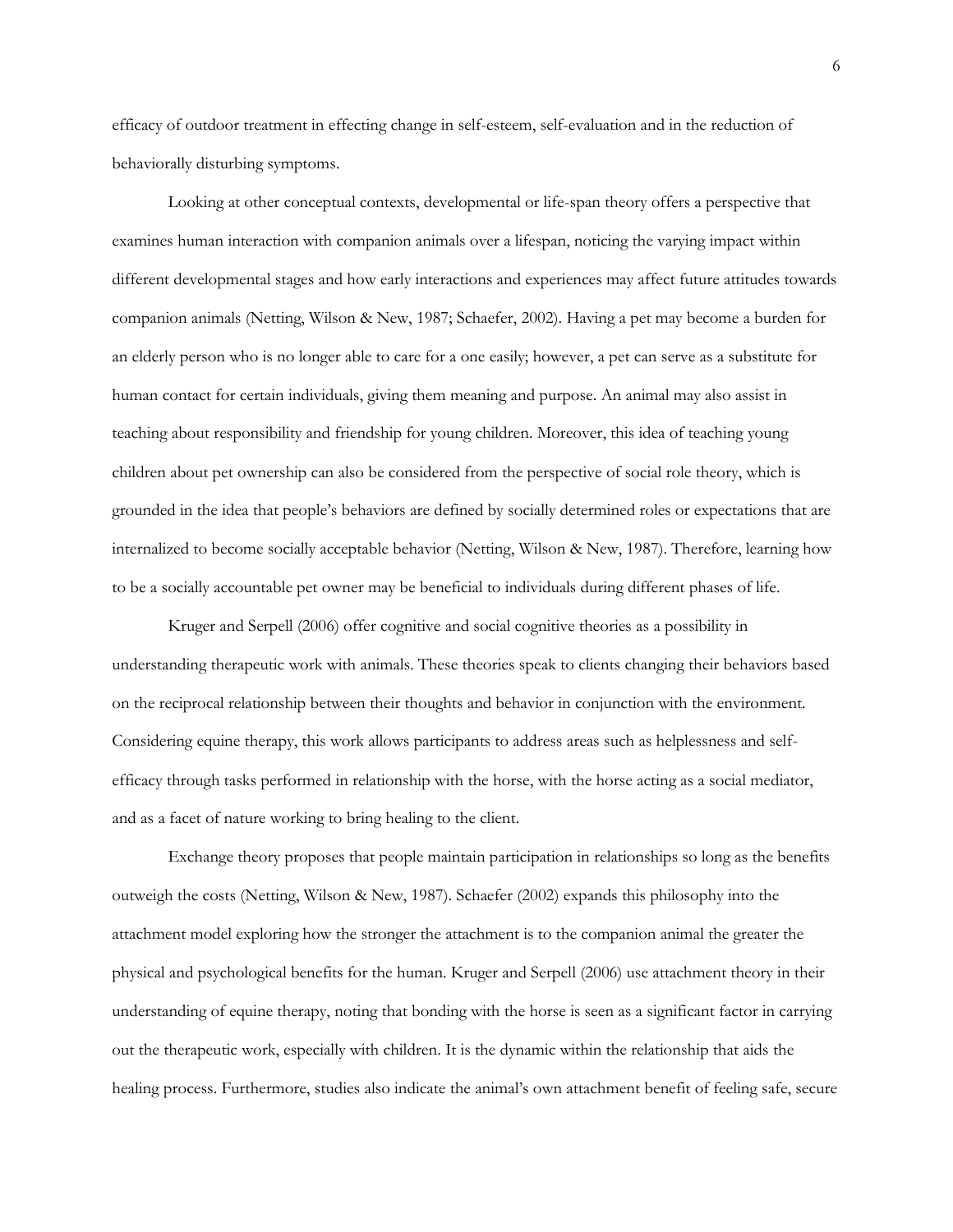and supported by its owner, in addition to its own lowered heart rate and blood pressure in relationship to the human connection (Schaefer, 2002).

In addition to research that demonstrates animals' physiological benefits from their connection with people, studies show decreased heart rate and lowered blood pressure for the human along with enhanced psychoneuroimmunological response from petting a dog, suggesting a positive health implication that could improve the ability to fight off an infection (Morrison, 2007). However, it is important to recognize that certain individuals may have a fear, disinterest or inability in connecting with certain types of animals, or any animals at all. People who may have a medical condition that could be worsened through contact with an animal should obviously avoid such contact so as not to place them in a position that may compromise their health.

An endearing theory is that of the relational model which is rooted in the idea of attunement where there is a connection and perceptual awareness between self and other, and may account for the bond between human and animal that is developed through the senses and bodily reactions (Schaefer, 2002). It's as if there is an energetic exchange of information between the two beings, signaled through extrinsic and intrinsic cues. Schaefer (2002) goes on to explain that this bond may be the precise reason why personal growth transpires as it "[provides] an opportunity for enhancing our self-knowledge, our ability to fully experience life and our emotions, and provide us with the opportunity to trust another being" (p.6).

As it relates to this study, Patti Mandrell (2006), an expert in the field, notes five fundamental and widely used theoretical approaches within the equine-assisted psychotherapy (EAP) paradigm. The first, cognitive behavioral theory attempts to restructure irrational, dysfunctional and self-defeating thinking that can produce emotional disturbances. The second, reality therapy/control theory roots itself in behavior originating with the client, rather than external forces, leading to the idea of personal responsibility. Gestalt therapy, the third approach, challenges the clients to feel more fully, enabling them to make their own interpretations. While the fourth approach of brief/solution-focused therapy, at its core is a way of thinking about change and how to help people change. Lastly, systems theory would hold that a client's actions cannot be understood outside of a family or group system. Though other theories may apply within the context of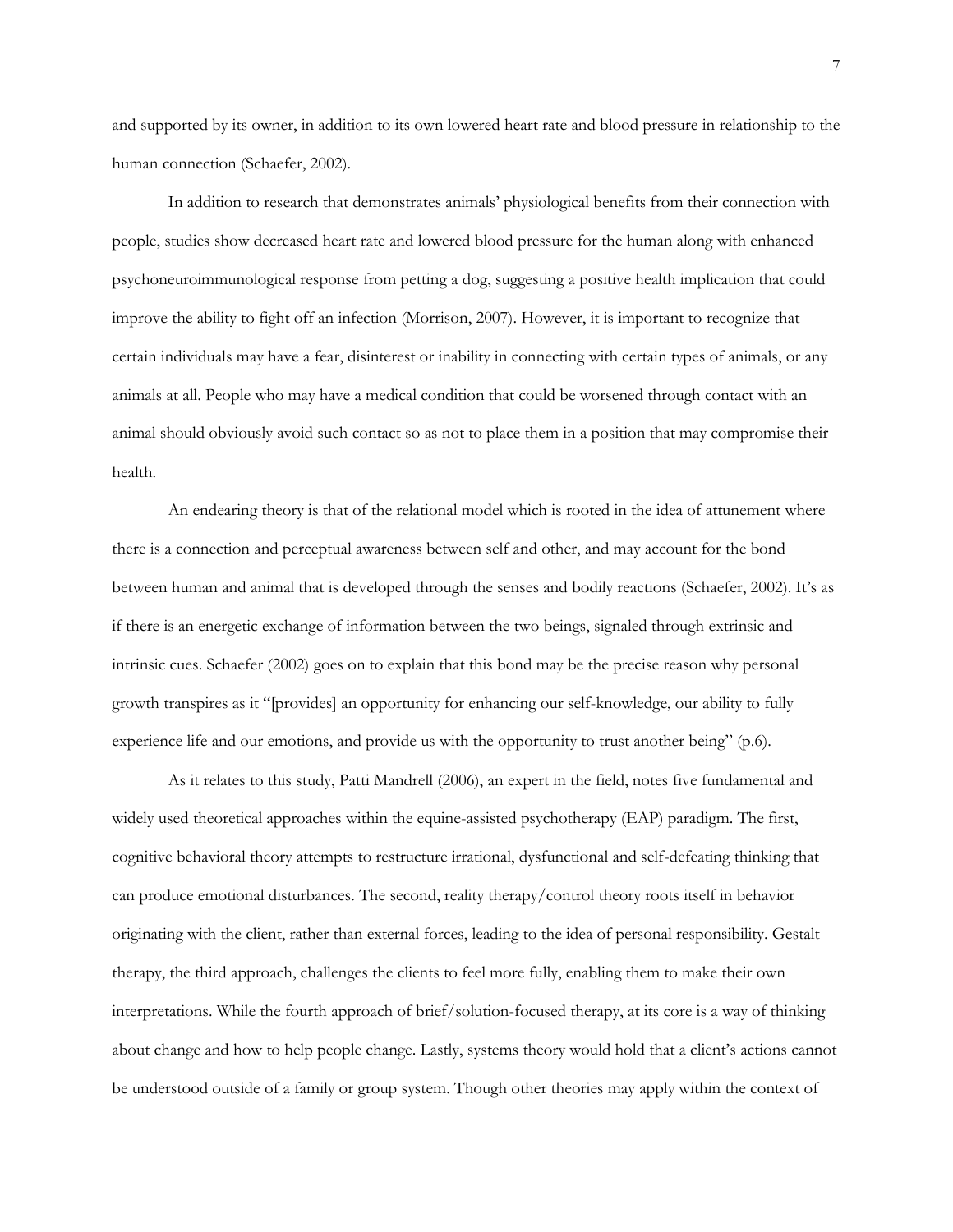EAP, Mandrell (2006) notes, "These theories also reflect the information provided by the horse which makes EAP very unique from other traditional uses of theories" (p.20).

#### <span id="page-14-0"></span>**Animal Assisted Therapy**

The Delta Society/Pet Partners (Pet Partners, 2013), an organization that coordinates animal visitation programs, defines Animal Assisted Activities (AAA) as activities that use animals for educational, recreational, or therapeutic purposes, having a casual "meet and greet" feel to them, not requiring any formal methods such as treatment goals or detailed clinical notes, and usually conducted with volunteers. Pet Partners describe Animal Assisted Therapy (AAT) as a formal method of therapy with a specific treatment goal for individual patients, monitored using detailed progress notes, conducted under the guidance of a mental health professional, and using animals to help facilitate the therapeutic process for individuals challenged with emotional, cognitive, behavioral and physical problems. The animals serve as co-therapists in that they bond with the client so as to support that individual in being able to express feelings, acquire new skills, as well as acting as a bridge between client and therapist, where trust and rapport are built (Chandler, Portrie-Bethke, Minton, Fernando, & O'Callaghan, 2010). Dr. Andrew Weil, world-renowned leader and pioneer in the field of integrative medicine believes, "One of the most fundamental advantages of animal assisted therapy over other therapeutic modalities is that it provides the patient a much needed opportunity to give affection as well as receive it. It is this reciprocity -- rare among medical therapies -- that makes AAT a unique and valuable route to healing" (Pet Partners, 2013). Of important note, Heinsch (2012) cites a 2010 study of 1,649 U.S. social workers where only one-third reported asking about clients' animals in assessment, with even fewer including animals in their treatment.

Research has shown the benefit of AAT in enabling cognitive skills development and other learning (McCulloch, 2001), as facilitating difficult topic discussions through the use of metaphor in the client/animal interaction (Christian, 2005), assisting with positive social behaviors that can be transferred to outside relationships (Glazer, Clark, & Stein, 2004; Trotter, Chandler, Goodwin-Bond, & Casey, 2008), and motivating clients to attend therapy who may otherwise not be inclined to participate (Macauley & Gutierrez, 2004). Other researchers have reported AAT as lessening symptoms of mental disorders (Klontz, Bivens,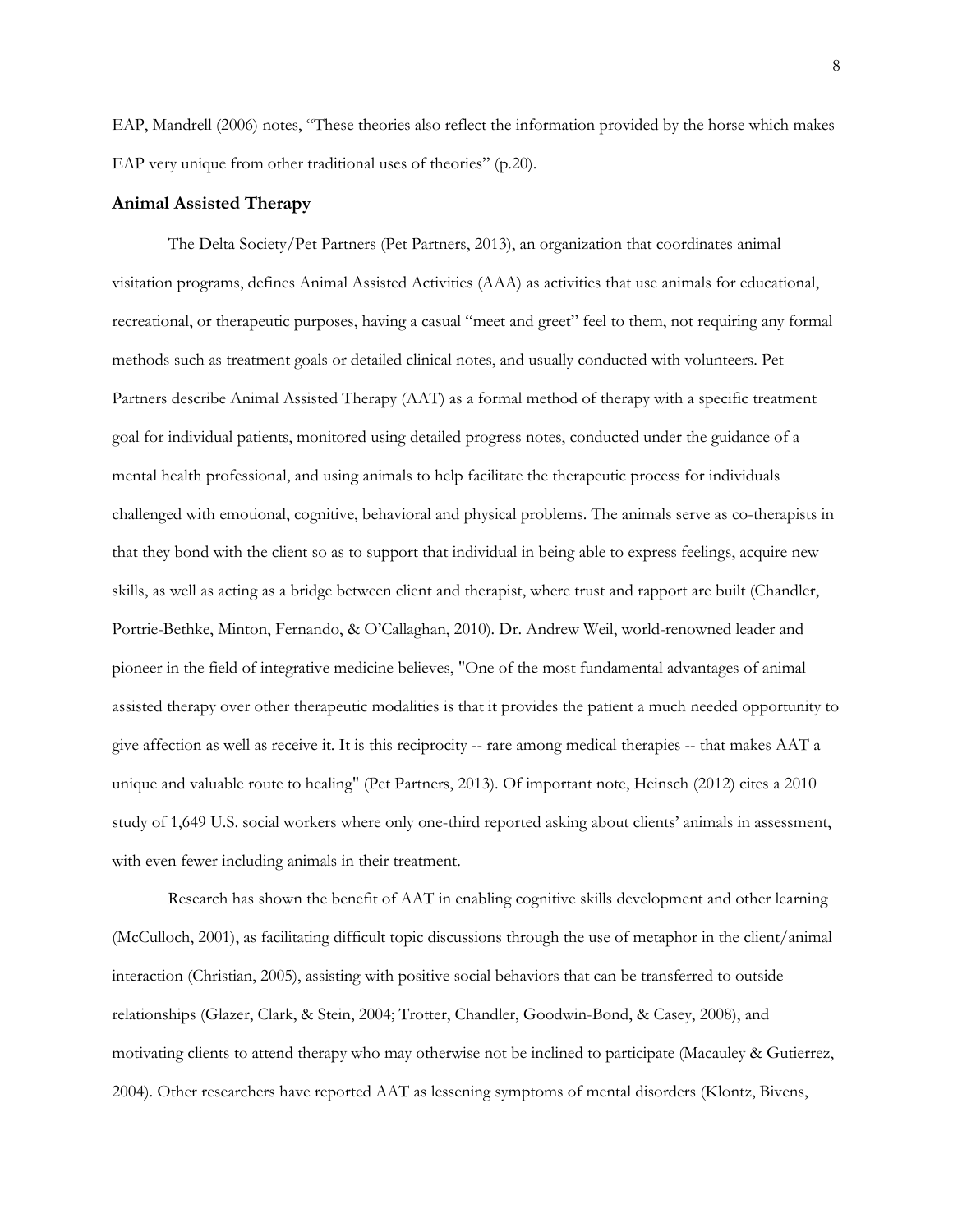Leinart, & Klontz, 2007); reducing the effects of trauma (McCulloch, 2001), grief (Glazer, Clark, & Stein, 2004), anxiety and depression (Barker & Dawson, 1998); increasing Global Assessment of Functioning (GAF) scores (Schultz, Remick-Barlow, & Robbins, 2007), while also showing a decrease in problematic behaviors (McCabe, Baun, Speich, & Agrawal, 2002; Trotter, Chandler, Goodwin-Bond, & Casey, 2008).

Clearly, research has demonstrated the benefits of using AAT as a form of intervention, in addition to illustrating the diversity of its application in many areas where individuals may experience a struggle. The calming and relaxing effect induced through the animal's presence or by engaging in touch with the animal promotes a rich and rewarding foundation for valuable therapeutic work to occur between client and clinician.

However, though AAT research has revealed the significant findings just summarized in the literature, Morrison (2007) does note some overall methodological weaknesses. These include small sample size, lack of consistent participant randomization, deficient designation and inadequacy of control group, selection bias, poor generalizability, inadequate reporting of reliability and validity of tools used to measure outcomes, and attrition rates. It would be beneficial for future research to not only address these factors, but to also explore the duration of AAT effects using extended follow-up investigations.

Narrowing in on therapeutic equine work, hippotherapy was developed in the 1960's as a formalized discipline and is a form of therapeutic riding that uses "movement of the horse as a strategy to address impairments, functional limitations, and disabilities in patients with neuromusculoskeletal dysfunction," (AHA, 2012). While the results from hippotherapy studies are interesting (e.g. Macauley & Gutierrez, 2004; Hamill, Washington, & White, 2007), they are not strictly relevant to this study because EAP does not involve horseback riding; its activities are done only on the ground with horses.

#### <span id="page-15-0"></span>**The Professionalization of Equine-Assisted Therapeutic Work**

Recognizing the need for an organization to act as a liaison for therapeutic riding, the North American Riding for the Handicapped Association (NARHA), now known as the Professional Association of Therapeutic Horsemanship International (PATH Intl.) was founded in 1969 with the mission to promote safe and effective therapeutic horseback riding throughout the United States and Canada (PATH Intl., 2013).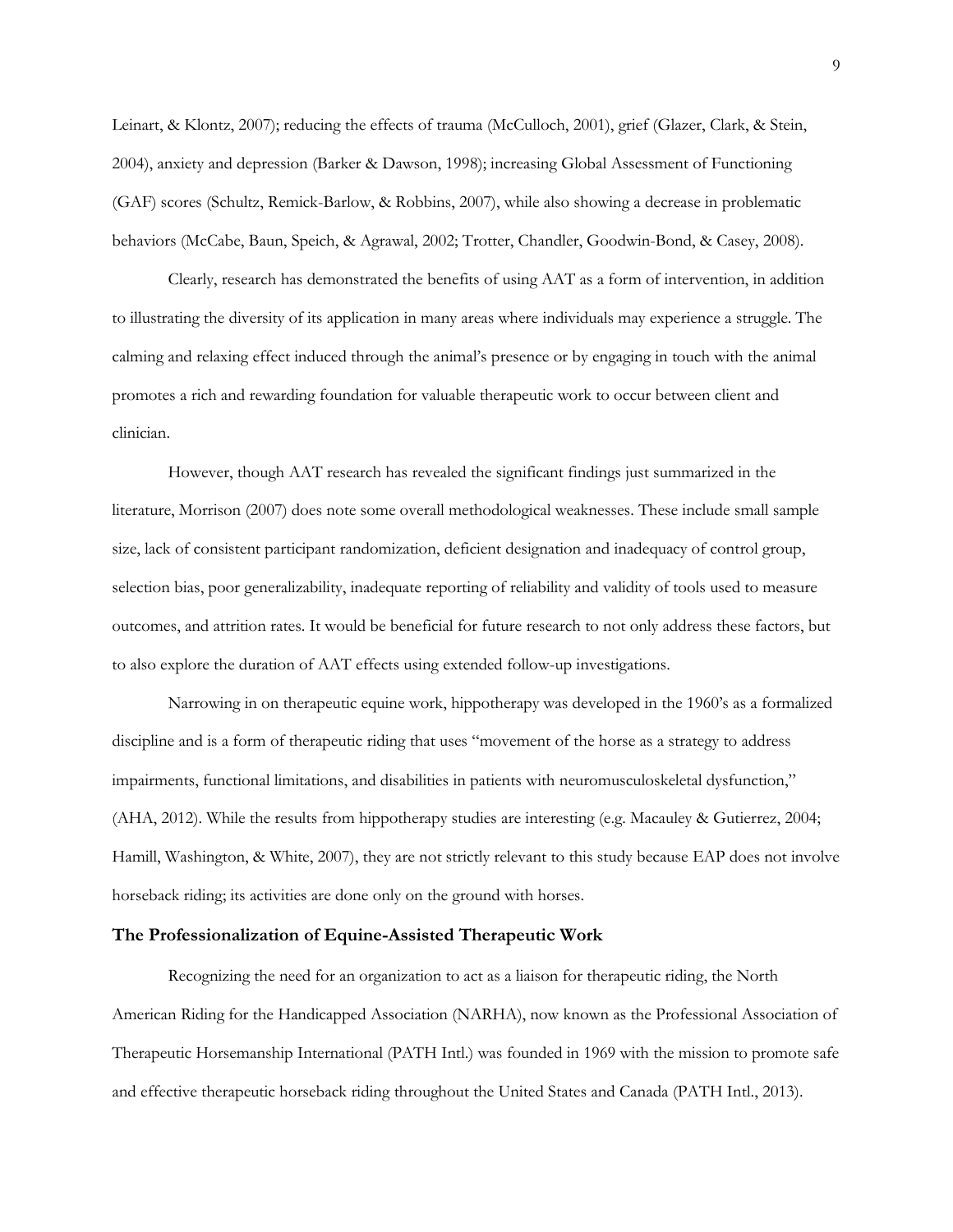Furthermore, NARHA's subsection, Equine Facilitated Mental Health Association (EFMHA), has been in the process for several years of setting standards of certification for therapists and horse professionals who wish to train and practice Equine Facilitated Psychotherapy (EFP).

Adding to the richness of equines benefitting humans, and in a an effort to tame and train wild horses that were in danger of starvation, the Southern New Mexico Correctional Facility established the Wild Mustang Program from 1988 to 1992, where inmates were trained to halter and break mustangs that would eventually be sold to the public (Deaton, 2005). What was discovered through the inmates assuming a nurturing role in the care of the mustangs was the recognition that they needed to offer the horse peace in order to obtain the required results, in turn contributing to better emotional and psychological states of the inmates and staff.

Lastly, and most relevant to this study, the Equine-Assisted Growth and learning Association (EAGALA), founded in 1999, is the leading international nonprofit association for professionals using equine therapy to address mental health and human development needs (EAGALA, 2013). Through its certification training in Equine-Assisted Psychotherapy (EAP), EAGALA provides services with the intention of helping change the lives of people with a diverse range of struggles such as those suffering from addictions, depression and trauma, and improving relationships in families and groups, in addition to offering services in Equine-Assisted Learning (EAL), where the focus leans more towards skills development and education, especially when working with groups from schools or the corporate world. Ever growing, EAGALA has over 3,500 members in 41 countries.

#### <span id="page-16-0"></span>**Why Horses?**

It has been said throughout time that a horse's sense and awareness of its surroundings is so attuned that the horse has been interpreted as being psychic or as having a sixth sense. This heightened sensitivity results, as mentioned earlier, from the fact that a horse is an animal preyed upon by others, so that it must become adept at reading non-verbal communication (Mandrell, 2006; Roberts, Bradberry, & Williams, 2004). A horse has often been described as a "mirror" for human emotions and processes (Thomas, 2002; Vidrine, Owen Smith & Faulkner, 2002). The use of horses as a psychotherapeutic treatment modality has been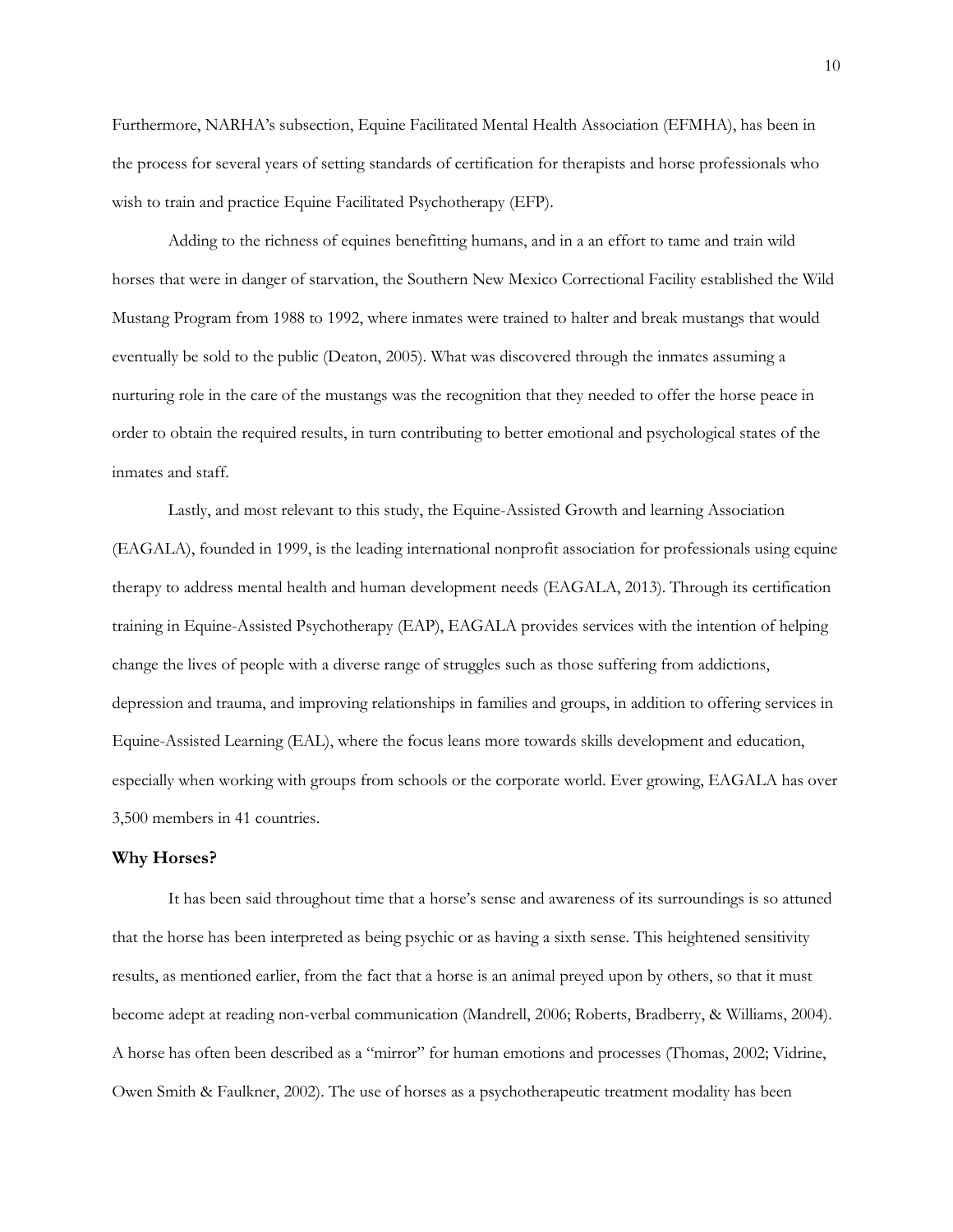gaining increased recognition by mental health practitioners within the past decade and noted to treat a wide range of presenting problems (Frewin & Gardner, 2005). Equines are without ego and non-judgmental, offering unconditional positive regard and immediate, unbiased, non-verbal feedback (Vidrine, Owen Smith & Faulkner, 2002). Equestrians will often say that their horses can "pick up" or feel when the human rider is upset or anxious, as this sense may be reflected in the horse behaving anxiously; horses cannot lie or separate their emotions from their behavior. This attribute then requires that humans be in alignment with their authentic feelings around the horse.

Metaphorically speaking, though a human may not physically run away, as is the nature of prey animals when feeling threatened, they may instead disconnect emotionally or avoid challenging situations. This in and of itself can serve as a powerful teaching tool when using horses therapeutically. They have a reputation for sensing people's feelings even when the humans may be trying to mask their emotion, and as Mandrell (2006) poignantly states, "You can't simply appear confident and in control. You must let go of your masks and conflicts and fears and simply be confident and in control" (p.28). Being "man's help-mate" for generations, horses have evolved into valuable teachers of relationships, problem-solving, wants, and needs; and unlike dogs or cats, horses are more capable of being neutral upon initial encounters, graciously allowing for the relationship to develop from present behaviors and responses, rather than expectations or previous experiences (Mandrell, 2006).

For those who have spent time working around horses, there is indescribable mystery about the animal with some even expressing this mystery as an emotional or spiritual connection. In a qualitative study of eight women of various ages belonging to a saddle club, Koch (2008) studied the influence of riding or owning a horse by looking at the emotional bond that women have with horses and found a positive impact on each participant's emotional well-being. The positive experiences from these equine encounters included imparting confidence, increasing social networks, creating a safe space for discussing abuse and offering spiritual meaning for women. However, the study's small sample size in a rural Michigan setting, poor generalizability presents as a limitation of the study.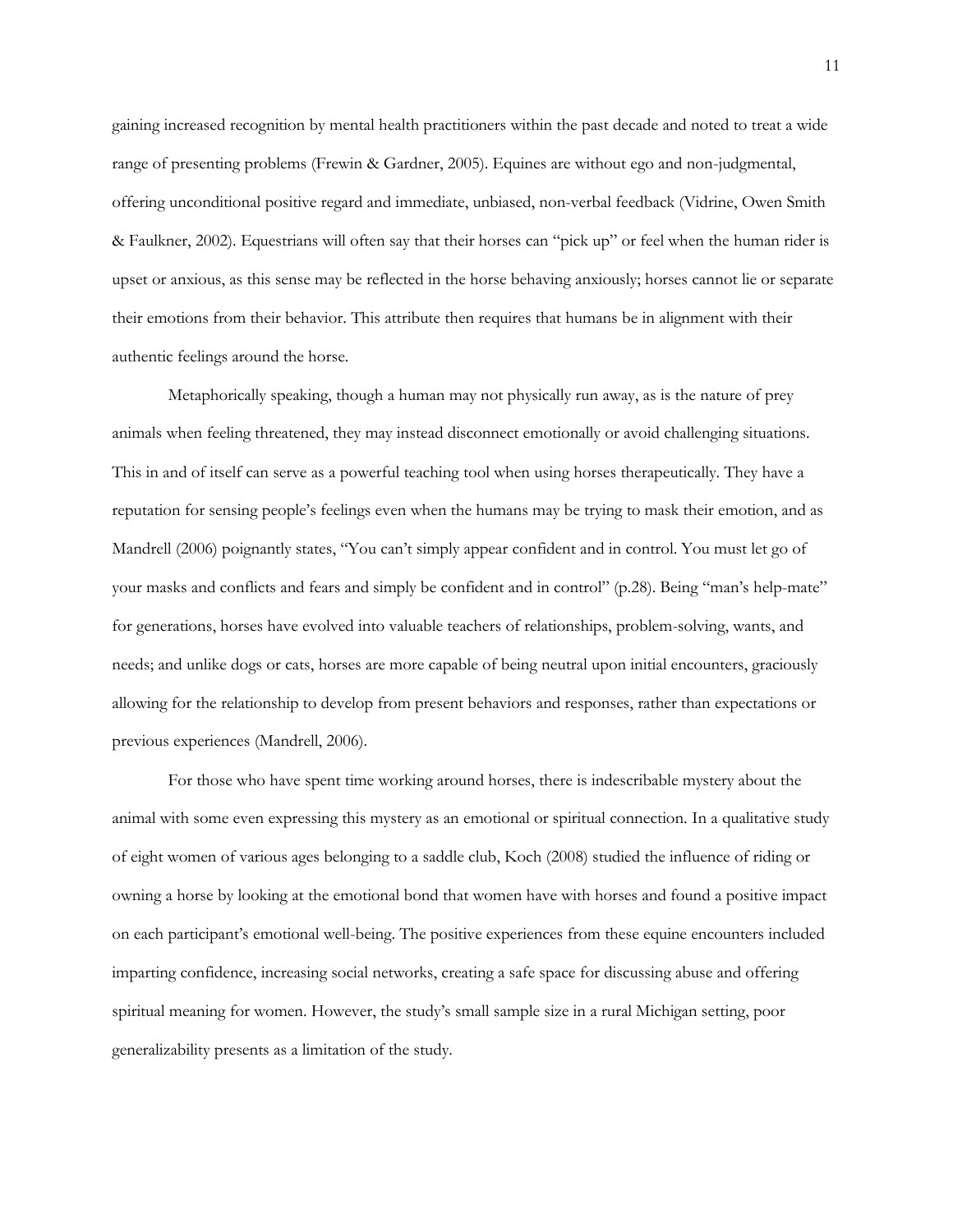#### <span id="page-18-0"></span>**Equine-Assisted Psychotherapy**

Considering other forms of equine work such as hippotherapy and the history of animal assisted therapies, we can see the roots being laid down for the eventual evolution of equine-assisted psychotherapy. The brilliant use of the horse's sentience in relationship to the capability of a human to be disconnected has evolved into the valuable experiential tool of EAP. Experiential therapy is rooted in the humanistic approaches of client-centered, existential and Gestalt psychotherapies, emphasizing clients as aware, subjective and self-reflective beings (Greenberg & Van Balen, 1998). According to psychotherapist Gendlin, this modality views the therapeutic relationship as an agent of change, along with the client's experience anchored in the experiential task that encourages examination of inner subjective worldviews, including feelings, perceptions, goals, values and constructs (Greenberg & Van Balen, 1998). The act of doing seems to be more memorable and powerful when compared to simply listening and mentally engaging in reflective activity. How the client handles the activity is what makes it valuable. Participating in therapeutic activities that make use of the body's senses creates for a more enduring experience that has the potential to imprint its wisdom both psychologically and viscerally. This, coupled with the intense and effective nature of EAP, suggests why it may be more useful as a brief treatment approach over long-term talk therapy (EAGALA, 2013; Mandrel, 2006).

EAP is a specialized form of psychotherapy that uses the horse as a therapeutic tool and is designed to address issues such as self-esteem and personal confidence, communication and interpersonal effectiveness, trust, boundaries and limit-setting, and group cohesion (Schultz, Remick-Barlow, & Robbins, 2007). Advocates endorse EAP as an experiential treatment that allows clients to learn about their roles in human relationships in a non-judgmental and emotionally safe way (Frewin & Gardiner, 2005). It is credited with effectively impacting emotional and behavioral issues in at-risk youth (Bachi, Terkel, & Teichman, 2012; Ewing, MacDonald, Taylor, & Bowers, 2007; Trotter, Chandler, Goodwin-Bond, & Casey, 2008; McCormick & McCormick, 1997; Mann, 2001); ADHD (Levinson,2004), eating disorders (Christian,2005; Cornelius, 2002); trauma (Meinersmann, Bradberry, & Roberts, 2008; York, Adams, & Coady, 2008; Shultz, 2005);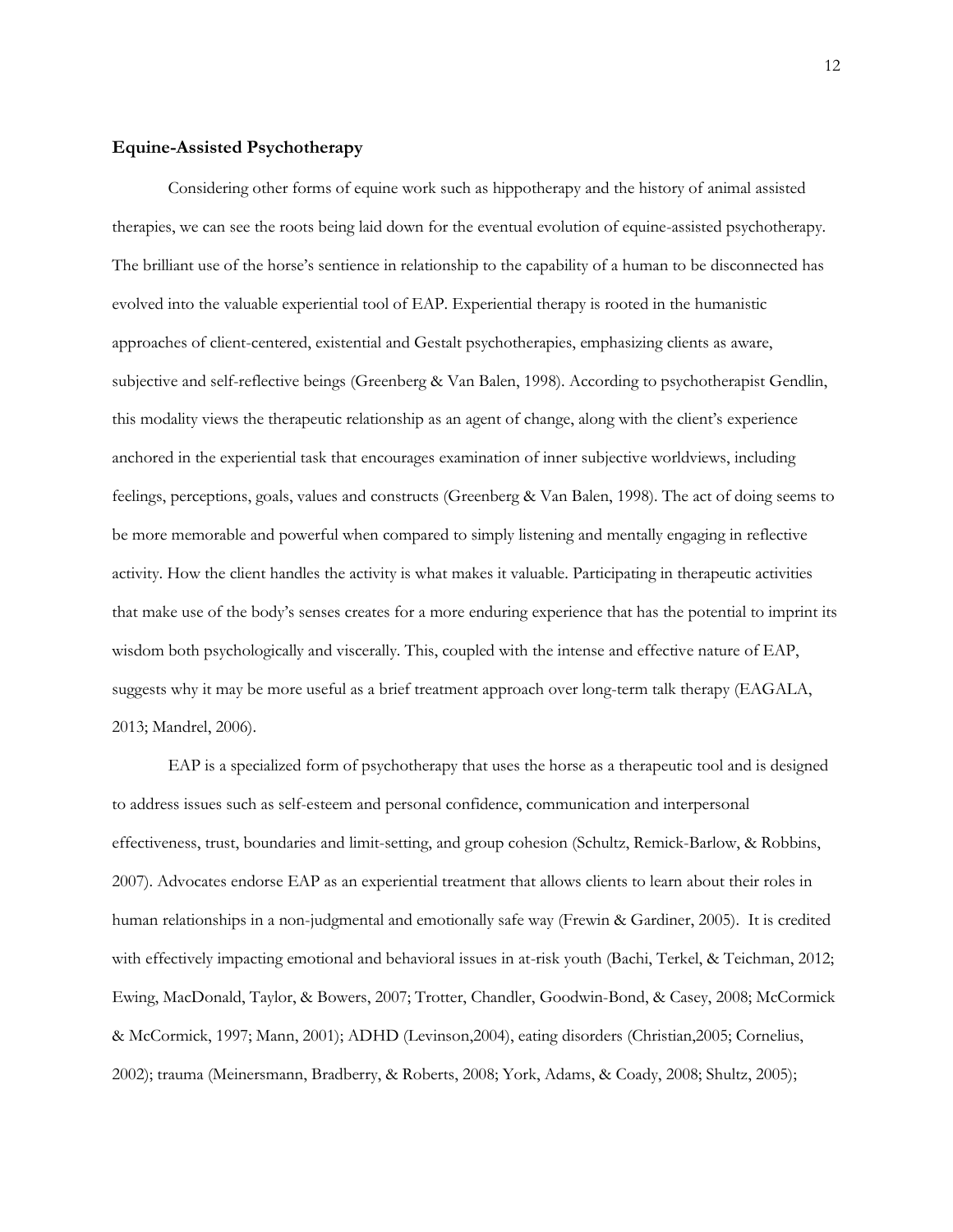addiction, as well as codependency, grief, PTSD, abuse issues, family issues, depression, anxiety, relationship problems and communication needs (EAGALA, 2013). Some beneficial outcome s have been found with increased self-esteem, improved communication skills, assertiveness, creative thinking, problem solving, development of coping skills and taking responsibility for oneself (Kersten & Thomas, 2000). EAP can be used with individuals, couples or groups. It has been reported to have success with at-risk youth, veterans, corporate groups, women survivors of domestic violence and families, as well as other groups of varying nature (EAGALA, 2013).

The qualities of metaphor and reflection associated with this approach invite issues to surface and elicit a range of emotions from the participant. With the horse "mirroring" the client's internal and external world (Ewing, et al., 2007), interventions are then implemented based on the horse's reflective behavior (Klontz, et al., 2007). One could potentially connect the use of wilderness theory with that of psychodynamic theory as an alternative in explaining the effects of equine therapy (Karol, 2007). The horse, the barn, the paddock, the equipment -- all of these environmental tools enable clients to reenact their internal dynamics, with the most powerful being the horse used as a metaphor in mirroring the client's behavior in a nonjudgmental space. This use of metaphor is demonstrated on EAGALA's website:

Horses are very much like humans in that they are social animals. They have defined roles within their herds and would rather be with their peers. They have distinct personalities, attitudes and moods. An approach that seems to work with one horse does not necessarily work with another. At times, they seem stubborn and defiant, but also like to have fun. In other words, horses provide vast opportunities for metaphorical learning.

Using metaphors, in discussion or activity, is an effective technique when working even with the most challenging individuals or groups (EAGALA, 2013).

#### <span id="page-19-0"></span>**A Brief Review of Equine Therapy Research**

To date, the majority of research on EAP has been qualitative, including Smith theses (Pugh, 2010; Sabine, 2002, Simmons, 2011 & Young, 2009); hence, there is the need for more empirical outcome research demonstrating the power and effectiveness behind this therapeutic modality, if such power can be shown. However, in looking at alternative models of equine therapy, some preliminary outcome studies using the EAGALA method with at-risk children have demonstrated statistically significant findings such as increased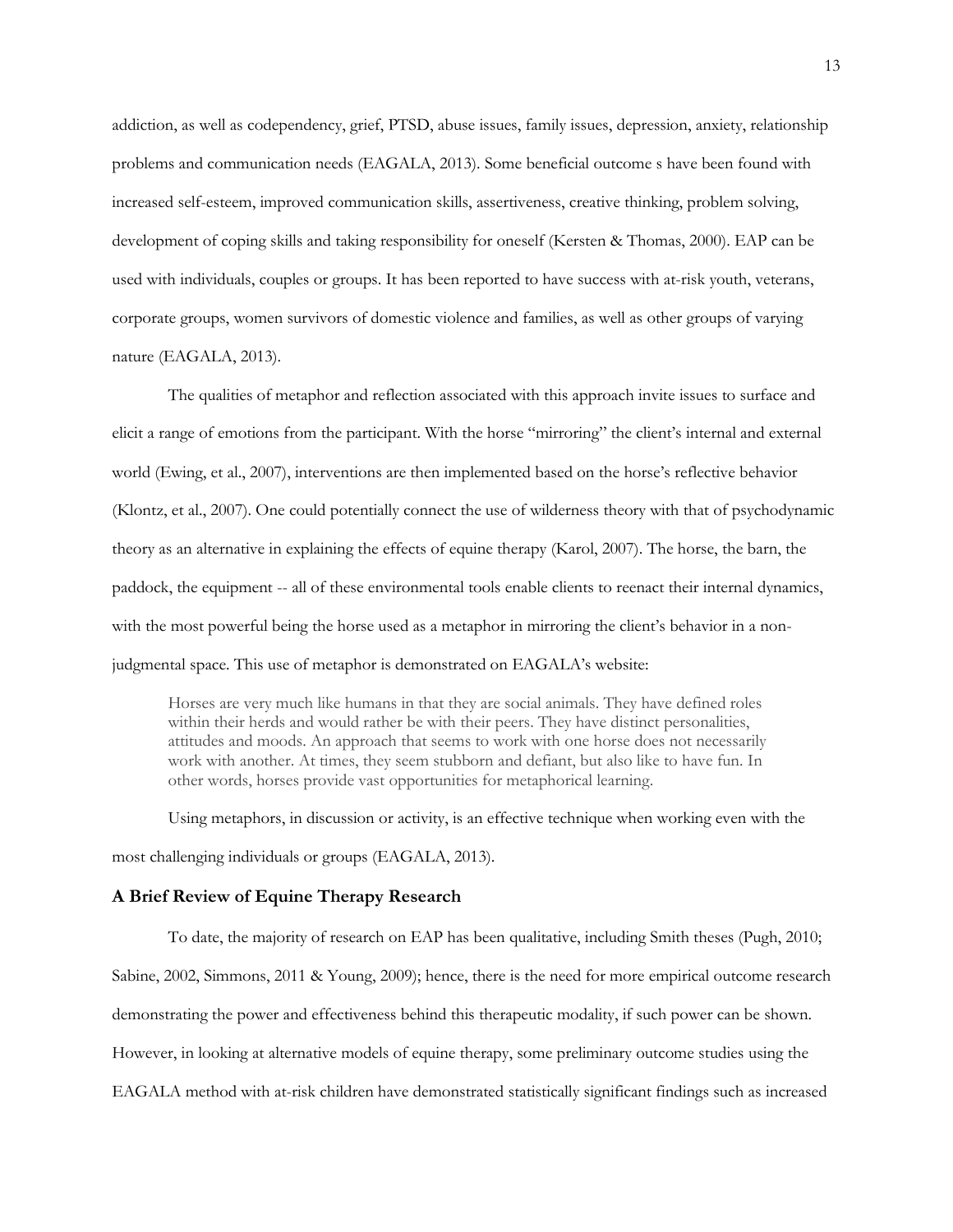positive behaviors, decreased negative behaviors, and improved GAF scores (Trotter, Chandler, Goodwin-Bond & Casey, 2008; Schultz et al., 2007). Limitations included lack of random assignment, intermixing sessions with other activities that may also account for positive changes and potential bias by the children's treatment team conducting the study and the lack of a control group. Finding no quantitative statistically significant results when measuring for self-esteem, empathy, locus of control, depression and loneliness in atrisk youth, a non-model-specific equine-assisted intervention study by Ewing et al. (2007) did, however, demonstrate positive qualitative results. Continuing with the theme of at-risk youth, a control-group study using equine-facilitated psychotherapy (EFP), resulted in a trend of positive change with self-image, selfcontrol, trust and general life satisfaction, with the control-group lacking random assignment as well as receiving other forms of therapy (Bachi, Terkel & Teichman, 2012). It is important to note that in these studies done with children, besides the actual therapeutic work with the horses, there is a possibility that the farm environment may have also played a healing role, especially with the younger children.

As much of the literature suggests that this modality of therapy may be effective with children and adolescents, there seems to be a need for further research of this work with adult populations. Nevertheless, existing adult population research does demonstrate positive benefits as a result of therapeutic equine work. A pre-post-post study of 31 adults in residential treatment studied the effectiveness of Equine-Assisted Experiential Therapy (EAET). Results showed significant improvements to the 0.05 level with stable reductions in overall psychological distress and enhancements in psychological well-being, with limitations in the lack of random assignment and a control group (Klontz et al., 2007). The use of equine-facilitated therapy (EFT) as an effective intervention in a qualitative study of five adult female abuse survivors identified four patterns in the women's stories, those being: I can have power; Doing it hands on; Horses as co-therapists; and Turned my life around (Meinersmann, Bradberry, & Roberts, 2008). Furthermore, Janet Froeschle (2009), reviewed literature regarding career-related consequences for female survivors of intimate partner abuse and found that equine-assisted therapy (EAT) supported women with issues such as low self-esteem, career related self-efficacy, empowerment, poor locus of control, and poor problem solving abilities.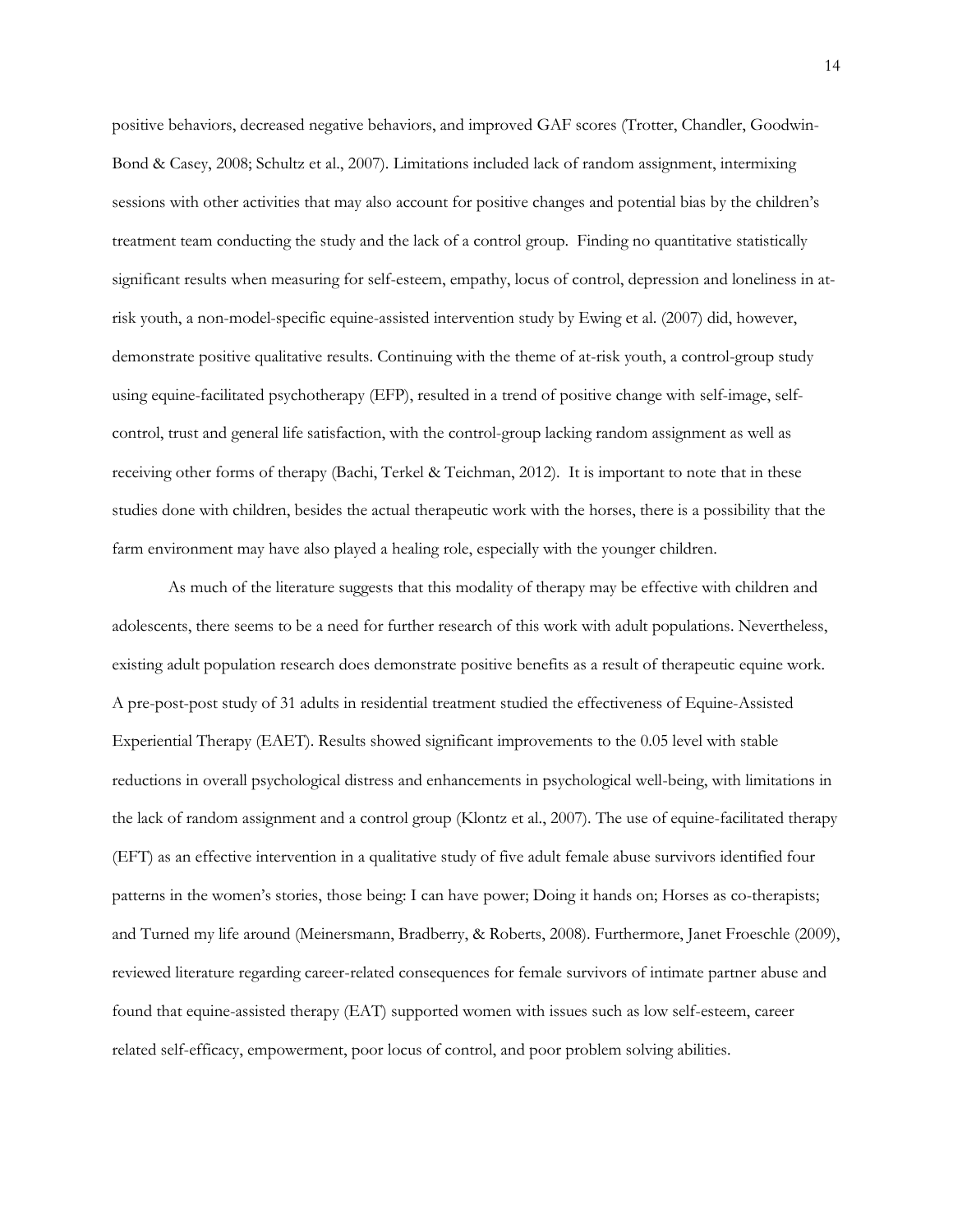Continuing with an adult focus, Russell-Martin's (2006) couples' therapy comparison study did find EFT (as guided by EAGALA activities) and solution focused therapy (SFT) as both effective modes for increasing relational adjustment, yet with EFT demonstrating increased effectiveness by the sixth session. Limitations included the therapist also being the researcher and a small sample size.

Lastly, there has been increased attention to the benefits of using EAP with veterans, especially within EAGALA. In an article discussing the treatment of war veterans, Lancia (2008), reports "EAP requires immediate solutions to problems at hand, which, when practiced on a regular basis, nurtures an ability to adapt and the development of problem solving skills" (p.12). In conjunction with EAGALA's emphasis on EAP as helping veterans to overcome barriers of care, Straits-Tröster, Gierisch, Calhoun, Strauss, Voils and Kudler (2011) highlight the issue clearly when they state, "Many Service Members may also avoid psychotherapy because they do not necessarily see the value in discussing traumatic events with a mental health professional and sometimes do not see the connection between their ongoing avoidance symptoms and their enduring problems," (p.285). As an advantage to war veterans, Lancia (2008) suggests some of the benefits of EAP with this population to be stimulation of fear and connectivity with community, similar to the frontline of war experience, the requirement to be present with a horse in order for the therapy to be as effective as possible -- quite opposite to the numbing out and detachment coping strategies familiar to veterans -- and the broadening effect on tunnel vision, another survival tactic that often impedes functioning in civilian life.

Though the field of equine therapy is still fairly new in comparison to other more established therapies, the popularity for this modality seems to be on the rise. Time and further research, especially quantitative research, are perhaps two significant factors that can foster the credibility for equine therapy.

# <span id="page-21-0"></span>**EAGALA**

According to EAGALA (2013), their model "provides a standard and structure for providing Equine Assisted Psychotherapy and Equine Assisted Learning sessions. Practicing within a model establishes a foundation of key values and beliefs, and provides a basis of good practice and professionalism. The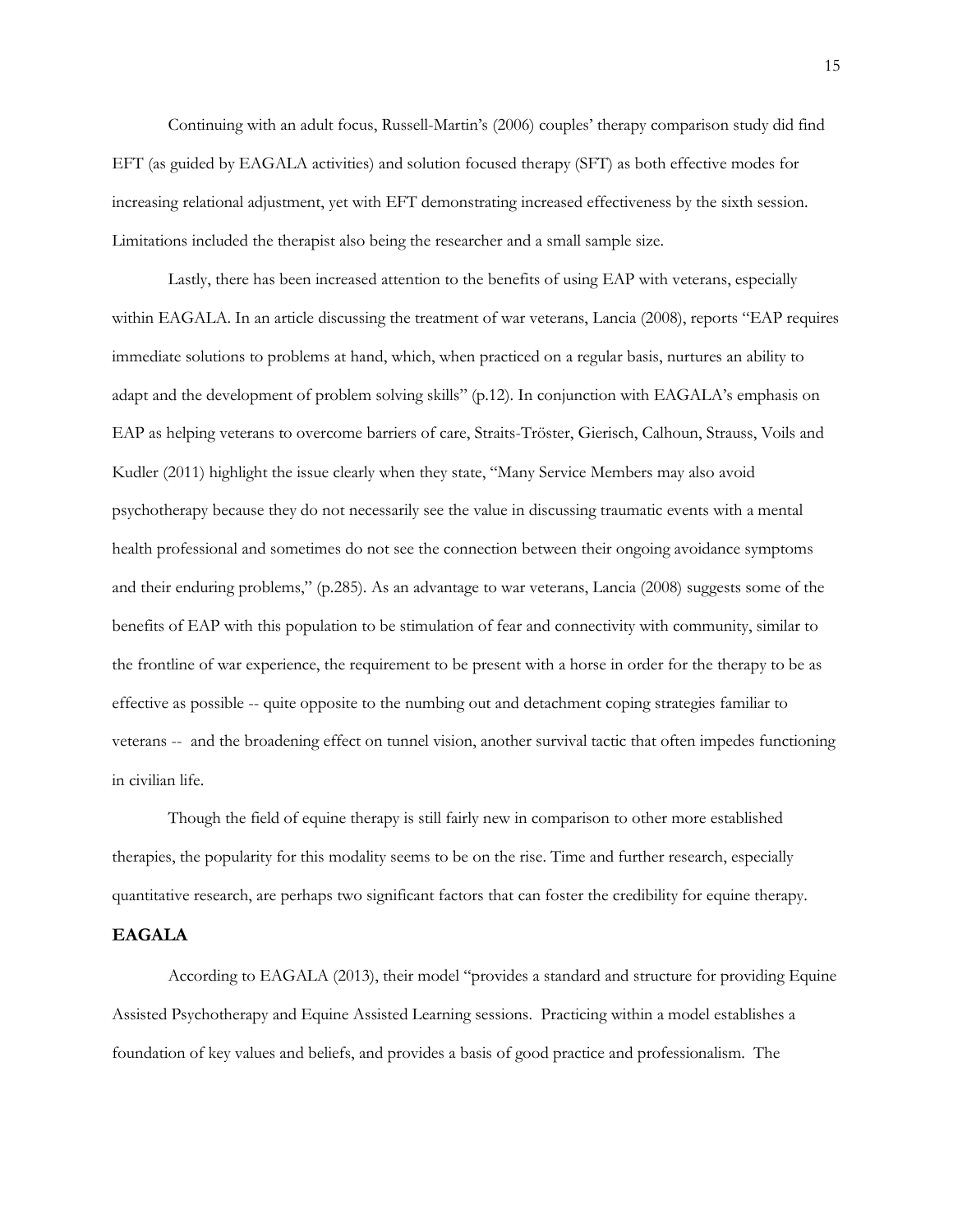EAGALA Model provides a framework of practice, but within that framework, there are infinite opportunities for creativity and adaptability to various therapeutic and facilitating styles" (EAGALA, 2013).

# <span id="page-22-0"></span>**The EAGALA Model**

- The Team Approach An Equine Specialist, a Mental Health professional, and horses work together with clients in all EAGALA sessions.
- Focus on the ground No horseback riding is involved. Instead, effective and deliberate techniques are utilized where the horses are metaphors in specific ground-based experiences.
- Solution-Oriented The basis of the EAGALA Model is a belief that all clients have the best solutions for themselves when given the opportunity to discover them. Rather than instructing or directing solutions, we allow our clients to experiment, problem-solve, take risks, employ creativity, and find their own solutions that work best for them.
- Code of Ethics EAGALA has high standards of practice and ethics and an ethics committee and protocol for upholding these standards, ensuring best practices and the highest level of care.

# <span id="page-22-1"></span>**The EAGALA Team**

- *The Horse* which has many characteristics leading it to be an effective element in therapeutic change, including honesty, awareness, and ability with nonverbal communication. The role of the horses in an EAGALA session is to be themselves.
- *The Equine Specialist* (ES) who chooses the horses to be used in sessions, works with the Mental Health Professional (MH) to structure sessions. The ES keeps an equine log to document horse behaviors in sessions, monitors and promotes safety and welfare of clients, horses, and team. Taught in the certification training programs, the ES also makes observations of horse SPUDS, an EAGALA-developed observation framework looking at the interactions between a client/group and horse(s) during an EAP or EAL session and used for reflection with the participant(s).
	- $\blacklozenge$  Shifts a movement or change in the horses or clients
	- $\triangleleft$  Patterns an action which occurs three or more times
	- $\bullet$  Uniqueness a unique behavior with horse or client
	- Discrepancies comparing verbal to non-verbal; words and actions don't align
	- Self-Awareness "My Stuff" / Self-awareness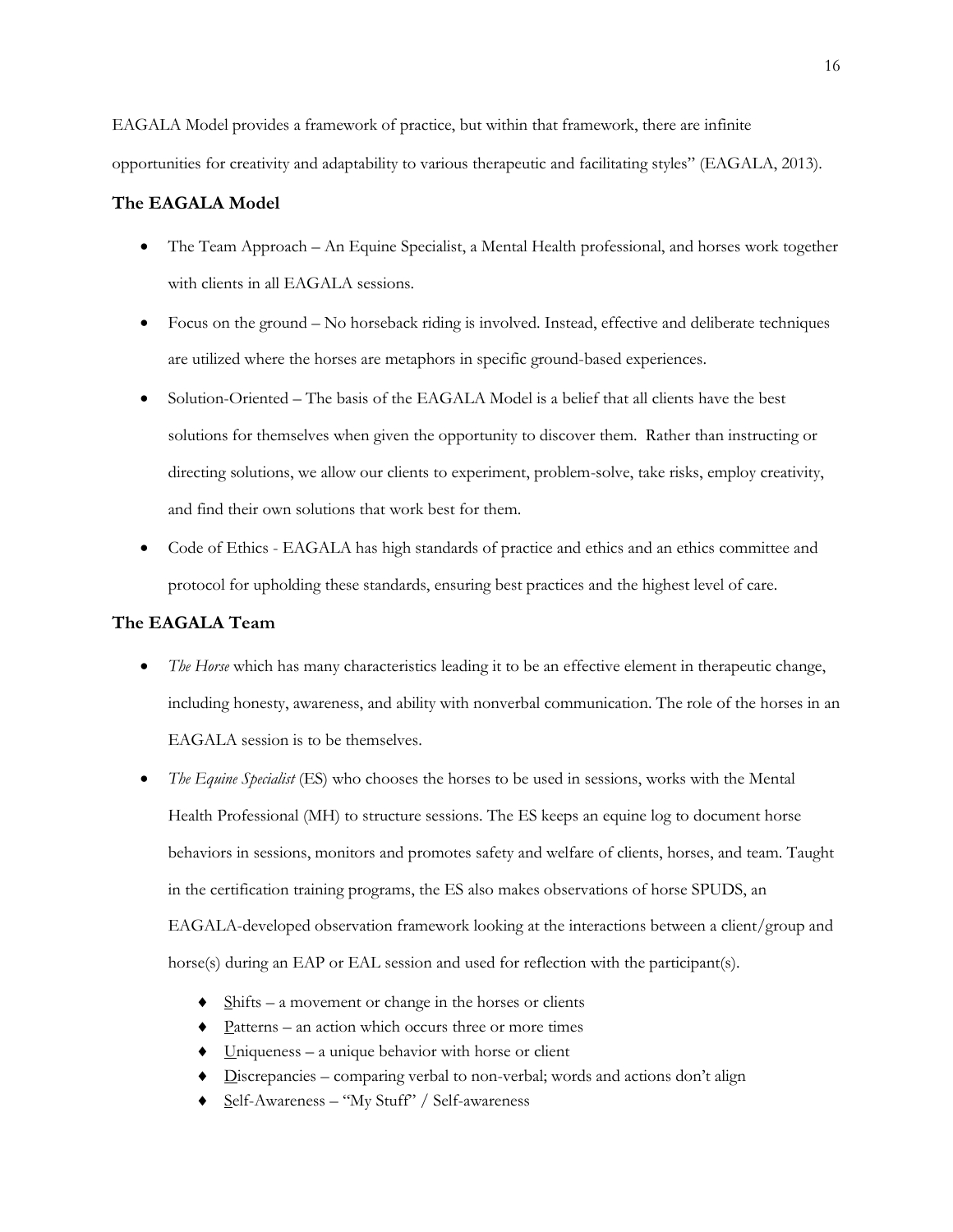*The Mental Health Professional* (MH) is responsible for treatment planning, documentation of clients, and ensuring ethical practice. The MH builds on the ES' horse observations, bringing in the metaphoric and therapeutic/learning relevance of the session. According to EAGALA (2013), required credentials for the MH are: 1) Professional needs to have college-level educational training and degree in a mental health field, such as social work, psychology, marriage and family therapy, or others that include mental health as its scope of practice; 2) Professional must stay within his/her scope of practice and follow region, country, or state laws and regulations regarding mental health practice; 3) Professional needs to be under a governing board/body or member of an association that can hold him/her accountable (or under professional supervision by a supervisor that is held accountable by a governing board/association), i.e. a board that can revoke registration, certification, accreditation, or licensure for ethical scope of practice violations relating to mental health practice.

EAP involves setting up ground activities sometimes by the facilitators, other times by the client/group, depending upon the therapeutic goal(s), and requires the client/group to apply certain skills while interacting with the horses. As EAGALA certified MH and ES, Lisa Krystosek (2013) describes, "This is where the client drives the process. The activities may range from simply being in the horse's presence, to asking the horse to navigate an obstacle course. It really depends on the client's needs and goals" (p. 3). These activities may take place in a barn, a pasture, an outdoor paddock and/or indoor arena. Other examples of activities may include but are not limited to, harnessing a horse, walking a horse with or without a lead line, getting the horse to walk on a tarp or around a barrel, or getting the horse to move with touching it. Nonverbal communication, assertiveness, creative thinking and problem-solving, leadership, work ethic, taking responsibility, teamwork, relationships, and confidence are several examples of the elements utilized and developed by EAP (EAGALA, 2013). The MH/ES team can check in with a client during the session, while at the same time there is a "letting it unfold" process that happens during the session. The activity can help assist client develop insight and skills that can transfer over to their lives (Mandrell, 2006). The team maintains communication while observing the session and followed up by debriefing with the client at the end. In terms of experiential activities, Gass, as cited in Mandrell (2006) notes processing of activities is used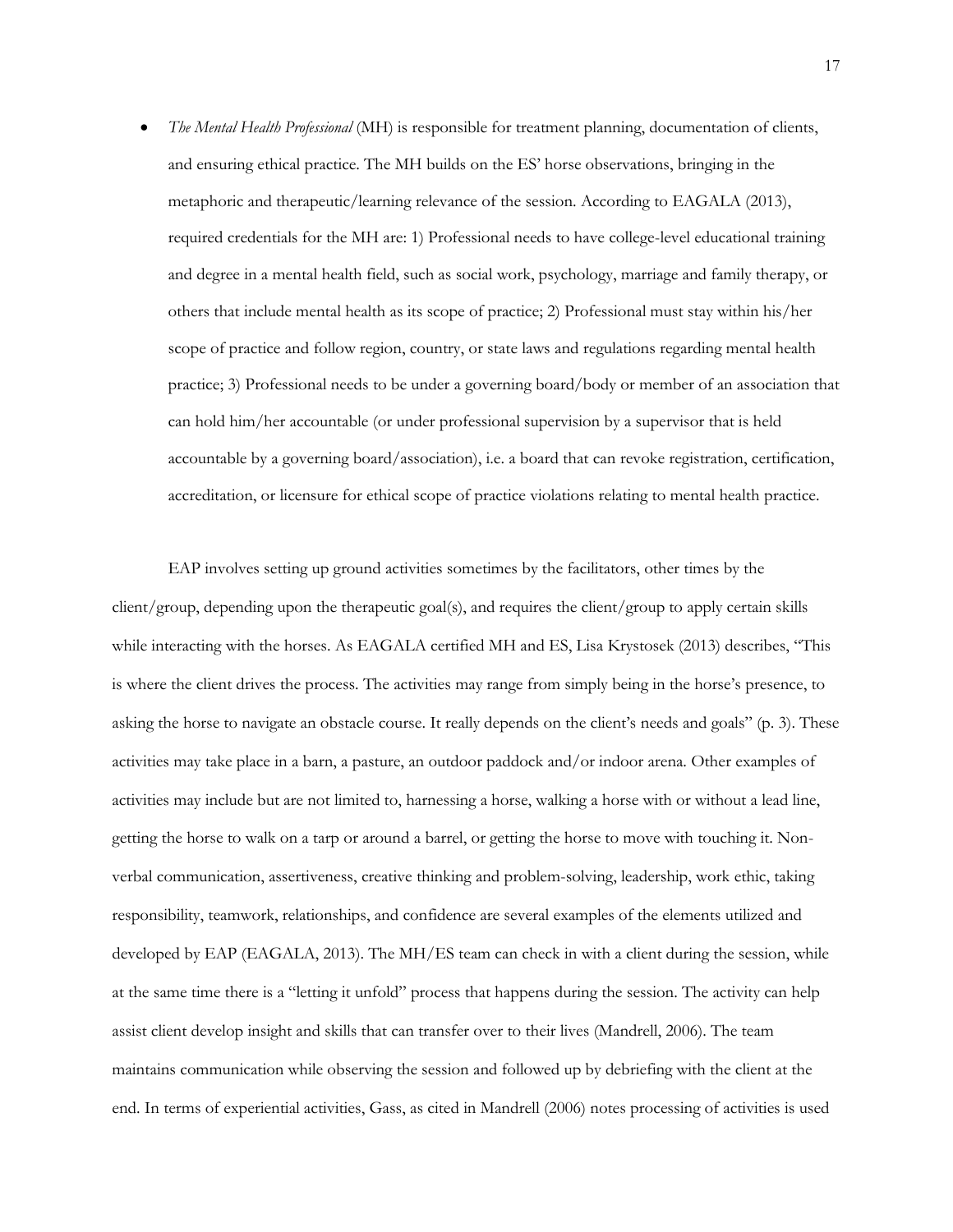to: (a) help participants focus or increase their awareness on issues prior to an event or the entire experience; (b) facilitate awareness or promote change while an experience is occurring; (c) reflect, analyze, describe, or discuss an experience after it is completed; and/or (d) reinforce perceptions of change and promote integration in their lives after the experience is completed (p.6).

With what research that exists for this field, overall findings suggest that the use of horses in therapeutic treatment can provide positive results and offer clients a more efficient and empowering clinical experience. The efficacy of equine therapy clearly has implications for the field of social work with attention to populations that may benefit from an alternative therapeutic approach versus the traditional office setting. What remains to do is to demonstrate EAGALA's effectiveness with high quality studies that do not have the limitations noted above. In our world of increasing demand for evidence-based practices, randomized controlled clinical trials with sufficient numbers, and subsequent replications will be needed to establish true cause and effect relationships between EAGALA and the outcomes many smaller and less well controlled studies suggest are indeed beneficial.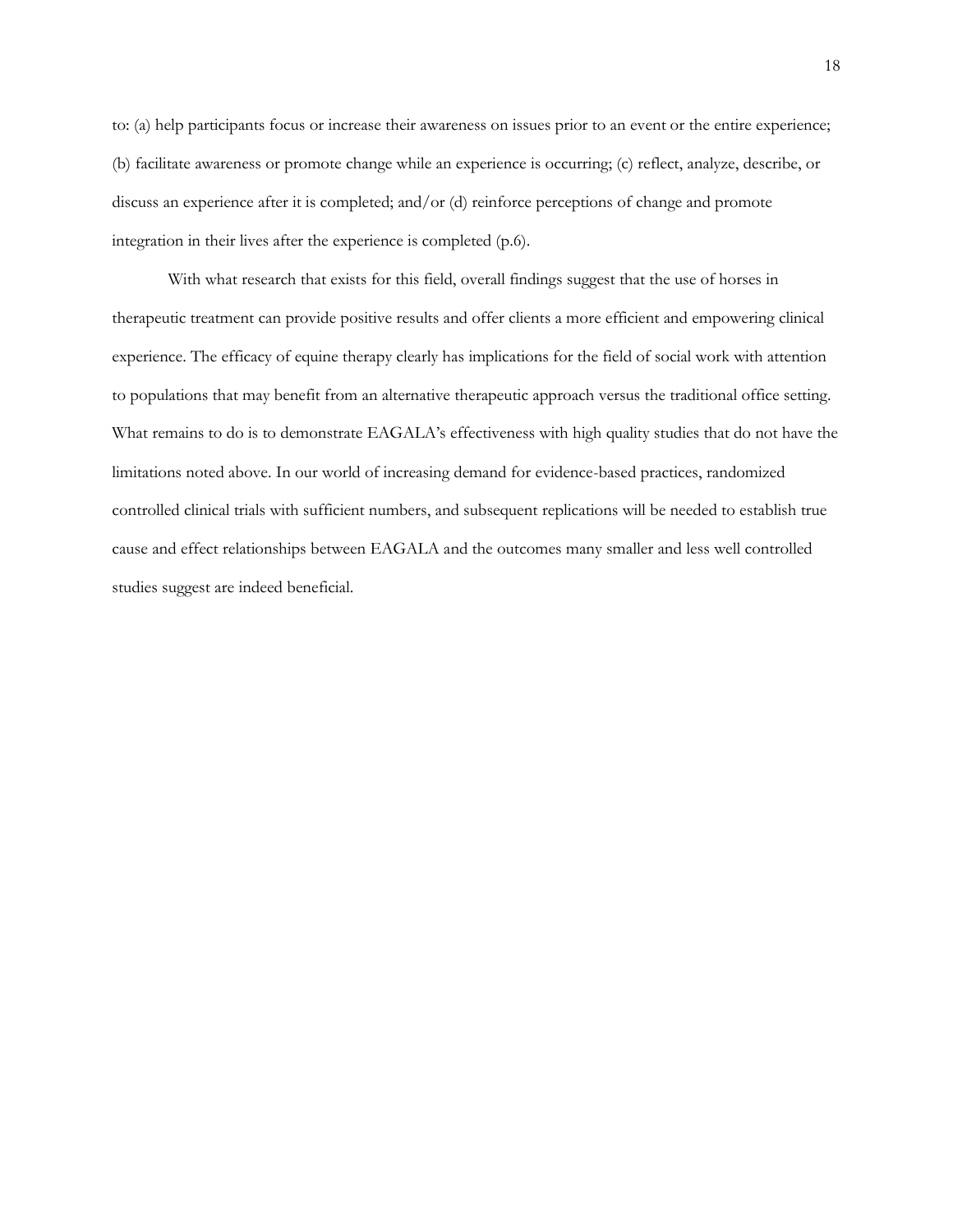#### **Chapter III**

#### **Methodology**

<span id="page-25-0"></span>As much of the research on EAP has been qualitative, the original intent of this study was to use an evaluative mixed method approach in measuring the effectiveness of EAP using the EAGALA method. The hope was to conduct a randomly controlled clinical trial (RCT), whereby willing EAP clients would be randomly separated into either a treatment-deferred group or immediate treatment group; with the treatmentdeferred group eventually receiving EAP. A pre-test of the Brief Symptom Inventory 18 (BSI-18) measurement, a self-report, Likert-type scale designed to measure psychological symptom patterns (Derogatis, 1993), would be given to both groups at the outset. The immediate-treatment group would proceed with their full course of EAP, while the treatment-deferred group would defer EAP treatment briefly. At the end of treatment, both groups would complete a post-treatment BSI-18. There would have been, therefore, assessments of not only of how clients measured before and after EAP, but the treatment-deferred group would also be assessed a second time prior to treatment to determine whether they had improved even while awaiting treatment. The advantage to agencies who offer EAP to clients of having an independent assessment of its efficacy at minimal charge to the staff or agencies themselves seemed to me and to my thesis advisor an opportunity too helpful to pass up. Unfortunately, recruitment failed to secure agreement from most facilities for controlled clinical trial. However, they were willing to participate in a pre- post-test design study where EAP participants would take the BSI-18 before and after receiving EAP treatment. The benefit of this type of research was to quantitatively demonstrate EAP's effectiveness, results that are clearly needed to provide preliminary evidence of the treatment's efficacy.

In the initial proposal, with both the RCT and the pre- post-test designs, participants were also offered a chance to answer five narrative questions asking about their personal EAP experiences. These questions could be answered in written format or audiotaped over the phone. The purpose behind these questions was to offer participants an opportunity to describe in personal, specific detail their EAP experiences. Additionally, because this modality of therapy is experiential in nature, there is significant value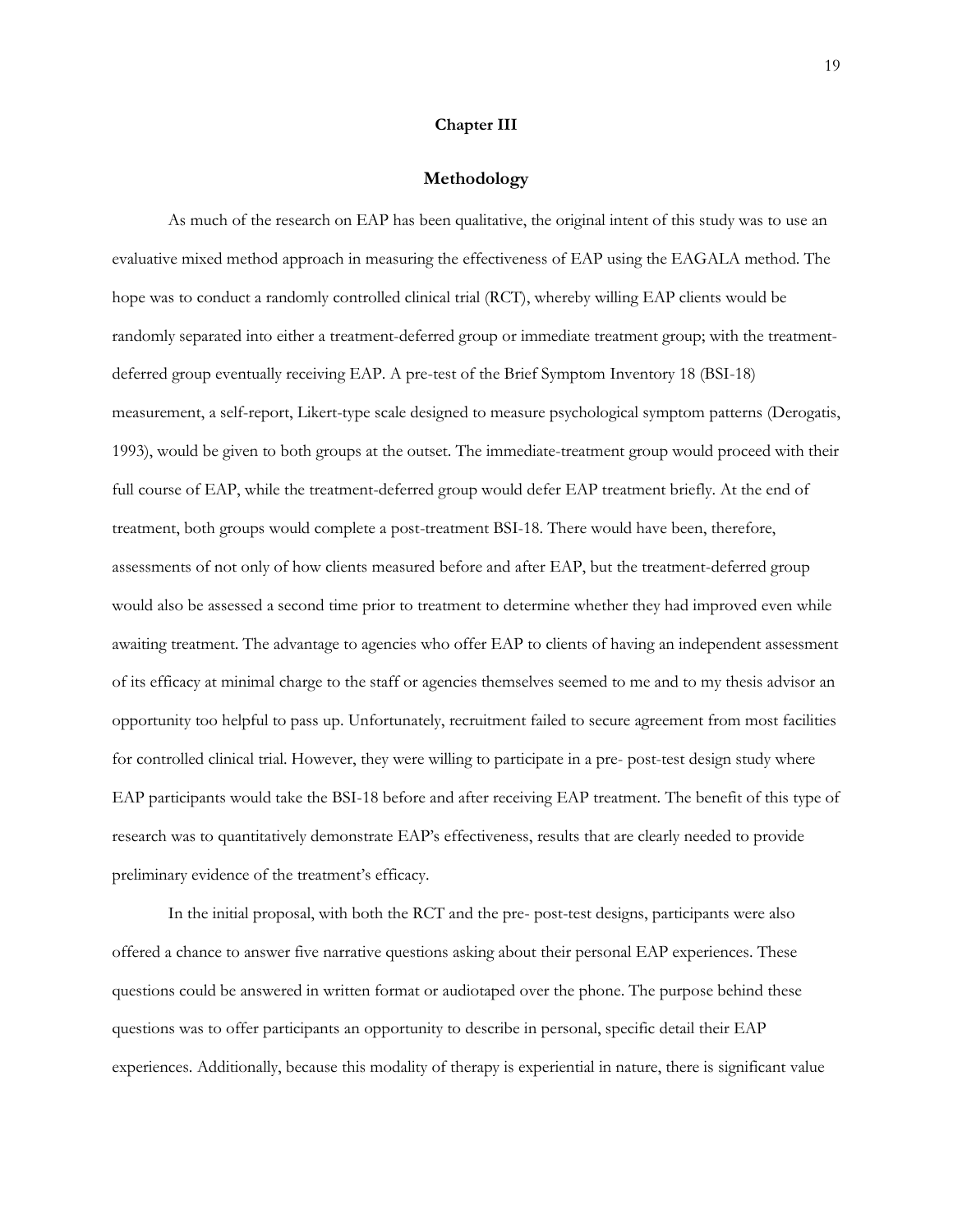in giving voice to descriptive personal experiences, as some studies have demonstrated positive findings in qualitative over quantitative results, as in the study conducted by Ewing et al. (2007).

As I am myself a member of EAGALA, early collaboration began with Julie A. Lipovsky, Ph.D., ABPP, research chair for EAGALA, who offered a letter of support on behalf of this study. Smith College School for Social Work's Human Subjects Review Committee (HSRC) required proof of interest or willing participation from EAGALA facilities stating that they were in support of the study and would be willing to help recruit potential participants. Once EAGALA and Smith College, began an eager online call for participant agencies via a universal e-mail sent out to several hundred EAGALA members.

Several facilities expressed some interest in participation. However, initial recruitment results were disappointing, as stated earlier. It is unclear whether it was simply more feasible for willing participant agencies to sign up for the pre-post- test design, but once this was offered, recruitment produced approximately ten willing facilities. As time progressed, these facilities demonstrated difficulty in recruiting willing participants as well.

Due to this recruitment failure, I shifted the nature of the study to a qualitative design with the aim of interviewing EAP participants, current and past, about their therapeutic experiences. I contacted Julie Lipovsky, EAGALA Research Chair and Lynne Thomas, LCSW, Co-Founder and Executive Director of EAGALA, asking whether they could help by sending a universal e-mail via EAGALA, calling for potential EAP client participants. I hoped that the support of the research and executive directors might encourage participants to enroll. During this period, I also placed a recruitment notice of my own via the EAGALA Facebook page -- with no responses. As the risk that there would not be time for completing this thesis project became a significant factor, I decided, once again, to switch the nature of the study to interviewing EAGALA members about their experiences as facilitators of EAGALA model EAP. Again, I placed a new recruitment notice on the EAGALA Facebook page, in addition to sending out an e-mail to several EAGALA facilities. Eligibility criteria for participants to be included in the revised study were: being eighteen years of age or older, being fluent in English, and being an EAGALA certified MH and/or ES. Finally, asking staff members themselves proved to be successful for recruiting participants. It is important to acknowledge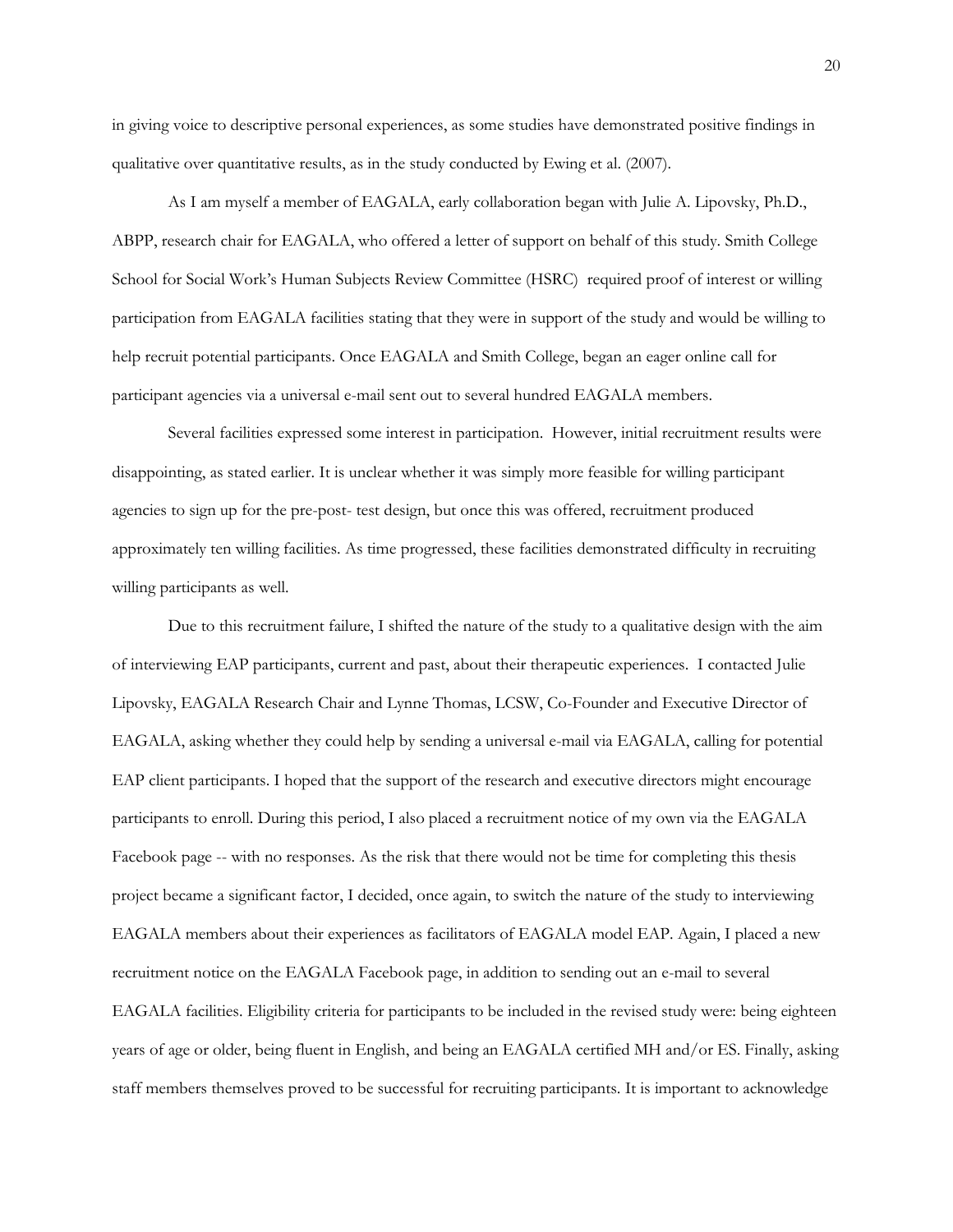here, the significant number of participants that were recruited via the support provided by Lisa Gatti and her team at Pal-O-Mine Equestrian in NY. The nature of this qualitative study as it evolved due to failed recruitment of client participants, then, focused solely on interviewing EAGALA EAP facilitators as a way to investigate EAGALA method EAP. The study was a qualitative, flexible methods research project, using open-ended questions to gather the narrative data.

#### <span id="page-27-0"></span>**Sample**

Fifteen (n=15) EAGALA EAP facilitators were interviewed for this qualitative study. I collected demographic information about participants in order to accurately characterize my sample, including gender, age, race/ethnicity and level of education. Other collected information included type of EAGALA certification (MH/ES/Both), whether or not participants held the EAGALA advanced certification, and amount of times a participant took Part I and Part II training.

Of the fifteen facilitators interviewed, 14 (93%) identified as female, one (7%) as male. Fifteen  $(100\%)$  of the participants identified as White or Caucasian. Participants ranged in age from 29 – 66. Of the 13 out of the 15 participants who responded to the question about educational background, one has two years of college experience, two have bachelor's degrees and ten have master's degrees. Four (27%) identified as a MH, four (27%) identified as an ES, and seven (46%) identified as having both certifications. Length of certification ranged from eight months to 10 years.

Of the 13 out of 15 participants who responded to the question about holding an advanced EAGALA certification, six (46%) do not; five (39%) have the certification and two (15%) are currently working on their advanced certification. Of the 13 out of 15 participants who responded to the number of times a Part I training was taken:  $1x =$  four (31%),  $2x =$  three (23%),  $3x =$  three (23%),  $5 +$  = three (23%); Part II training was taken:  $1x =$  seven  $(54\%)$ ,  $2x =$  two  $(15\%)$ ,  $3x =$  one  $(8\%)$   $5 +$  = three  $(23\%)$ .

#### <span id="page-27-1"></span>**Data Collection**

The Smith College School for Social Work HSRC approved this study (the approval letter is contained in Appendix A of this report). Participants were provided with an informed consent form (contained in Appendix B of this report) via e-mail to be signed, scanned and e-mailed back to this researcher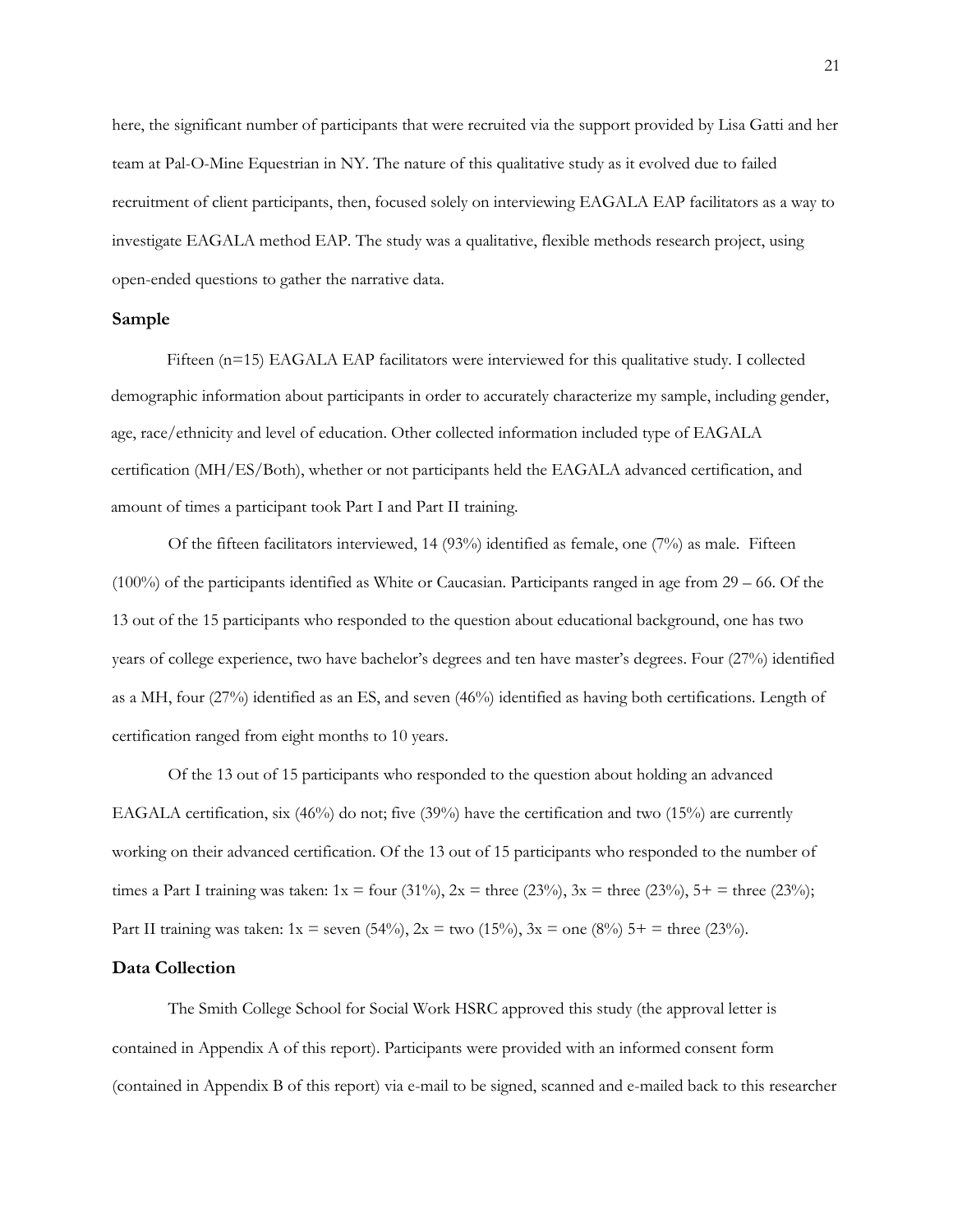or sent through the mail. Data collection was obtained through semi-structured interviews that ranged between eleven and 45 minutes, depending on the length of participant answers. Participants were asked a total of seven open-ended questions pertaining to their perspectives, experiences, and insights about EAGALA model EAP (the Interview Guide is contained in Appendix C). Narrative data were gathered by means of audio recording the phone interviews on a hand-held device, with verbal permission of the participants prior to recording. Some participants chose to e-mail their answers. The personal identity of all participants was protected through an assigned code number kept separately from any identifying information about the individuals. I alone was the primary handler of all data collected and will keep the audio record, the transcripts, consent forms and other data in a locked and secure environment for three years following the completion of the research, consistent with Federal regulations. After that time, all material will remain locked and secured if still being used or destroyed if no longer needed. Should this study be presented or published at any time, the data will be presented as a whole and when brief illustrative vignettes are used, any identifying information will be disguised and a pseudonym will be used. I later transcribed and coded the interviews for themes, and disguised or removed any inadvertently supplied identifiable information to protect participants' confidentially.

#### <span id="page-28-0"></span>**Data Analysis**

I used content/theme analysis in work with the interview data. I transcribed and coded interviews for identifiable commonalities and differences among participant responses. I discussed findings with regard to other relevant research on the subject, as well as noting how future studies might explore this topic further.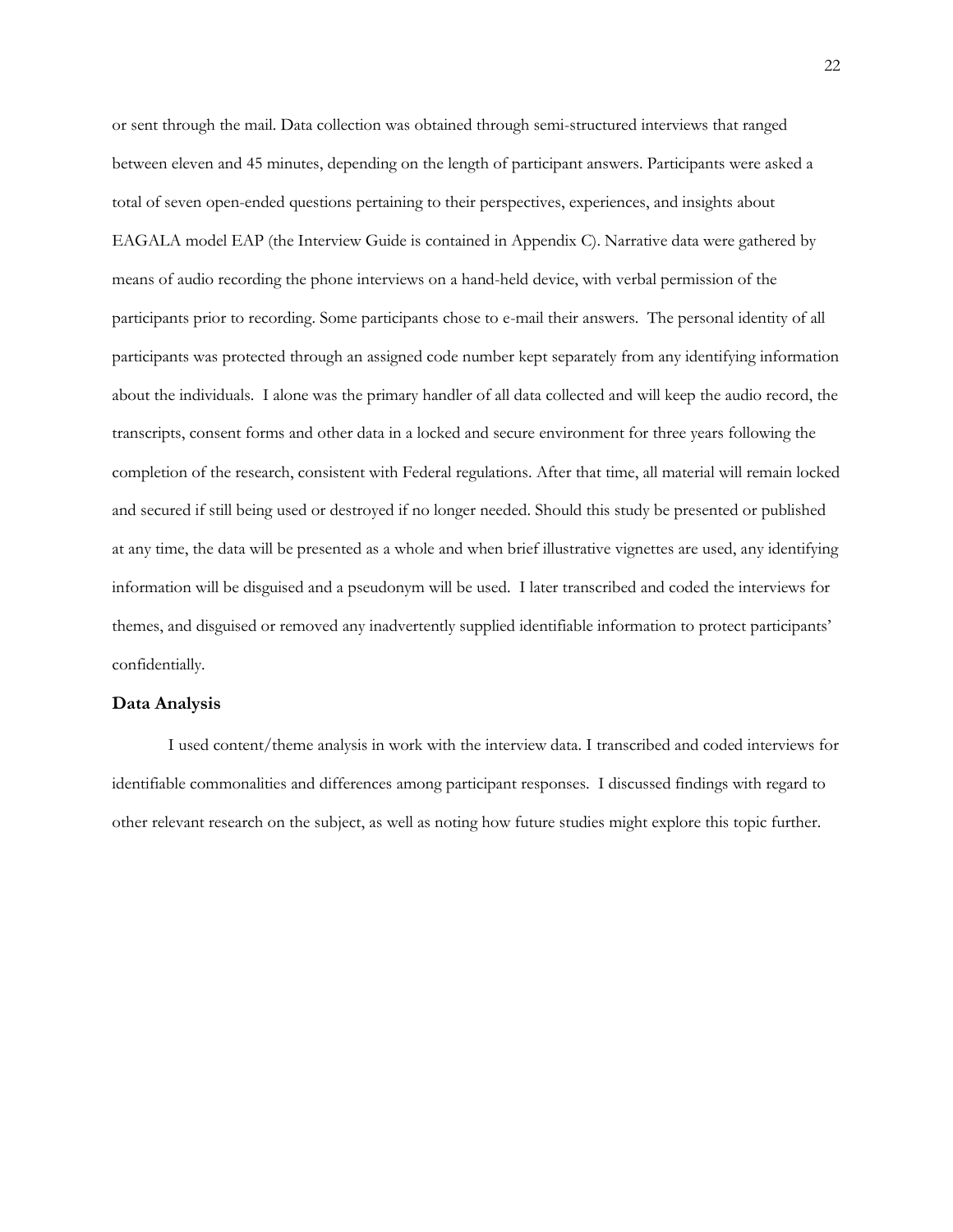#### **Chapter IV**

#### **Findings**

<span id="page-29-0"></span>This study looked at the effectiveness of Equine-Assisted Psychotherapy (EAP) under the Equine Assisted Growth and Learning Association (EAGALA) model. Interviews were conducted with the intent of examining the perspectives, experiences and insights of EAGALA certified Mental Health practitioners (MH) and Equine Specialists (ES). The sample of 15 subjects included in the study was obtained through an online call for participation via e-mail to EAGALA members, as well as through the EAGALA Facebook page. With the exception of one participant coming from South Africa, all participants came from a geographic range across the US, including Alaska. All subjects identified as Caucasian, 14 identified as female and one identified as male. They ranged in age from 29 to 66. Of the 13 participants who responded to the number of times a Part I training was taken:  $1x = 4(31\%)$ ,  $2x = 3(23\%)$ ,  $3x = 3(23\%)$ ,  $5 + 3(23\%)$ ; Part II training was taken:  $1x = 7(54\%)$ ,  $2x = 2(15\%)$ ,  $3x = 1(8\%)$  5+ = 3(23%). Of the 13 participants who responded to having an advanced EAGALA certification (46%) do not; five (39%) have the certification and two (15%) are currently working on their advanced certification. Of the 13 participants that responded to educational background one has two years of college experience, two have bachelor's degrees and ten have master's degrees.

Interviews were conducted primarily over the phone, though four participants needed to answer the interview questions via written format. Audio recordings of the phone interviews were transcribed and coded by the researcher. Demographic information was gathered for EAGALA MH, ES or both certification types, in addition to length of certification.

Of the 15 participants in this study, four (27%) identified as a MH, four (27%) identified as an ES, and seven (46%) identified as having both certifications. Length of certification ranged from eight months to 10 years.

#### <span id="page-29-1"></span>**What about the EAGALA model attracted you to pursue certification?**

Participant answers to this question produced a variety of results. However, several themes that emerged were the aspect of structured training and certification through a professional organization that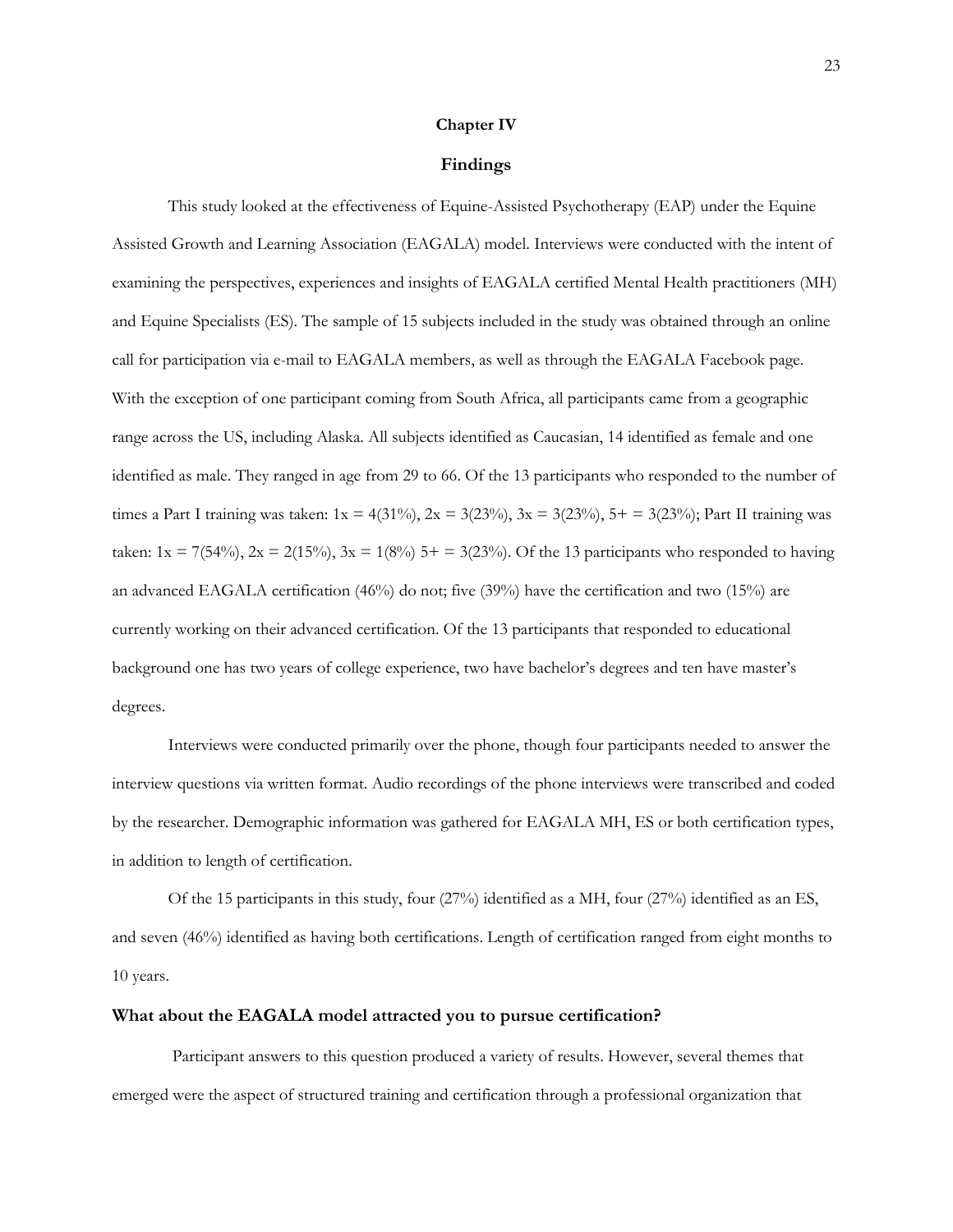holds a commitment to on-going learning, EAGALA's high standards and code of ethics, the concept of the

MH and ES team approach, the effectiveness of partnering therapy with horses as a way to explore clients'

worlds, and the focus on ground-training. These themes are illustrated through the following responses:

The client-centered aspect of the EAGALA model was much more respectful to the process that the clients go through than other traditional (therapeutic) settings that I have been associated with…I was amazed and just decided that this is something that I want to be a part of.

I was looking for something that would have integrity and have a strong professional base and I actually pursued (board) certification that NAHRA was suggesting. But in the process of doing that and now that [I was] ready to conduct sessions, I felt like I needed something more and that's what drew me to EAGALA. Because they were the only ones that I knew of that was the largest organization…doing professional trainings for people…I felt like I needed that support. Initially, I came to it because I realized I had more of a need. It gave me security, community, a larger body to grow with.

I really wanted to check it out and signed up for a training and it changed my world. It was clinical! It was simple and I'm just a huge supporter and I've advocated and used it ever since.

Because it was structured well and organized, but it was a long time ago. But I do remember feeling that it was solid, it wasn't just some fly by night thing. It felt well-structured and wellput together. And I think it just blew my mind.

Then when I found out there were other models out there, I checked into it and what I learned is that just from talking to people, most people felt that the EAGALA model was the most effective. And with EAGALA being the professional organization… and providing certification: I think the other models at the time did not provide any certification -- because I've been looking into it for 10 years.

…I like the…use of clean language. That was very attractive to me… To be quiet. To have non-verbal observation and to really try to remain as present as possible and really not try to say too much, leave it up to the client(s) to kind of make the narrative. I also like the SPUD'S model (Shifts – Patterns – Uniqueness – Discrepancies – Self-Awareness) because I think it really highlights everything that could happen in a lesson…. On the equine side, I really enjoyed how you can utilize a lot of different types of horses…that was really attractive. I saved my horse from slaughter and to know that he could really impact someone for a variety of reasons is very attractive to me.

#### <span id="page-30-0"></span>**What types of populations/clients do you often see for EAP?**

Results from this question revealed findings that were significantly in alignment with what the

literature has shown. EAGALA model facilitators' note, across the board, working across all ages -- with

children, adolescents and adults, with some facilitators specializing in certain populations more than others.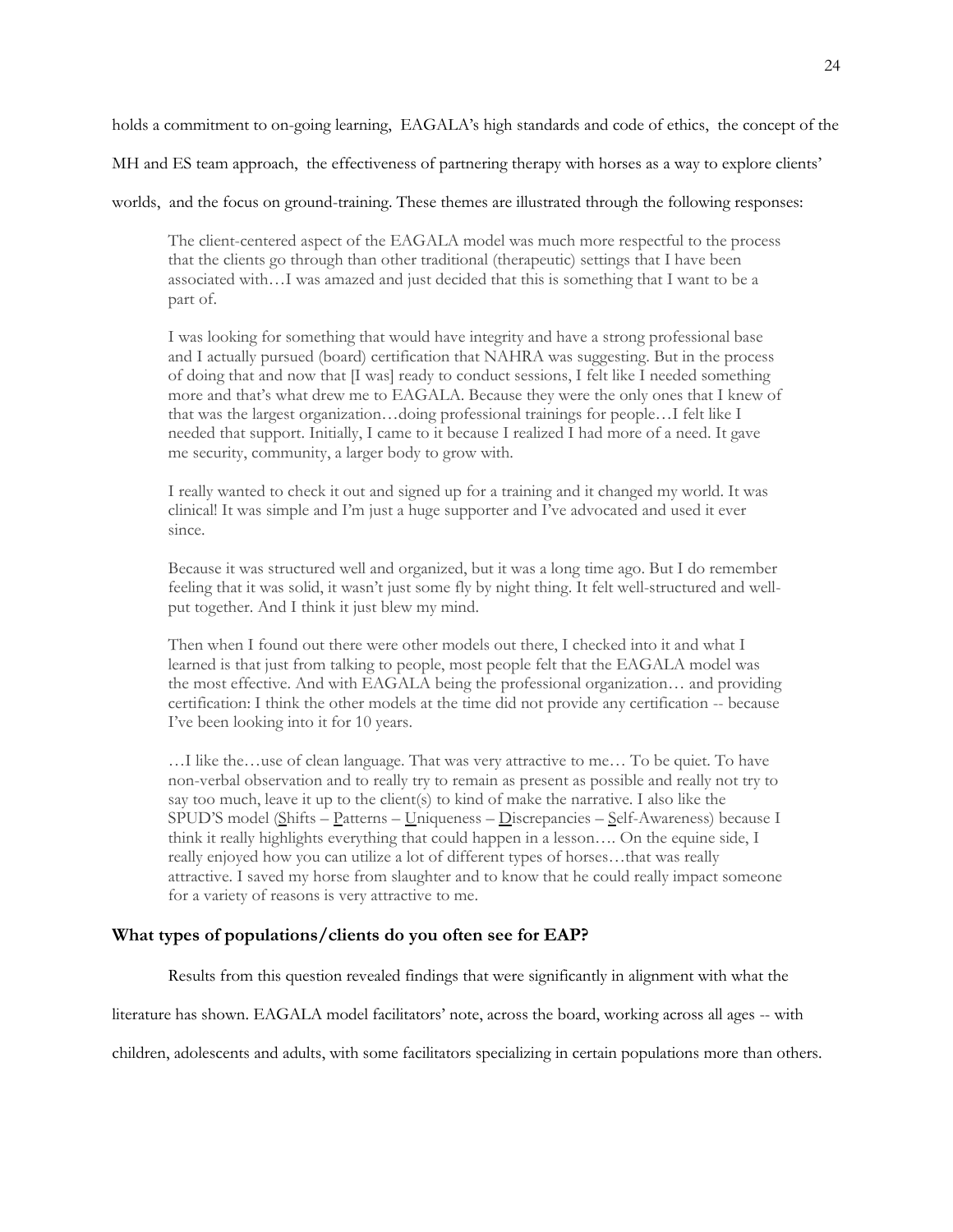Individuals, couples, families and other various groups, such as veterans, were named as being treated with EAP.

In answering this question, participants shared experiences of treating clients with the following presenting concerns: depression, anxiety, trauma, substance/alcohol abuse/addiction, PTSD, at-risk youth, ADHD spectrum, Asperger's, violence/abuse/rape, eating disorders, domestic violence, behavioral issues, anger/self-management, self-harming behaviors, suicidality, grief, dual diagnosis (i.e., substance abuse combined with another emotional/behavioral diagnosis) comorbidity (two or more mental health issues diagnosed at the same time), psychosis, bi-polar disorder, traumatic brain injury (TBI), severe and persistent metal illness, interpersonal/relational problems, life phase challenges, personal growth/life skills, team/leadership development, and fetal alcohol spectrum disorders. Participants further illustrate these points as seen in some of their responses:

We see adults that are in an inpatient addictions program, locally. The majority of the clients we get from that facility have been through the traditional 30 days of primary care and are now on 60-90 days of extended care that follows immediately after that. So they've been in treatment usually 2.5 - 3 months by the time they come out to see us right around that point…. The adolescents are referred to us usually by the county…. we have veterans that come out to see us from the military court, and word of mouth is also used in getting veterans to come out and see us. We're running ten weekend sessions for families and children with fetal alcohol spectrum disorders, we have a 10-12 children every weekend that come out between the ages of 8-13.

I see couples who are having relational problems.

I just started with a group of teenage girls who were bullied and the girls that did the bullying. They're in a group *together*.

We're doing a group now like the one I did last year for women involved with domestic violence.

I have worked with kids that are in a lock-down program (for criminal behaviors).

I also work with at-risk youth through the courts… married couples on conflict resolution issues, veterans with PTSD, children, adults with addiction, self-management issues, and anger. [The] at-risk youth are kids are in the system because they've broken the law so the behavior issues in their lives have gone beyond just getting support from the mental health system, but now they're in the court system. So we've had kids that were with drug and alcohol problems, runaways, things that get kids in court -- larceny, petty crimes.

So when I started, I was working with adolescent girls that were presenting with depression or PTSD or self-injurious behaviors at a small residential bed. I've used it with women having [survived] interpersonal violence or domestic violence. I've used it with dual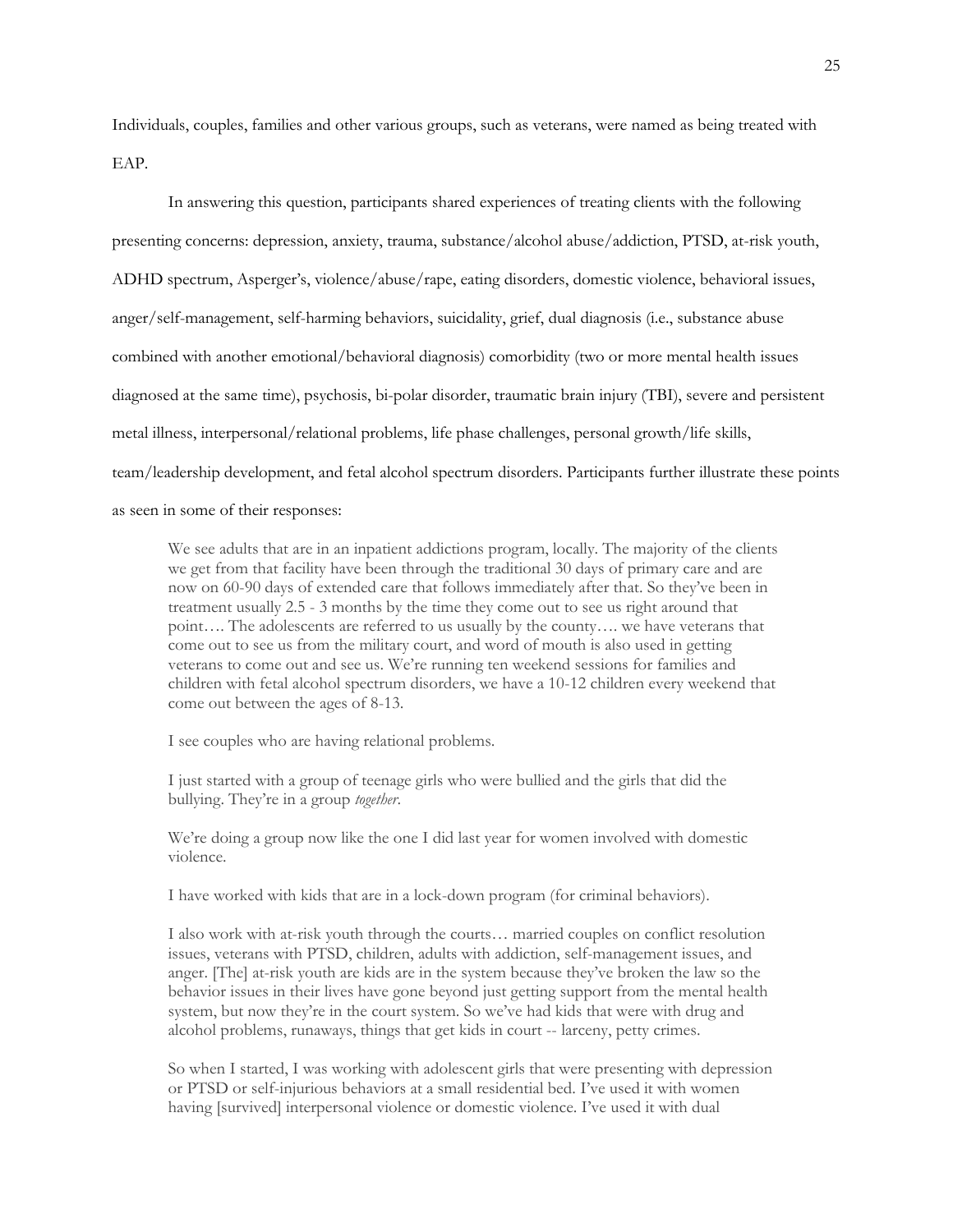diagnosis -- with people who have substance abuse and co-morbid issues. I was the first in the world to use it with those who have psychosis and schizophrenia…and it was really fabulous work.

I was trying to get it (EAP) started at my regular day job working… with active duty soldiers and their families. …finally we were really close to getting it approved two years ago which was when all the budget issues happened. So they said, 'We're not starting any new programs whatsoever for the next 5 years.' …That's how we got certified. The military actually wanted to do it. And I had this certification and I didn't want it to go to the wayside and so I decided to create my own practice.

And then for individual clients we saw severe mental health issues. The first client we did together had dissociative identity disorder and then subsequently other clients that we've seen had severe mental health issues, both Axis I and Axis II diagnoses…. And a common theme that all our clients had was trauma...

#### <span id="page-32-0"></span>**What challenges has the EAGALA model presented?**

Surprisingly, this question produced some interesting results that were passionately voiced by several

participants. The first challenge that seemed to present itself throughout the interviews was expressed most

often in relation to the MH. Participants spoke to the difficulty of not stepping in as often to make as many

interventions as they are used to within an office setting, and allowing the horses and clients the space for

interaction. This was highlighted in the following participants' comments:

Keeping my mouth shut and allowing the clients the freedom to do what they need to do without my interference has been another challenge.

Coming from the traditional group counseling co-facilitating background that I had worked in and was comfortable with, the challenge is to not make as many interventions as I was used to making...

…it's a little bit harder to just step back and not work as much, like let the session happen, let the horse do the work and kind of just get out of the way.

The most difficult part of the EAGALA model is forgetting everything I know and learned, and really letting the horses do ALL of the work…. The other difficult part is trying not to engage with the clients when they continually ask questions. It is all about letting the client figure out the solutions and trusting the process, but sometimes it's tough to shrug your shoulders or answer a question with, 'Well, what do you think?'

In the beginning two of my biggest challenges were I talked too much and I moved in too close. I am a therapist and that has been my role…. The challenge was to break away from the talk therapy relationship and being in close -- which you're always in close in the office and you're talking -- so it took me a while to be good at shutting up and stepping back. It takes us a while to get how actually different it is.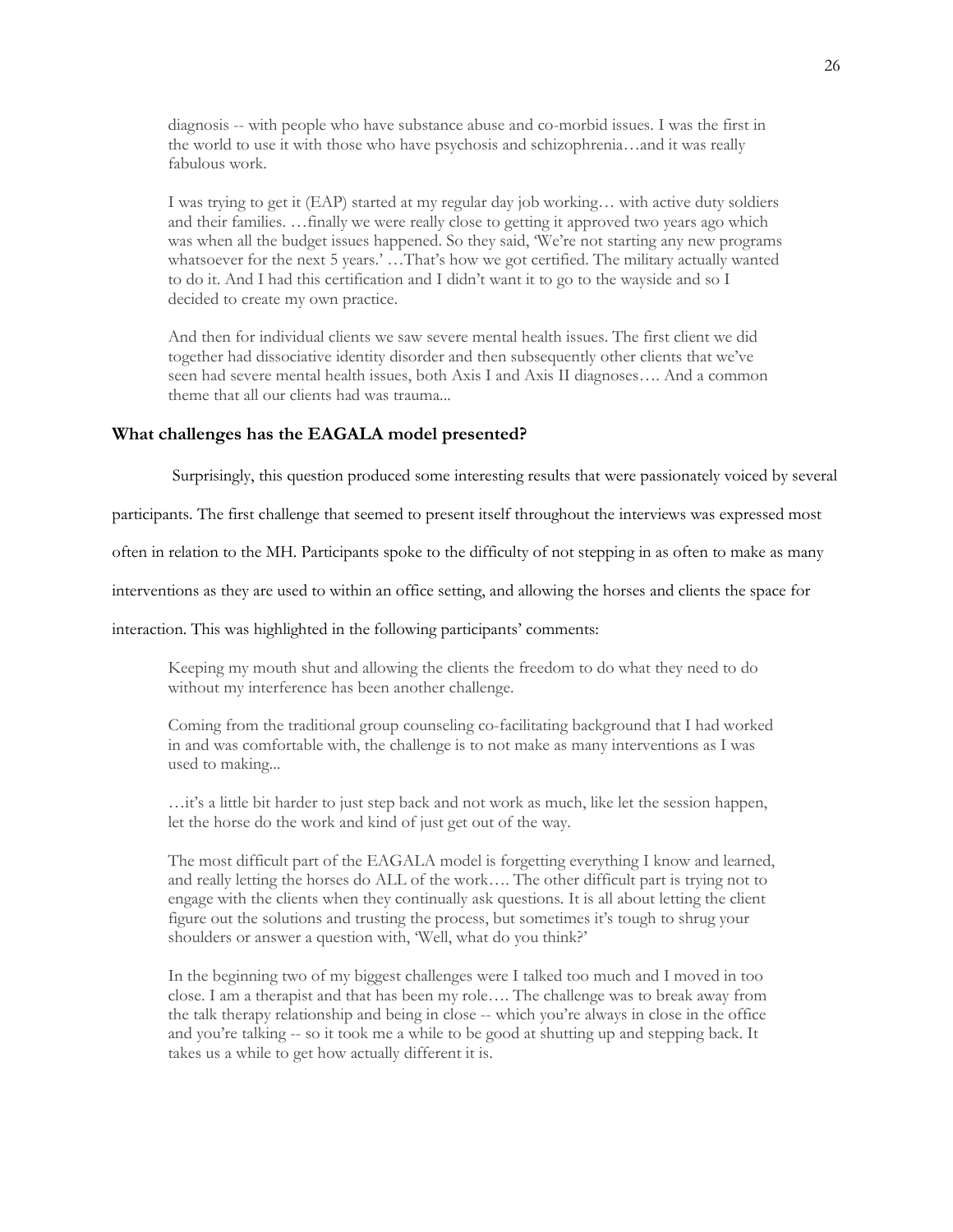And for the MH you have to buy into that it's the client's work, you're just the facilitator. I know an MH who the reality is he feels like he's doing nothing and this is an issue for him. He says, 'I feel like I should be saying more.' We have an MFT who struggles with the same thing, but she's continued to practice and I think it's gotten better for her. But MH's get a lot of sense that, 'I'm doing my job when I'm educating my client on what they could do differently.'

Another challenge participants expressed about the model was in relation to the SPUDS'S acronym

developed by EAGALA, specifically keeping their 'S (apostrophe S) – self-awareness or "My Stuff," in check.

Extending this concept, some participants expressed difficulty with staying mindful about using "clean

language" [i.e., language that does not impose one's own meaning or change the client's experience] during

sessions.

When in the past I would have just said, 'Wow that looks scary or you look sad or that must have been hard to do' -- trying to reflect the feeling. And the EAGALA model has really taught me to back off of that and ask what the feeling was.

The challenge would be keeping my perceptions out of the playing field -- [that is, using] the clean language: phrasing my questions and my observations in such a way that it doesn't color the client's own experience.

Keeping 'your stuff' out of it is something you must be constantly aware of.

Learning to use clean language/observations has been one of the biggest challenges.

# Referring to new MH's, one seasoned participant shared:

[There's a] feeding frenzy that occurs [internally for the MH] because all of a sudden your client has had an 'aha' or they haven't had the 'aha' but you can see it real clearly and you don't know enough to be quiet, or to try and come up with an open-ended question; and if you do ask it, you can't go for the jugular [that is, quickly insert an interpretation or observation the client has not come to].

The intensity and quick transformational pace of EAP were expressed by some participants as

challenges that could sometimes impede the therapeutic process if not handled appropriately, as

#### demonstrated in the following responses:

I've seen EAP be too intense for clients and that's actually a challenge. Sometimes it goes too deep, too fast. But then we back off and I see them in the office a couple of times and I have seen it get to the heart of things too fast for people.

…for a lot of people if they're not ready for therapy, to go through a model that is so experiential is very scary for them… I think it's very intense. I can only say for the clients that I've seen that there were some clients that were in therapy for many, many years who in several sessions felt like they had more progress than they had doing talk therapy. For some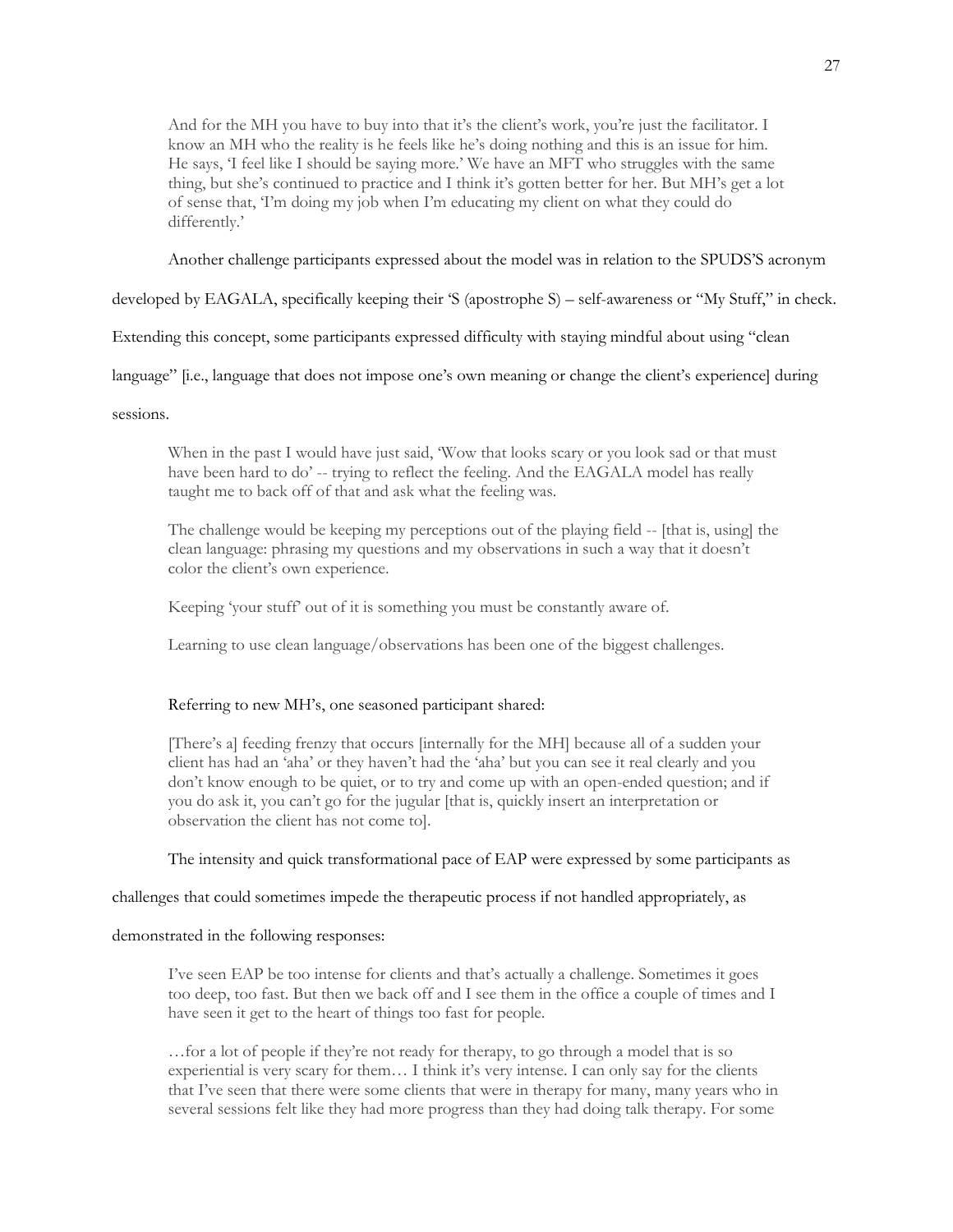people you have to really be ready for therapy, especially if you use this model….there are some people who so much comes up for them during that period of time that it's hard to process everything. It could be hard for them to accept that they're talking about things that they never thought they would talk about. Or they're doing so much in such short period of time they weren't really expecting it…

Truthfully, the EAGALA model is powerful and a very effective tool with people; I believe in it 100%, but here's the thing: you really have to have a strong code of ethics and a level of professionalism. It's like giving somebody a shotgun. Working with horses exposes things about people that they may or may not be ready to acknowledge [and] in a context that it may or may not be appropriate to pursue. The horses are going to be who they are no matter what and so it's the job of the facilitation team, and that's where I think emotional safety comes in, to be able to discern what's going to be appropriate for the client, in terms of what to pursue and how to pursue it…. a couple of the participants have some really significant issues that surface. Do you know enough that this is not an appropriate venue to explore those issues -- and, in fact, it's your responsibility as the facilitation team [to know that]? If they didn't come and sign on for psychotherapy those things are off limits and in fact it's your job to steer people in a different direction. [Referring to a EAP demonstration for potential clients] When we were done, the [participant] was imploded on my porch and I thought, 'Holy crap!' …it turned out fine, but I thought, 'You know what? It doesn't matter what you do, when people come, the horses are horses.' There was no intent to go anywhere, it's just that the [participant] had an "aha" moment and you can't script those...but it made me respect that we believe in this model, but we need to realize that it is effective whether we intend for it to be or not -- because it's the horses that bring things about no matter what. So we really need to be responsible in that.

Having people subscribe to a type of experiential therapy that uses horses as a psychologically

#### therapeutic treatment tool was voiced as another challenge by some EAGALA members:

Getting the public to buy into it. It's not so much the model, it's working with horses. I don't think they have a problem with the model at all. It's just buying into the fact that horses can be therapeutic.

One challenge is that when you're trying to sell it to your community, you may as well sell voodoo off the sign. You have to be very creative. Selling is difficult for two reasons. People are fearful of horses and people are fearful of therapy… And the historic perspective of what is equine therapy is a handicapped or developmentally disabled child on a horse in [the] past therapeutic riding style. The minute you say equine therapy, EAP, EAC (equine-assisted counseling), peoples' picture immediately goes to somebody on a horse. … Another challenge is distinguishing what EAGALA model EAP/EAL is, as opposed to everybody else who is now hanging out a shingle. It's very frustrating because you have all kinds of people jumping on the bandwagon.

The financial aspect associated with EAP, in general, was seen as a subject of concern: I'm facing one right now. Funding…. I think just communicating the message that horses can be wonderful co-facilitators and then having the stakeholders such as foundations and those with money, whether it be government, legislators, [or] providers, those with the capacity [persuaded] to support and help develop programs... So that's probably the biggest barrier. I mean there are lots of barriers. Operational costs. The overhead is ridiculously high. The way I'm getting around that up here is I've got a facility that is willing to donate ring time, but we're going to lease the horses.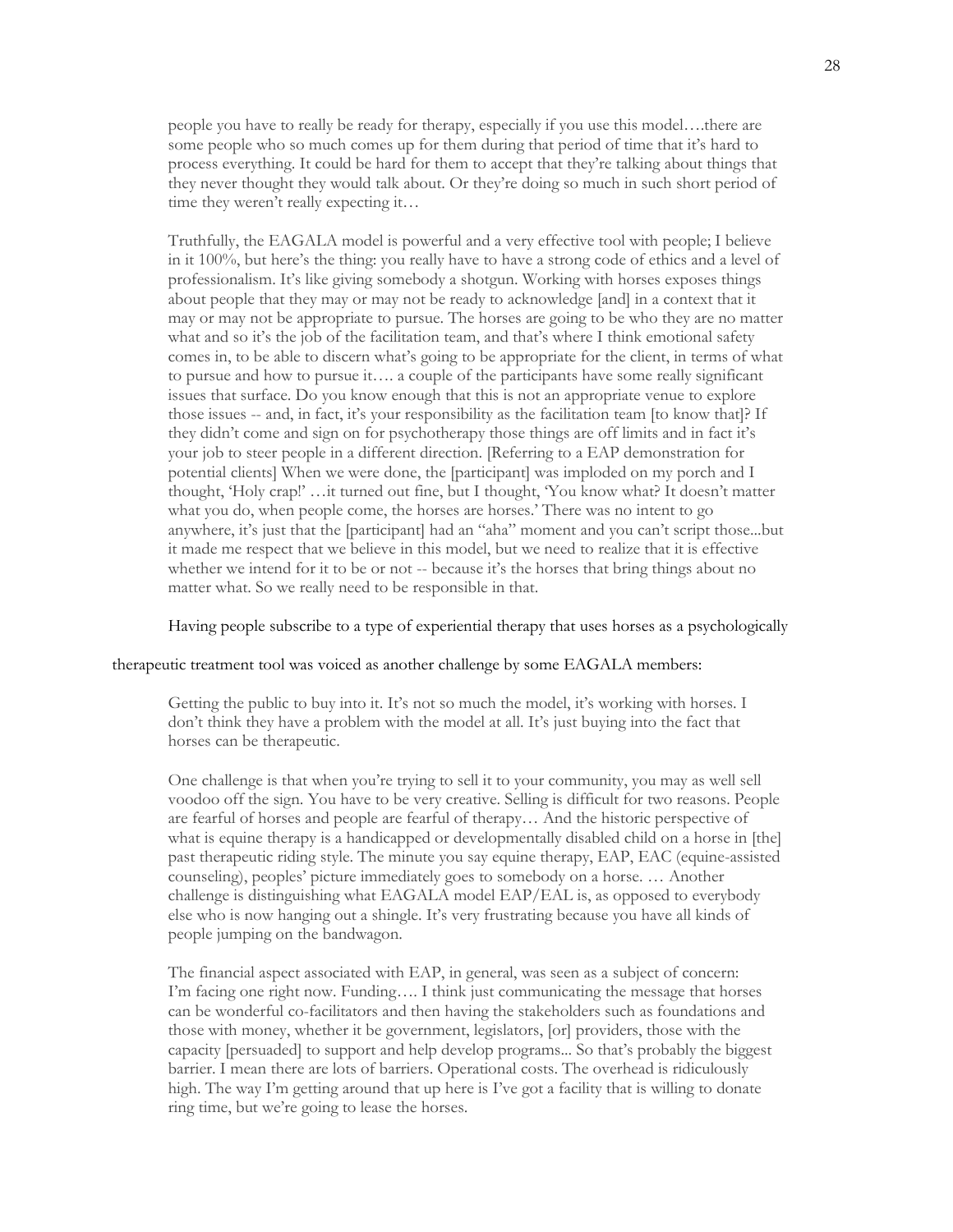…I find that a lot of times people will have an issue with paying for sessions, because I am not on any insurance panel, so it makes it difficult to have people pay out of pocket.

Creating a financially viable program using the EAGALA model – having to pay [for the] MH, ES, horses and venue can make sessions expensive if all require to be paid at their usual rate.

I thought the concept of a team was a good idea, as much as I kind of didn't want to have to do it that way…. I was concerned about the financial ramifications of that…. if I do it myself I get the full fee… If I have to split it with someone, I'm going to have to make less money. But that's ok: that's the way it goes.

# Along with the emotional impact, a potential financial liability in terms of having an unintended

#### veterinarian bill is illustrated in the following comment:

Sometimes it is difficult to watch our horses get hit by clients, or kicked by other horses, or put in a dangerous situation, but we all keep each other in check because we know the animals are the reason this model works and that ultimately they will take care of themselves!

# The aspect of training was poignantly highlighted by one EAGALA member as a challenge area that

#### needed further examination and possible enhancements:

…I'm not sure that the demonstration of the model in public arenas by people who are newly certified or are not seeing any clients [is providing a clear picture of the model]…there's a learning curve there and you're not ready to practice. You need to go slowly, or it would be ideal for everybody to receive some type of mentoring or practicum so that they can see how it actually works…. Part of my concern is that these folks go out and do demonstrations and what they're demonstrating is not good EAGALA model. …. Newly certified people/teams are not good representatives of the EAGALA model and the MH/ES's have their own learning curves….Although part I and II (trainings) are introductions to the model, I think for most people they could use a lot more time and a little more training. Raise the bar in training. Go to both parts and be certified as a trainee, but not full certification until you've had X number of hours and possibly another training.

# When discussing a personal shift in grasping the full scope of this practice, another participant spoke

# to the value of further training, sharing:

I think it took me several years. I really got it when I was in my advanced training/mentoring process… and I started that probably seven years ago and I've been doing EAP for 13 years. So it took me about five years and I don't know if I would have truly gotten it without the advanced mentoring. I probably would have but it would have taken longer.

# <span id="page-35-0"></span>**In what ways have you seen clients benefit from EAP?**

EAGALA members shared a range of ways in which they have witnessed their clients benefitting

from EAP. In addition to every participant reporting seeing clients make significant "transformations and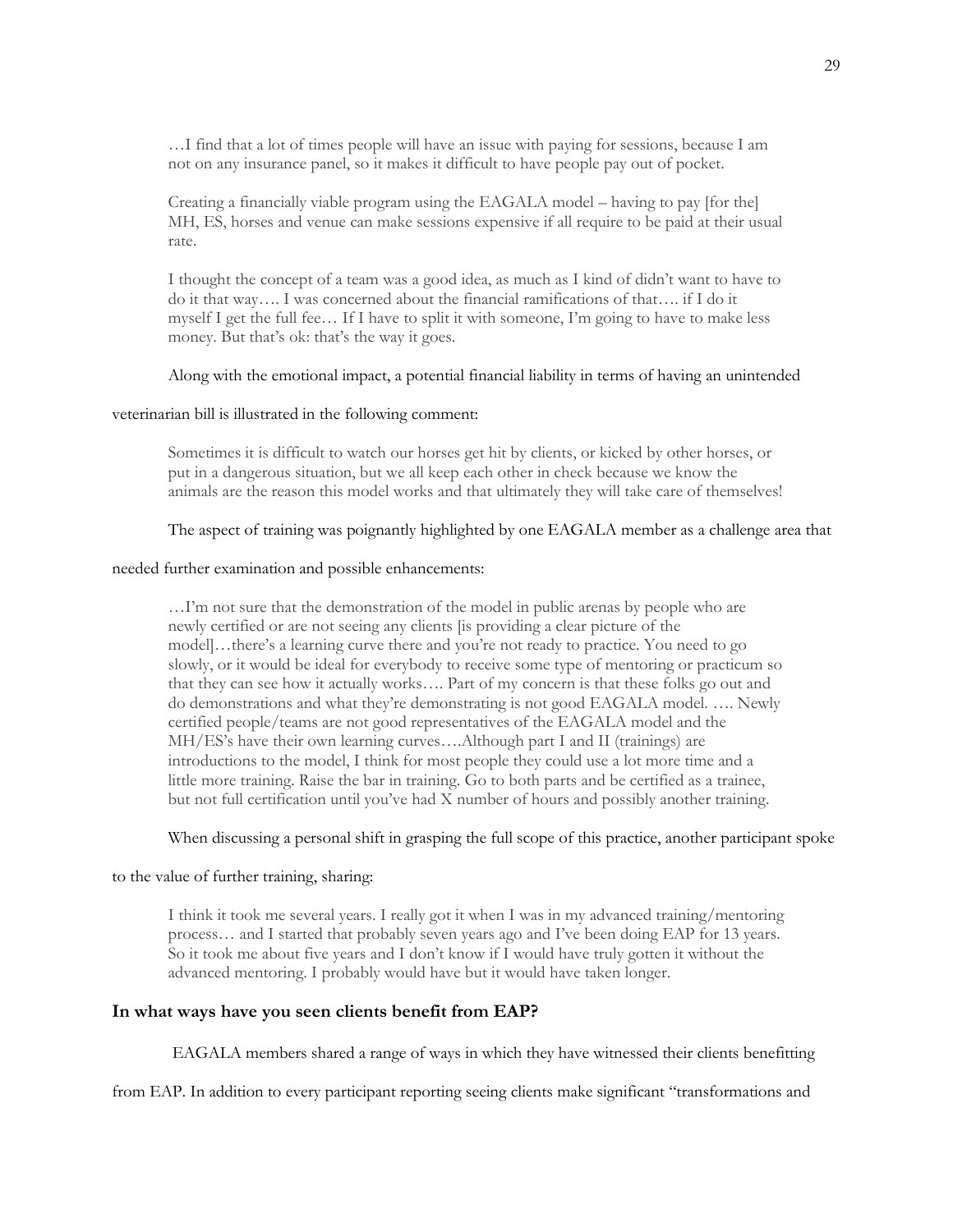shifts" during the course of EAP, other noted benefits included increased self-confidence/self-worth; emotional identification and regulation; decreased or lifted depression, anxiety and suicidal ideation; improved overall mental health, well-being, levels of functioning and anger/self-management; the development of positive coping skills and strategies; improved interpersonal relationship skills; the ability to express thoughts and feelings; a sense of personal empowerment and purpose; increased trust; increased ability to stay with the therapeutic process; the ability to pause and think before responding; and the ability to understand concepts more quickly and clearly. Other reported observed benefits involved using metaphor as a way of relating what happens in the pasture (with the horses) to what happens in their own lives/recovery; increased grades, academic performance and school attendance; the ability to experience themselves in the context of a community, while revealing family/group dynamics; and ceasing gang behaviors/participation.

A lot of times they'll tell you, 'This is exactly how I act with my drug' or 'That horse reminds me of how I used to be, or somebody else…. Some clients say this horse is like my sponsor: he's always right there; he knows what I'm supposed to be doing.

I just see it as something that tears their walls down, gives them breakthroughs and I feel better as a provider giving them something that's going to work maybe faster or easier for them than sitting in my office for eight sessions or more, waiting for something to happen just through regular talk therapy.

I have had students remove themselves from gang related behaviors, improve their grades, their attendance and their participation in school…. Schools have reported that the students involved with our program spend less time in suspension in or out of school.

We just started a group of women… that are dealing with domestic violence and in the two sessions, [through] observation and perception they have really related the horses to themselves… that horse is like me or that horse is like my ex-husband, my husband… just by the way he reacts, he's quick, quick to tell me, to kick me….

… I have seen people stay in the uncomfortable part of the therapeutic process where it really feels awful and people want to quit because they're getting into the depths of it all. …. And I think being outside and walking away and letting them have time with the horses allows them to go through that difficult part, I think in a softer way…. I have seen more celebration than I ever saw in my office….I have a client who's 98% agoraphobic but she chooses to drive an hour to come to her therapy…because she can't wait to come and see the horses. Of course that would never happen in the office. She would cancel and not make it. So I think the horses and the environment, they allow people to look forward to come to therapy.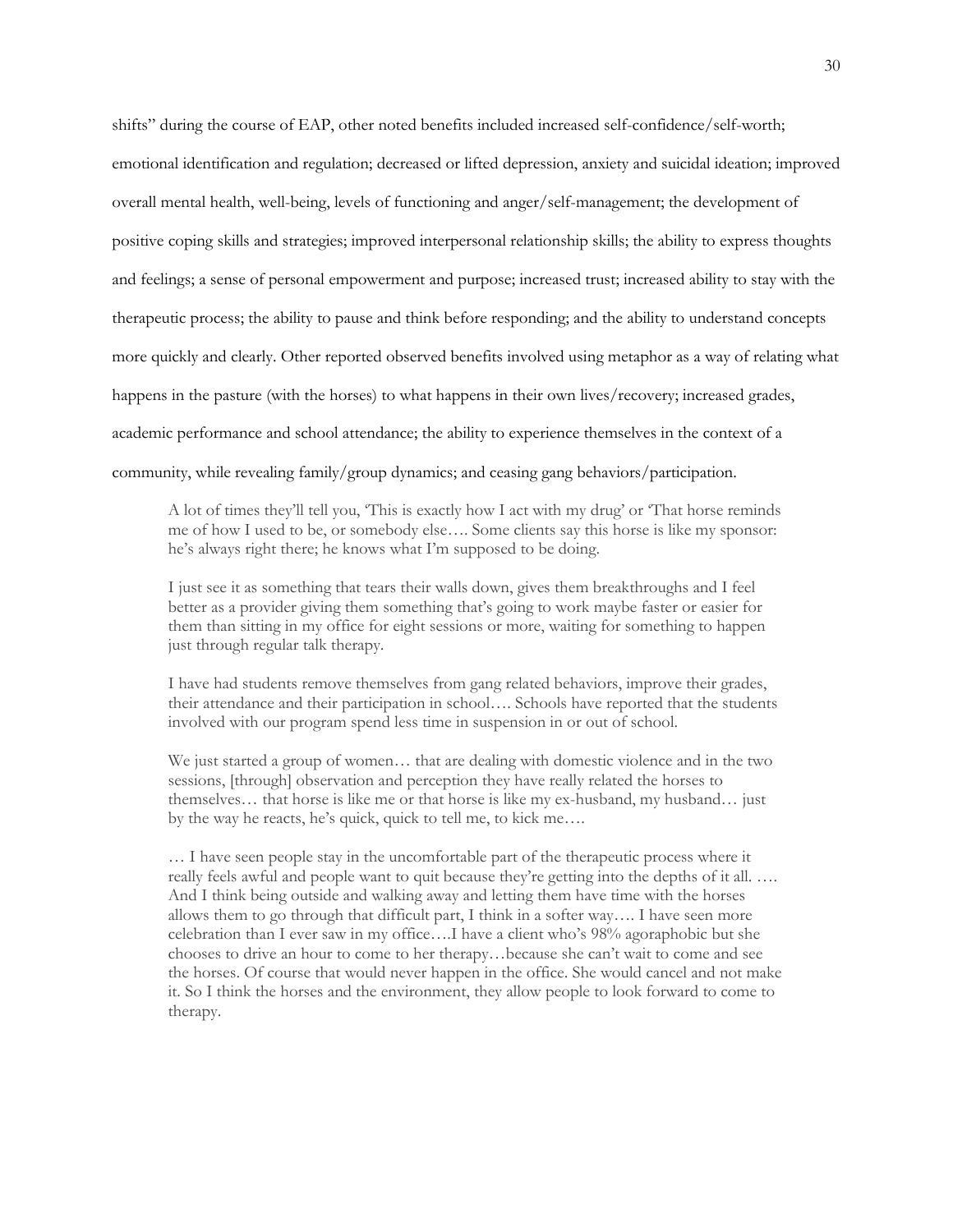# <span id="page-37-0"></span>**In terms of changes that you observe clients make with EAP, what themes have you noticed throughout the course of treatment?**

This question resulted in participants providing answers that were similar to the previous question about clients benefitting from EAP. However, additional themes that came across included a willingness within clients to self-reflect and try something new; the ability to ask for help and speak up; how quickly EAP goes to the core of clients' issues; the theme of the horse(s) acting out/reenacting peoples' dynamics/stories; improved communication skills; clients initially being uncomfortable around the horse(s); increased risktaking and a willingness to fail; increased proprioception (the ability to sense the position, location, orientation and movement of the body and its parts) and ability to set physical and emotional boundaries; increased self-sufficiency; increased self-awareness; decreased perfectionism; and increased ability for forgiveness.

The thing with addictions clients is not asking for help, but once they do…that first time…that wall gets broken. Then the next session…they'll just straight up say, 'Would you help me with this?' or 'I need help doing this.'…And even asking [them], 'Have you ever moved a 2000 lb. horse before?' 'Well, no.' 'Well how do you expect yourself to know how to do something like that if you've never done it?' [It gets] them to think a different way about themselves and how they go about their life and their recovery.

If people are angry, the horses start kicking and biting each other….There was a couple who came and as they drove up they had been fighting in the car…and the two horses started to kick each other…. so they really track anger very well. When a person is resistant, I've seen the horse not move…. as soon as the person changed tracks and was starting to deal with a more relevant issue, the horses turn right around. [Referring to a young male client] …and drawing the line with his father who was being very intrusive, the horse literally came by and drew two lines in the sand with his nose. I saw a horse lift the blanket off an object [where] the blanket was representing [the client's] shame over her body…and she said she had a 'life altering experience in that moment,' the shame seemed to disappear for her.

Just a couple of weeks ago we had two agoraphobic clients in the pasture and both times, and this has never happened before… the horses took us to the absolute farthest place in the pasture. …And of course it became the topic of discussion for both of them, 'Oh my God! I've never been out here…this is so big!'

#### <span id="page-37-1"></span>**What structured EAP activities have you found to be particularly useful?**

Though this question produced interesting and creative findings, a common theme that was

expressed by many participants was the idea of having a somewhat unstructured session. One MH summed

up this point well stating: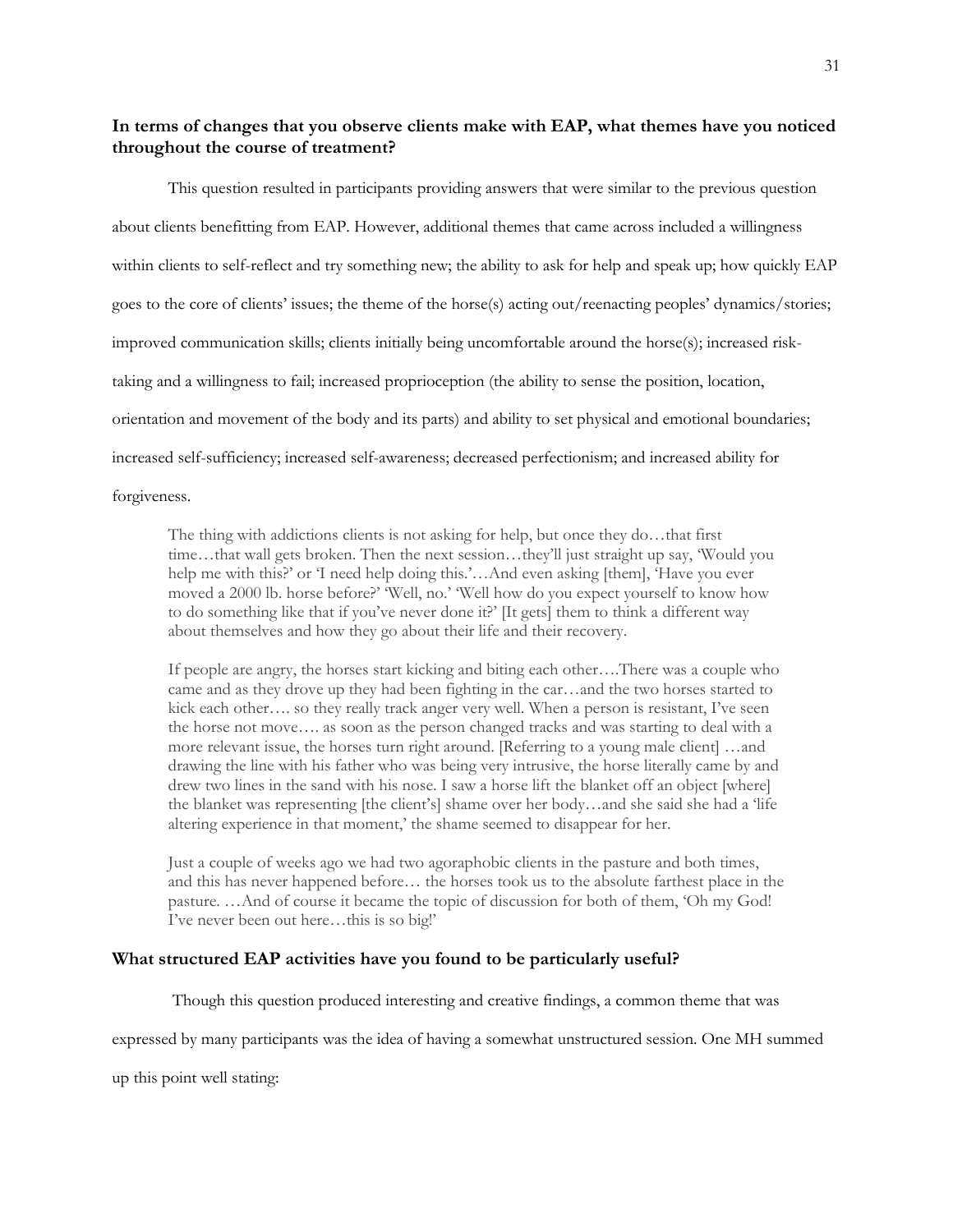As a team we usually meet beforehand to discuss or review what happened last session and to discuss where we think we might go today. That's another thing I really like about this model, having that meeting having a plan, a loose plan of what we might do, but then when the clients come out, checking in with them asking what happened since the last week, what's come up, what they've noticed about themselves and have thought about, and having the flexibility to do something completely different. There are some clients where we don't structure activities at all: they just go out, stand with the horses, go from horse to horse, come back a half hour later and tell us a huge list of work that they've done that we couldn't see.

That said, there were some activities that seemed quite popular with the EAGALA members. Some consisted of having the clients introduce themselves to the horse(s) or going out to the pasture, choosing a horse, possibly haltering it, then bringing it back. Other times clients were often asked to build a representation or timeline of their lives, a specific situation that was challenging them, or perhaps a relationship. For individuals in recovery, experiencing some form of addiction or eating disorder, a common activity consists of building a representation of their relapse.

The obstacle courses and representations can be created with a variety of props such as PVC pipes, logs, cones, stuffed animals, balls, hula hoops, jumps – the list is endless. Sometimes clients are asked to label parts of the course with a variety of words that hold positive or negative values or serve as "temptations" for them. To complete the activity, a client may walk the horse(s) through the course with certain tasks to complete along the way. Furthermore, a client may at times be asked to accomplish this without touching the

horse(s) at all.

We had horses not go anywhere near the relapse. We've had horses come up and take the other horses away from the relapse. We've had horses physically nudge the client away from the relapse they built. It seems like when the clients do this there's some shift inside them - whether fear or anger: whatever it might be, the horses generally don't want to be near it with the client. We've seen horses go up and tear the representation apart. They'll walk into it and start taking things with their teeth. We had a horse once go up and drop a [fecal] load right on the client's relapse and she was able to make the connection that *'it would certainly be that bad.'* 

There's one that I've seen be very impactful for families and other groups…three people will line up next to each other and link arms and the person in the middle is the brain and the person on each side is an arm, so there's a right arm and a left arm. And the rules are that the arms can't talk or think, and the brain can only think and talk… we ask them to [perform an activity] while they're all linked up….That exercise in a family unit gives someone without a voice, the chance to be the voice and maybe show that, 'I can do this.' It gives the person who is usually the voice the opportunity to sit back and see what it's like to have somebody tell them what to do. … Most of the time when the clients start talking about that, the other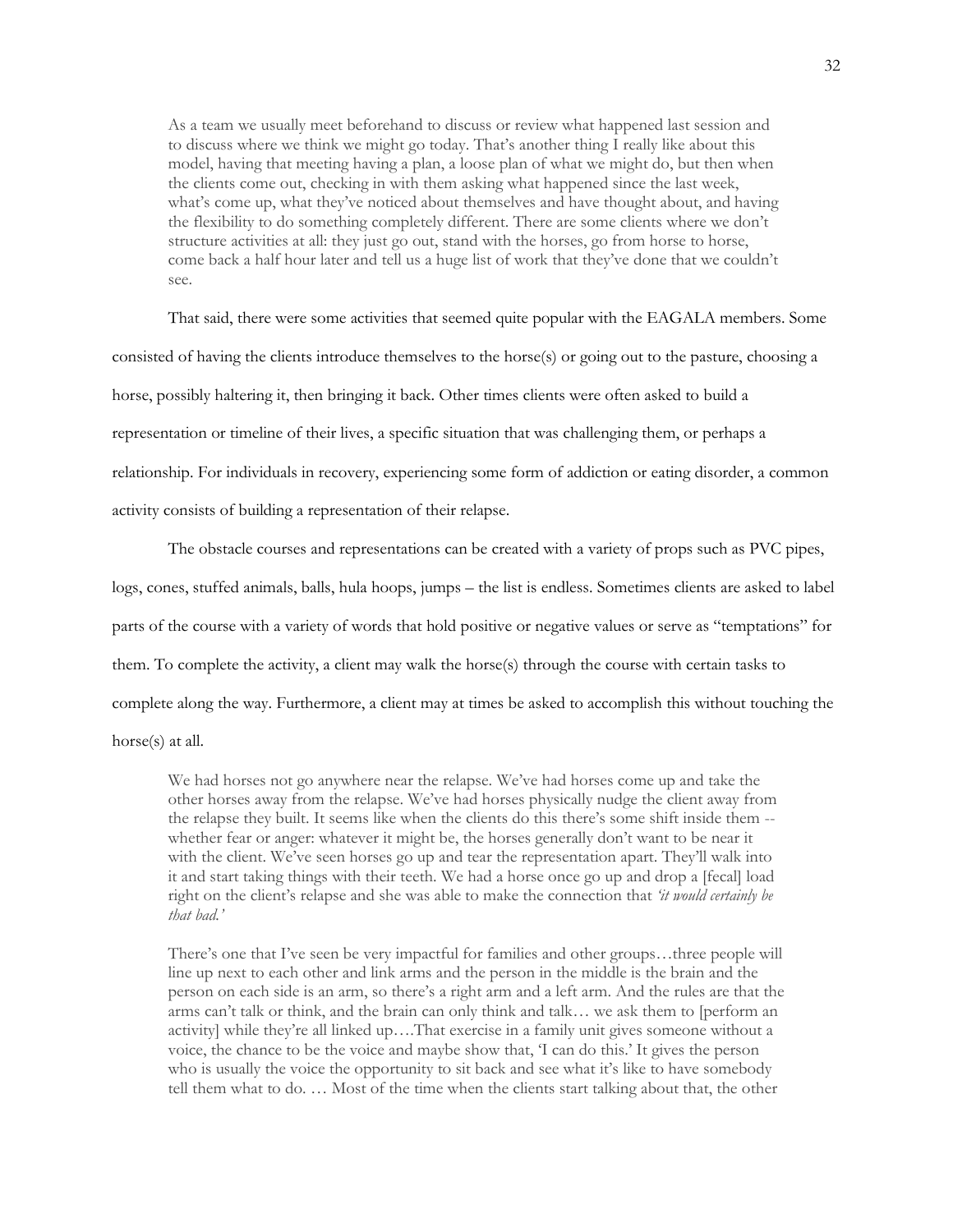clients will jump in, in the traditional group process and we don't have to do a lot of talking: the clients end up figuring it out for themselves…

I like just getting a client to walk in a circle in the arena whether it's indoor or outdoor, just walk alongside of them, and they are with the horse, but I'm walking with them and just give them a chance to vent or unwind. So it's more of just walking and being together and letting them tell me a story from the past week and just getting them to download… Another [client] was grabbing a hold of the harness and trying to yank the horse's head down… One of the instructors asked, 'How often do you feel like you're doing that in real life, where you're commanding people to do stuff vs. asking them?' And she was just blown away. She said, 'You guys scripted this, didn't you? How do you do this?' We had no plan going into that session whatsoever and it was probably one of the biggest breakthrough days.

One ES described two beneficial activities that other members reported using as well. Those are

ground tying, where the client is walking around the horse attached to a long line, and "longeing," where the

clients make the horse move around them in a circle, while being held on a long line.

…'How many times can you walk around the horse without the horse moving? Do you widen the circle around the horse? When the horse does move, what does that represent for you?' A lot of times, especially when you're dealing with substance abuse, a lot of things come out about, 'Struggling to stay within my recovery. Other people trying to help me with my recovery. Am I rejecting that?' So it's a very simple exercise, but a lot of times you get so much out of it.

#### <span id="page-39-0"></span>**What suggestions or insight would you offer to a new MH, ES and potential EAP client?**

Popular responses to this question for all three categories were, "Trust the process," "Keep an open

mind," and "Trust the horses." One new MH expressed it metaphorically stating, "I mean there's many

different ways to cook a steak, and some ways are better than others."

Repeatedly, EAGALA members expressed that this is an experiential therapy where potential

therapists and clients may have a difficult time "buying into" the idea that one can conduct therapy using

horses.

Because being out there, in a pasture full of 30 horses and watching how they react to the clients, there's just something about it that I can't explain. Talking about experiential therapy is a lot like writing about sex. You might get an idea for it, but it's just not the same.

…it's probably going to be one of the most profound experiences of their lives, but it's hard to get people to buy into it…. I mean the real truth is, I think the people who can more easily buy into it are more of the mystic type in their nature. People who are more intuitive, on the art[istic] end of the spectrum, they're going to be able to work with it better.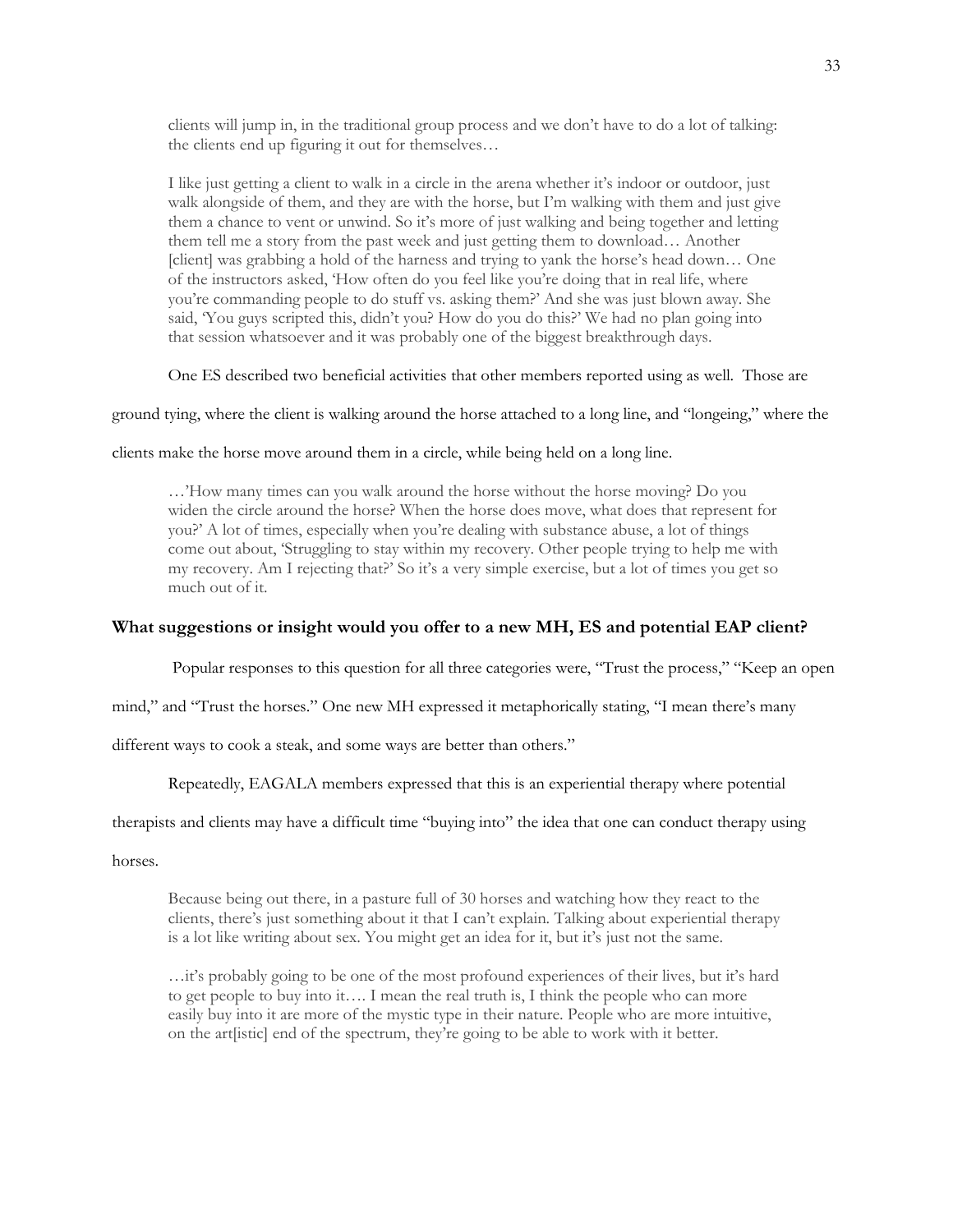# <span id="page-40-0"></span>**Summary of Participants' Recommendations**

In terms of building a new EAP business, one MH expressed "Keeping the faith" and that "If you build it, they will come." Furthermore, other members expressed how important it is to "get the word out" when starting up an EAP practice. Most participants voiced the need for further equine therapy research, as a way of getting the word out and establishing further credibility for this field.

Another repeating theme focused on the MH and ES acting as a solid and effective team. To ensure this, suggestions included having the ES staff expand their knowledge in terms of learning psychological language and understanding what a possible diagnosis may look like. Similarly, for the MH staff, it was to further their equine knowledge and language. Coupled with this was the reminder for the MH and ES to stay mindful of their 'S and "stuff" that may come up. Participants encouraged both parties to maintain an open and consistent communication with each other. Participants also encouraged the team members to "stay out of the way" and do less so that the horses can do their work; to stay mindful, as noted above, about using clean language; to study the foundational elements of experiential therapy; to continue with training via taking Part I and II over as many times as possible, while also attending networking meetings and conferences; and to seek out good supervision.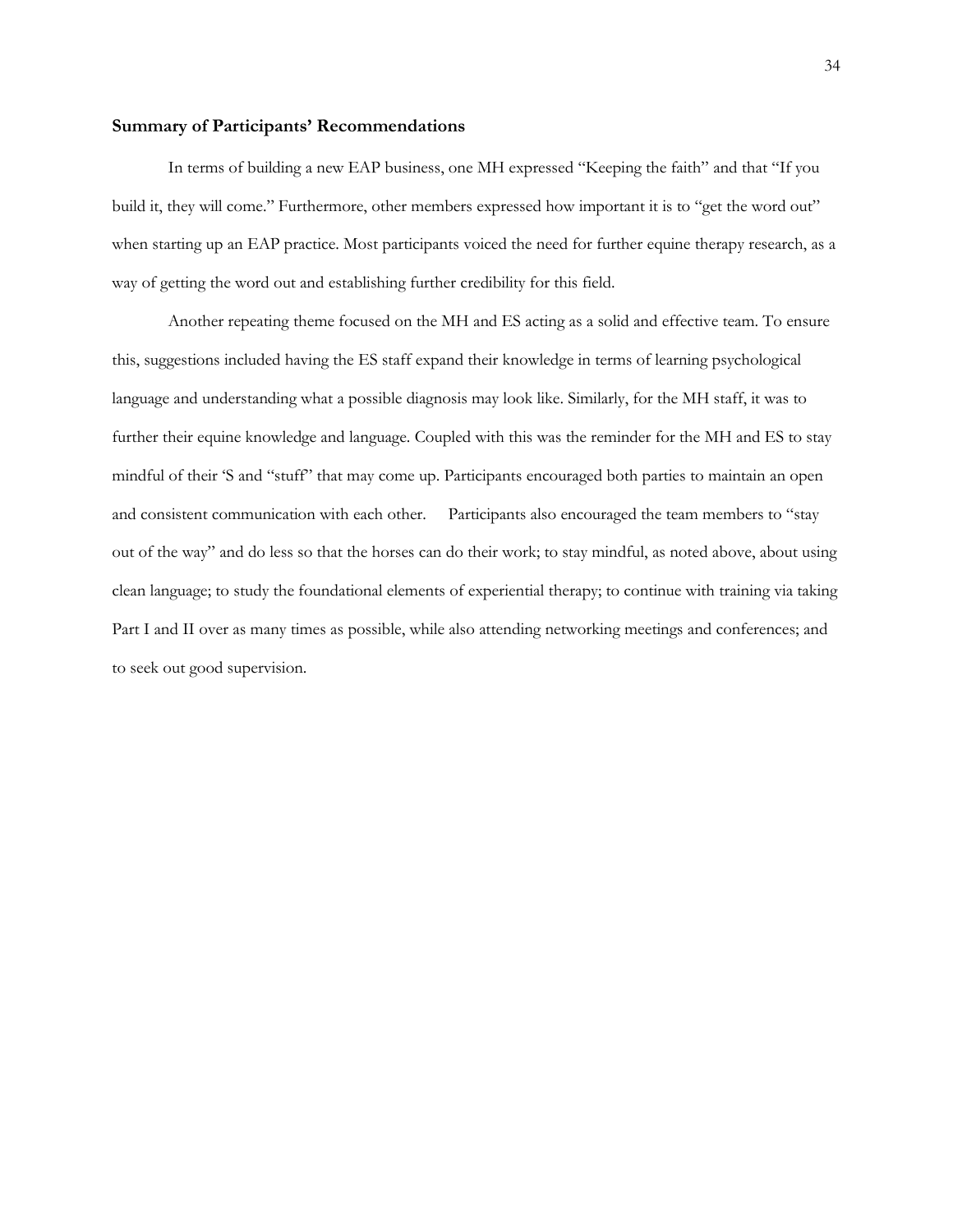#### **Chapter V**

#### **Discussion**

<span id="page-41-0"></span>This qualitative study set out to explore EAP under the EAGALA model. As EAP is still a fairly new modality of therapy, the intention of this study is to add to the growing EAP literature. Noting the limited quantitative research that exists for EAP, the original design of this study was mixed-method in nature with the hope of gaining quantitative pre- post- test results from clients as a way of measuring the effectiveness of EAP, in addition to interviews illustrating clients' personal experiences. Unfortunately, due to recruitment difficulties, this study evolved into a qualitative design that sought clients' personal experiences. Even this more limited recruitment of clients proved to be difficult as well, leading to the current study that interviewed EAGALA certified mental health practitioners (MH) and equine specialists (ES). The study reported here, then, provided research examining practitioners' expertise and wisdom through the lens of their personal experiences, perspectives, and professional insights. In addition to examining the structure, benefits and challenges of the EAGALA model, the nature of EAP was explored -- revealing its own benefits and challenges.

# <span id="page-41-1"></span>**Demographics**

Looking at some of the demographic findings for this study provides information that is noteworthy. Offering a nice balance to the study, the majority (46%) of the participants hold both MH and ES certification with the remainder of participants equally divided between MH (27%) and ES (27%). Fourteen (93%) of the 15 participants were female, suggesting the need for more male clinicians and equine specialists to consider certification in this field of therapy. As in other modalities of therapy, there is a benefit to the alternative perspectives that both genders can offer clients. Considering that 100% of the participants are Caucasian not only invites for more practitioner racial/ethnic diversity, but asks one to consider the costs when diversity is lacking within practitioner population. In terms of EAGALA's two part training, both levels can be taken repeatedly. Part I focuses on teaching the foundation of the EAGALA model. Results show that it is taken more often than the Part II training which focuses the application of the work. This finding suggests the value that practitioners place on maintaining and enhancing the foundational skills and standards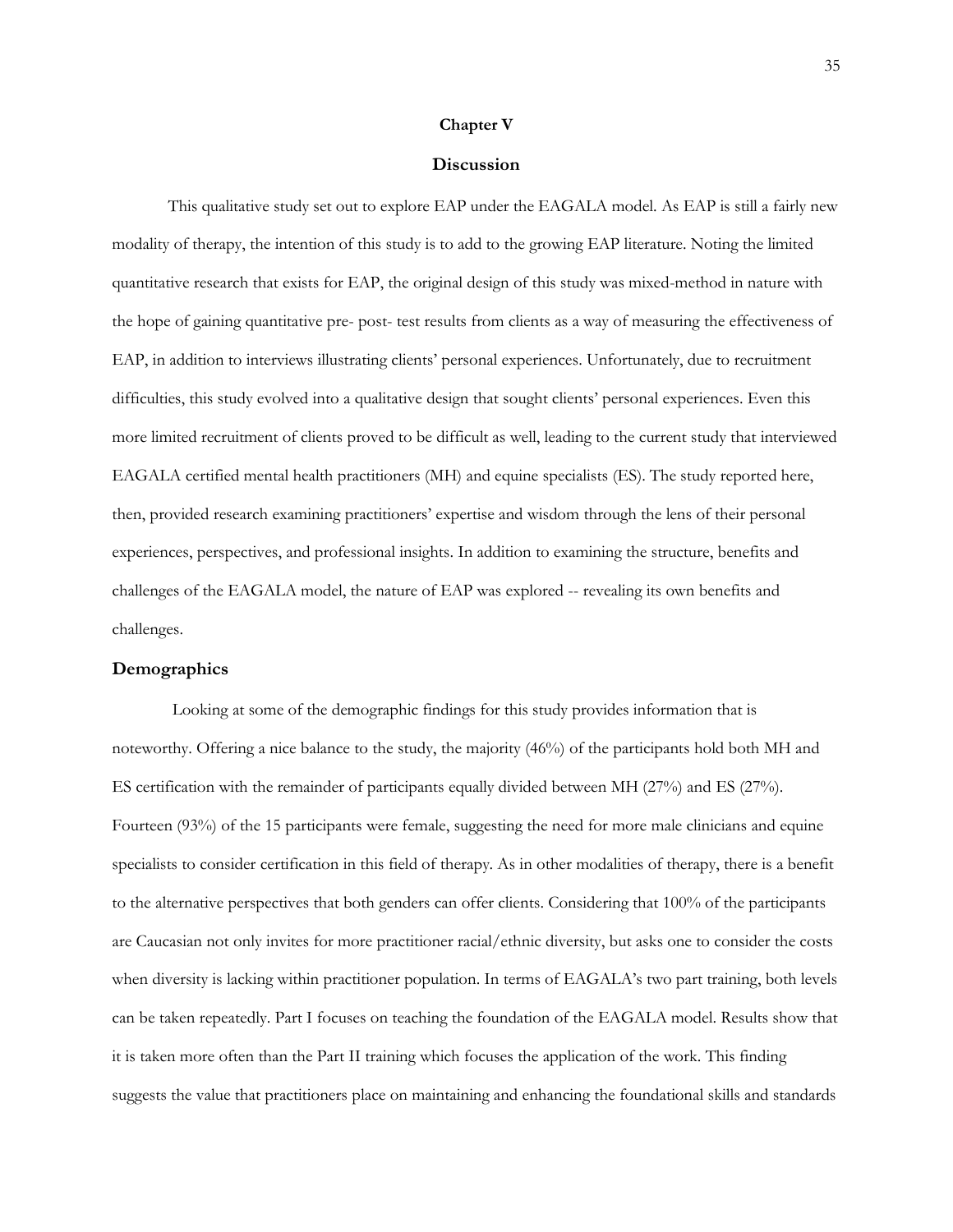that make up the EAGALA model. Furthermore, 50% of the practitioners have or are pursuing advanced EAGALA certification.

#### <span id="page-42-0"></span>**Lure of the EAGALA model**

Examining the attraction to the EAGALA model demonstrated the importance that EAP practitioners place on having credibility from a professional organization that endorses standards through their code of ethics. Moreover, their structured training and commitment to on-going learning adds to the organization's credibility. Having the EAGALA certification signifies to potential clients and financial supporters the value that is placed on high standards and an ethical practice (EAGALA, 2013).

Practitioners of the model expressed the significance of EAGALA's sole focus on ground work rather than on riding or horsemanship. The value of this lies in the client's development of a working relationship with the horse where s/he learns the horse's language of communication, rather than focusing on the physicality of riding or the skill set of horsemanship. It is this developed relationship that provides the therapeutic foundation for EAP.

Looking at EAGALA's SPUD'S acronym which helps categorize facilitators' observations and is used to help formulate client questions for processing a session, participants highly valued the 'S (apostrophe S). This refers to the facilitators' self-awareness, also known in EAGALA as "My Stuff." Facilitators staying aware to the potentiality that their "stuff" could interfere with a client's session is emphasized often in the model's practice, whether it be a recent fight had with a spouse, attachment to a favorite horse or more subconscious areas such as own culture or values, for example. Though this may seem similar to countertransference, it is the horse/client relationship that acts as the main therapeutic tool, while the MH/ES team aim to keep anything that triggers them out of the session, and focus on *facilitating* the session.

The model's importance on using a "clean" approach to language/observations was often reported as another central and beneficial piece. EAGALA emphasizes using the client's exact words and the avoidance of using judgments, labels, personal pronouns and other words that may indicate facilitator interpretation. Using "unclean" words can contaminate a client's experience and may cause them to feel judged, frustrated and/or have difficulty discerning their own experience.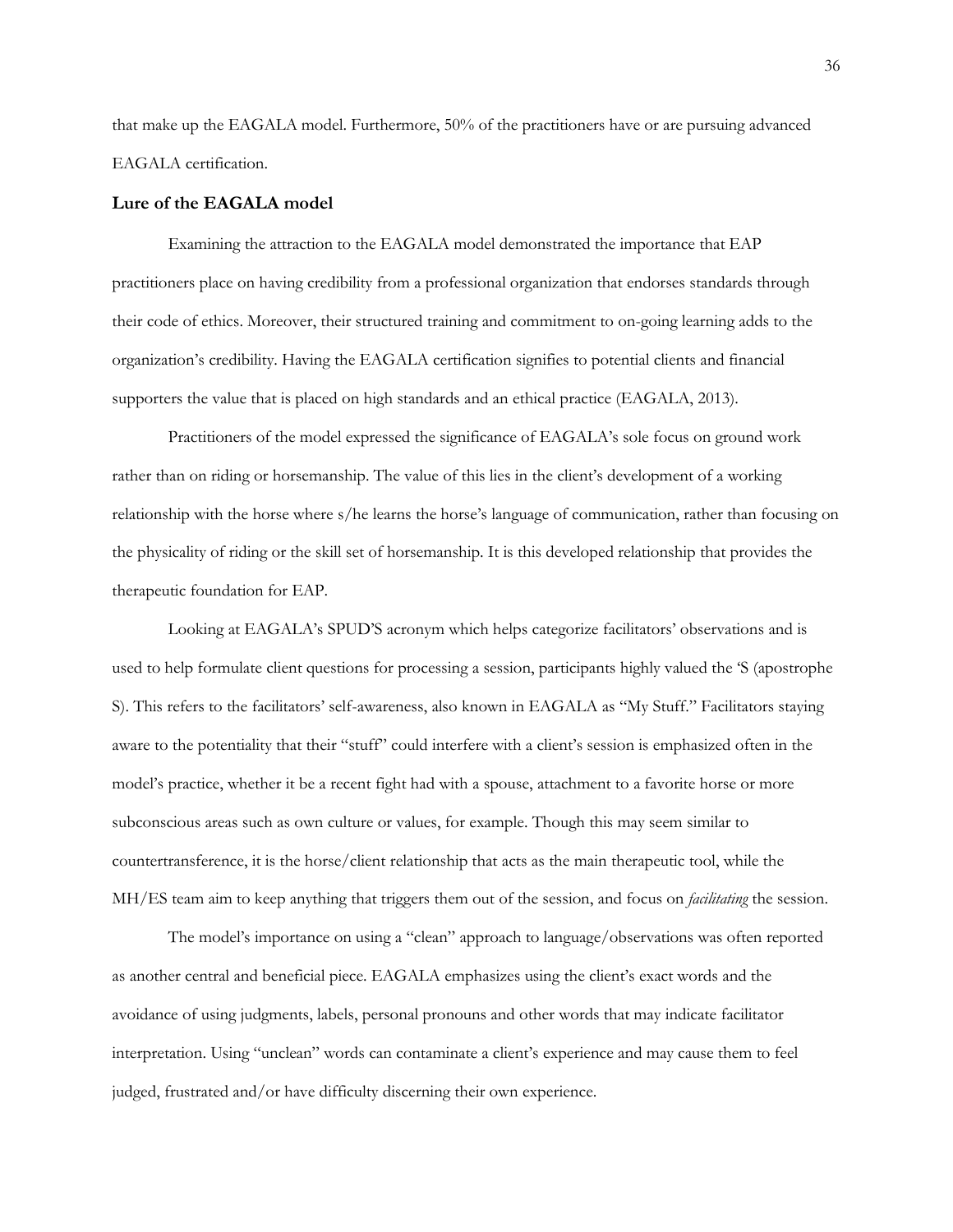EAGALA's team approach of having an MH's clinical foundation coupled with the equine knowledge of an ES was deemed highly valuable by many study participants. While the MH is focused on therapeutic processing and client/horse relationship, and the ES is observing for shifts and patterns, the two are staying in constant communication with each other. At a recent EAGALA conference that I attended many of the attendees, as well as study participants, emphasized the importance of clear and honest communication between team members and voiced the significance of being a well-matched team. The importance of this was rooted in the team's need to "keep each other in check" in terms of their 'S. If there are interpersonal challenges between members, there is the possibility that the horse could *pick up* on the unspoken conflict which could potentially infringe on the client's session, or that conflict may directly impact the client.

#### <span id="page-43-0"></span>**EAP populations**

Results were consistent regarding types of populations/clients often seen for EAP and the existing literature of populations seen for EAP or other various forms of non-riding equine therapy. Participants substantiated the current research that demonstrates children and/or adolescents participating individually or within groups, (Bachi, Terkel & Teichman, 2012; EAGALA, 2013;

Ewing et al., 2007; Schultz, 2005; Schultz et al., 2007; Tetreault, 2006; Trotter et al., 2008). These atrisk youth populations as noted in the current literature and this study, were seen for issues with intra-family violence and substance abuse, adjustment disorder, mood disorders, PTSD, ADHD, disruptive disorders, learning difficulties, grief, trauma, anxiety, self-esteem issues and/or eating disorders.

Continuing corroboration with the literature, adults were also seen individually and in groups such a families, couples, women's domestic violence and veterans, with these adult populations addressing issues of depression, abuse, anxiety, addiction, trauma, PTSD and/or dissociative symptoms (EAGALA, 2013; Klontz et al., 2007; Lancia, 2008; Meinersmann, Bradberry, & Roberts, 2008; Russell-Martin, 2006).

Seeing these findings demonstrates the variety of populations and spectrum of symptoms that can benefit from EAP and/or other forms of non-riding equine therapies.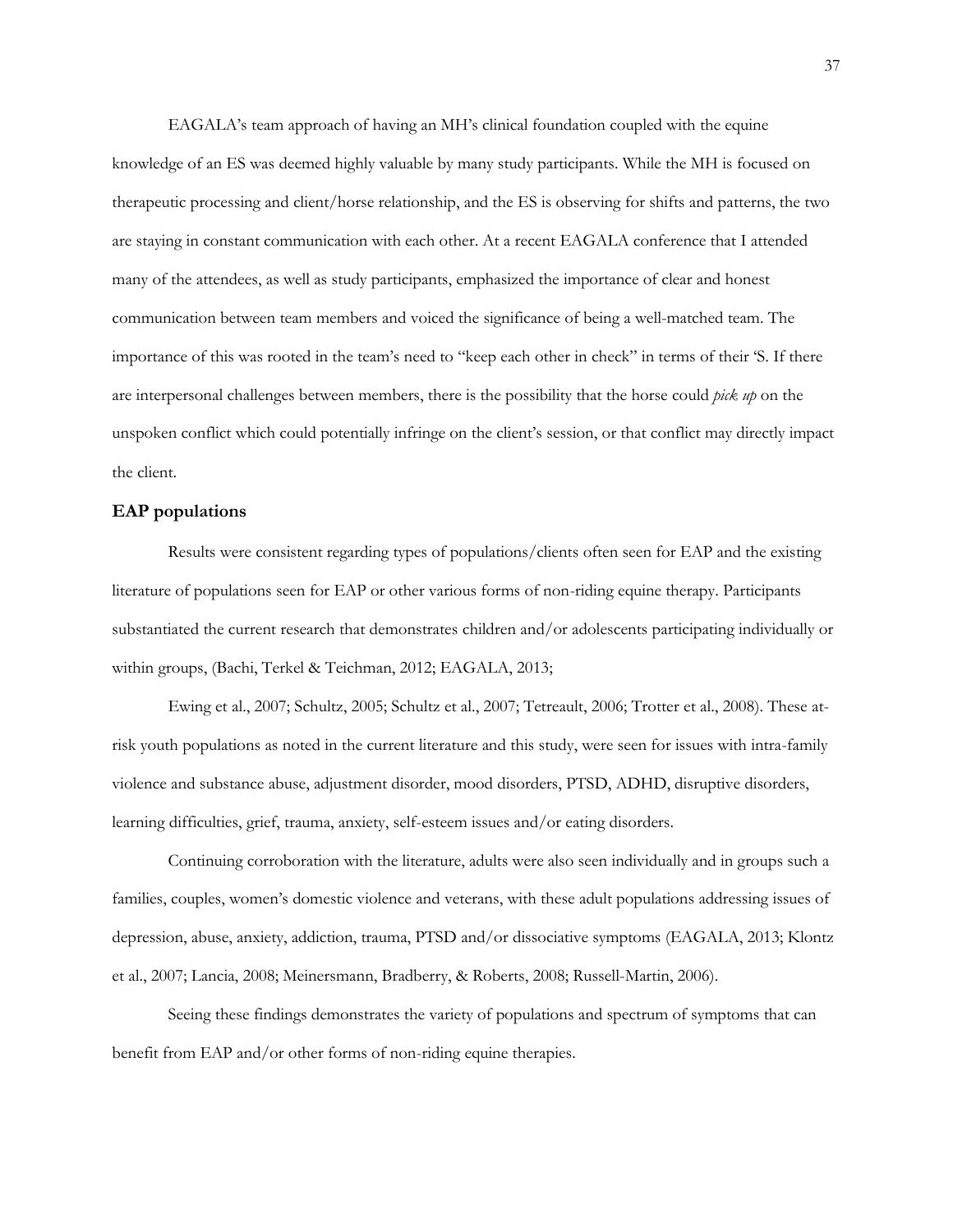#### <span id="page-44-0"></span>**Challenges of the EAGALA model**

A significant challenge often expressed, especially by the MH's, was the difficulty in holding back from intervening *and* allowing the horse to play its role acting as co-therapist. This is quite different in comparison to the traditional role a clinician would have in an office setting practice. "The ability to allow a patient to work through an activity at their own pace without intervening or rescuing is very challenging for many EAP professionals… The challenge seems to be intensified by the fact that as a therapist you are actually seeing what they do before your eyes rather than just talking about it….to truly maximize this experience and increase the generalizability of the experience, the therapist must allow the client to find an answer for themselves" (Mandrell, 2006, p.48).

Ironically, viewed as an attractive aspect of the model, using clean language/observations, while also staying alert to the 'S of personal "stuff", were also reported as challenging features.

Participants often spoke to the effort that is required to remain mindful of these challenges during sessions. They placed great importance on having an honest, trustworthy safe and compatible relationship with their co-facilitating team member so as to keep each other in check in terms of these challenges.

Though not specific to the EAGALA model, several participants emphasized a potential challenge with this modality of therapy in terms of the fast pace and intensity at which EAP can occur, as one participant states, "I've seen EAP be too intense for clients and that's actually a challenge. Sometimes it goes too deep, too fast." Whereas another participants states, "I've seen that there were some clients that were in therapy for many, many years who in several sessions felt like they had more progress than they had doing talk therapy." While this suggests that making progress in therapy is a valuable marker, it's ethically important to assess whether a client is an appropriate candidate for a potentially intense form of therapy. There is a degree of responsibility that is required of the treatment team when assessing for readiness as well as timely processing and debriefing. As one participant poignantly expressed, "…we need to realize that it is effective whether we intend for it to be or not because it's the horses that bring things about no matter what. So we really need to be responsible…"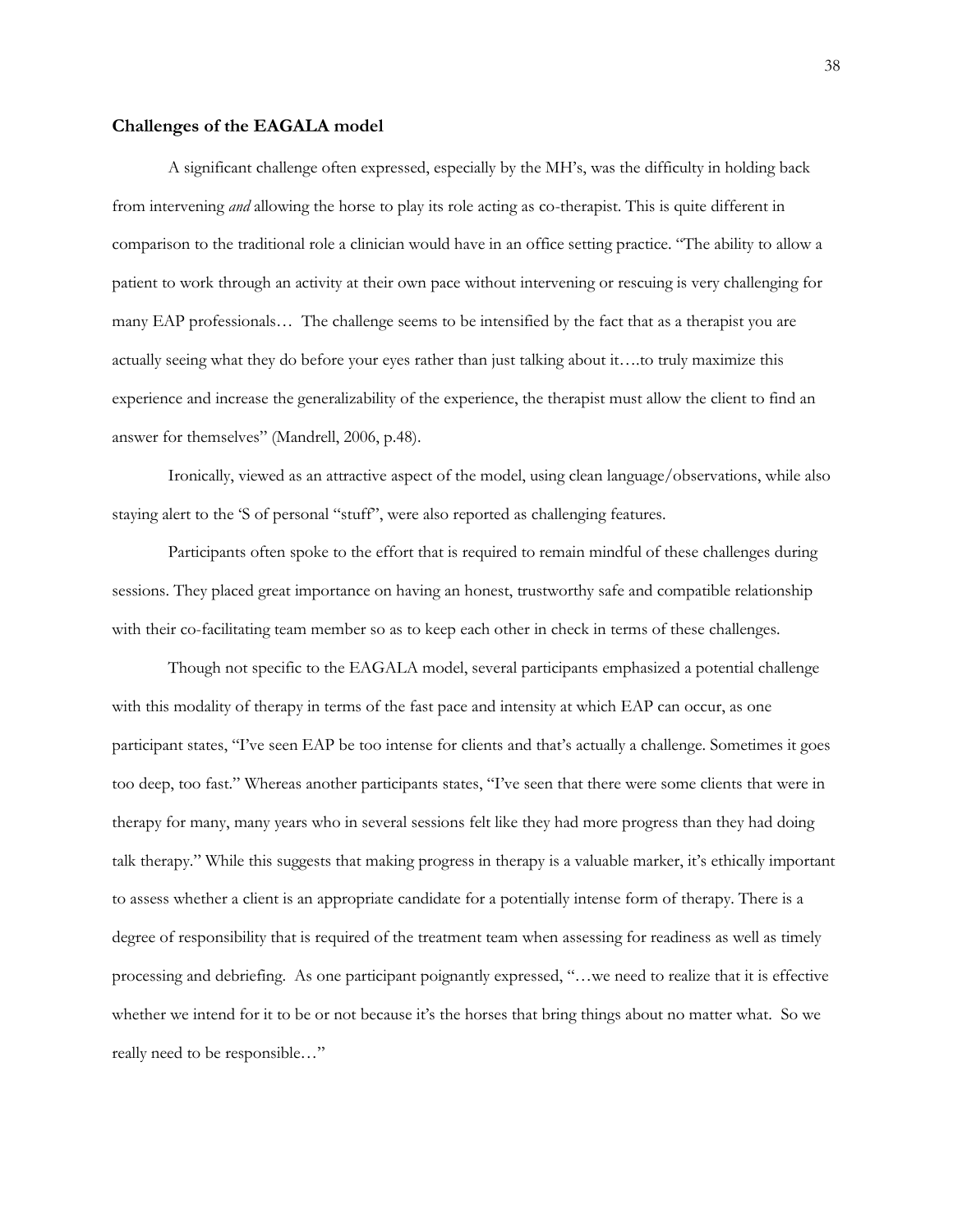In terms of training, some participants voiced the need for reevaluation of and enhancements to the EAGALA training. Though Part I and Part II levels of training are fundamental introductions to the model, some facilitators suggested that the newly certified are not necessarily seasoned enough to be immediate representatives of the EAGALA model, and question their readiness. It is important to note that the organization encourages certified members to repeatedly take both Levels I and II trainings, participate in local networking group meetings and participate in the advanced EAGALA certification process.

Suggestions included the idea of having trainee status until a certain amount of practice hours have been completed and having a required mentorship program, not just the existing one that is offered for the optional advanced certification. As one long term EAGALA member shared, "I really got it when I was in my advanced training/mentoring process… I don't know if I would have truly gotten it without the advanced mentoring. I probably would have but it would have taken longer."

# <span id="page-45-0"></span>**Client benefits and themes of change observed from EAP**

Of the fifteen EAP facilitators surveyed all used the same language and discussed clients making significant "transformations and shifts" in EAP. This stands out and alludes to the powerful effectiveness of this work, perhaps correlated to the aspect of how intense and quick changes can occur. The aspect of immediate equine feedback after a client reenacts their personal challenges with the horse creates a space where significant and fast-paced revelations are more likely to occur.

This study supported existing literature (Bachi et al., 2012; EAGALA, 2013; Ewing et al., 2007; Froeschle, 2009; Klontz et al., 2007; Lancia 2008; Mandrell, 2006; Meinersmann et al., 2008; Russell-Martin, 2006; Schultz et al., 2007; and Trotter et al., 2008) in terms of EAP benefits and/or themes of change observed in clients. These similar EAP benefits include increased self-confidence/self-worth; emotional regulation; decreased depression, anxiety and suicidal ideation; improved anger/self-management; the development of positive coping skills and strategies; improved interpersonal relationship skills; and improved academic performance.

Comparable themes of change observed in the literature include the theme of the horse(s) metaphorically acting out/reenacting peoples' dynamics/stories; improved communication skills; initial fear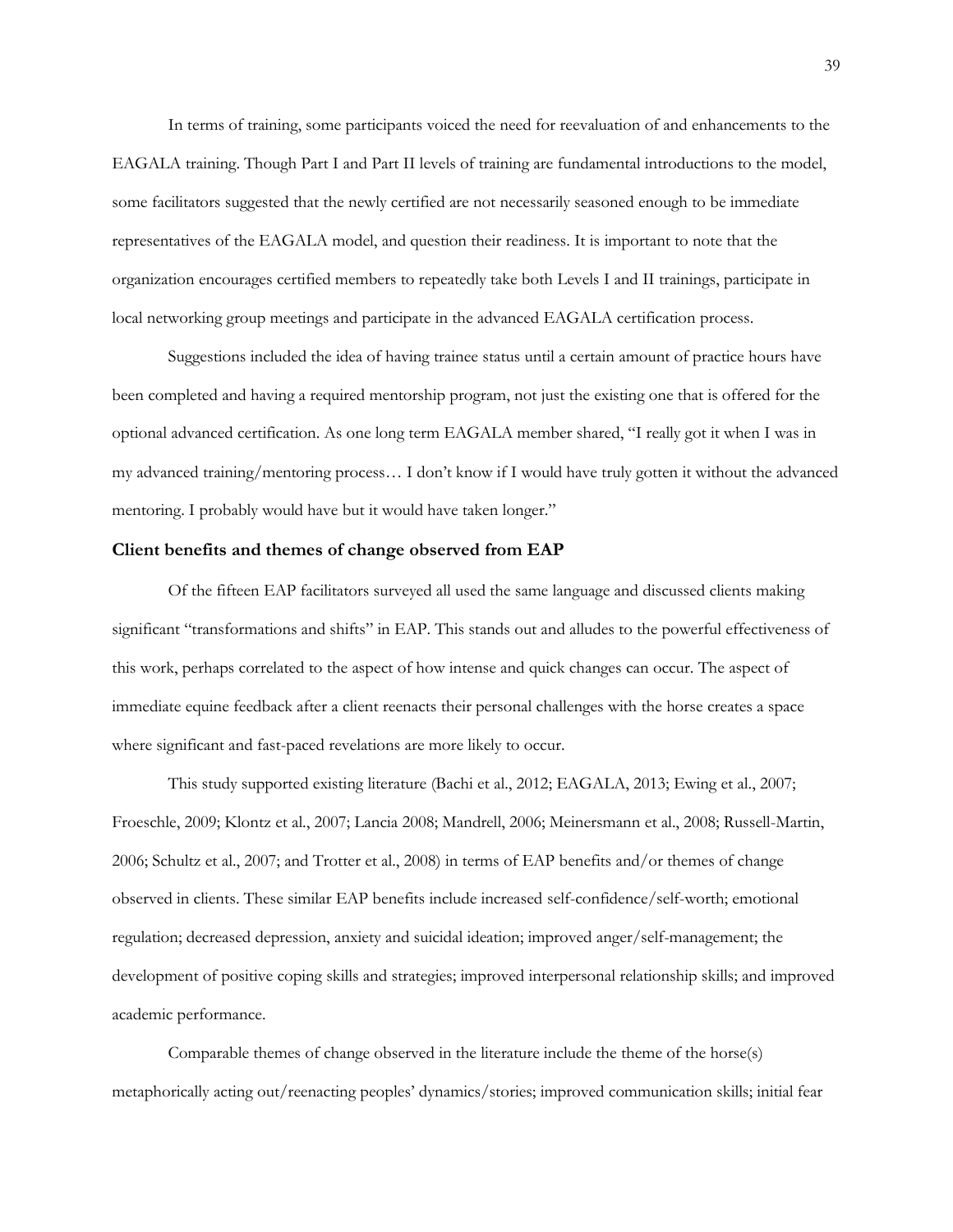of horses; increased risk-taking; increased ability to set physical and emotional boundaries; increased selfawareness; and decreased perfectionism. Other key findings that stood out in this study included the ability to ask for help and speak up, and the ability for forgiveness.

With this study corroborating such similar and important benefits and themes as existing research, it speaks to the vitality, effectiveness and reliability of EAP.

#### <span id="page-46-0"></span>**Popular EAP activities**

Across the board, all study participants showed great preference for unstructured or loosely structured activities. Repeatedly, the phrase "letting it unfold" was spoken throughout the interviews. Team members will meet before a session and discuss the nature of a case, followed by connecting with the client and proceeding with the session based on client information provided. Great value was given to the organic unfolding based upon client-need, similar to how certain therapeutic modality office sessions may occur. Simply being around and engaging with the horses was consistently conveyed in the study as an approach that would provide the clinicians with enough therapeutic information, as *it is all information*, from the beginning to the end of a session. Mandrell (2006) speaks to allowing this process to have its own power.

Having said that, common themes of popular activities that created valuable sessions include introducing oneself to the horse(s); going out to the pasture, choosing a horse, possibly haltering it or without touching the horse, and walking it back; or building an obstacle course that is a representation of a challenging personal life situation, a relapse or even a relationship. These activities can provide the facilitators with a wealth of information as to how the client engages in different arenas of his/her own life.

#### <span id="page-46-1"></span>**Suggestions and insights for new facilitators and clients**

The element of trust appeared as a reoccurring theme when participants were offering their wisdom, with "trust the process" taking the lead, followed by "trust the horses." This theme is in alignment with idea of "letting it unfold" as mentioned earlier. Furthermore, this advice was offered to potential EAP candidates, as well.

Facilitators expressed having faith and to carry on with "getting the word out" while society continues its gradual exposure to the remote idea that psychotherapy could possibly occur *and* be effective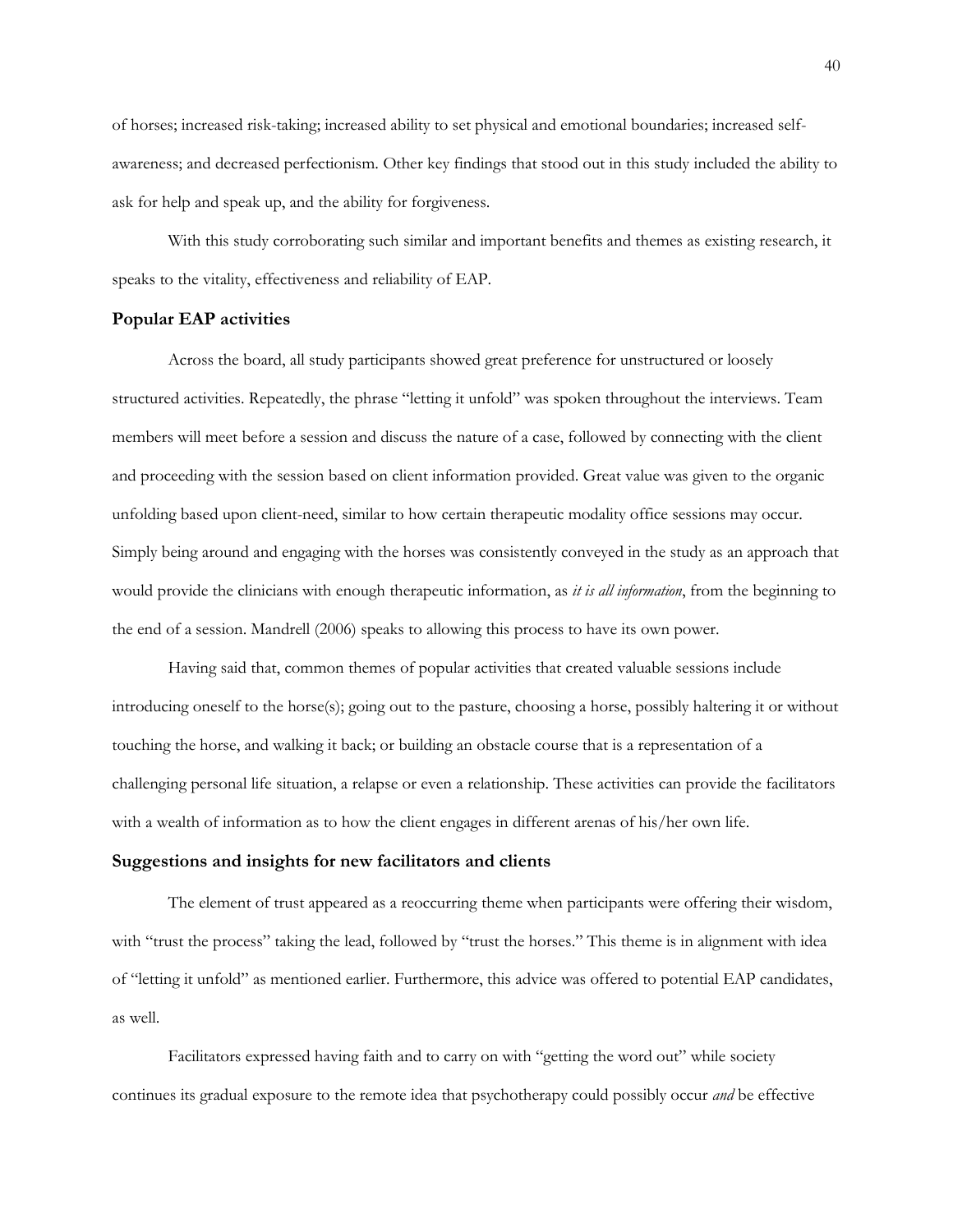using a horse as co-therapist. All participants expressed their gratitude for this study and endorsed the continuing need for further equine therapy research in order to build credibility for this field and as a means to get our culture to "buy into" the notion that this modality works.

Lastly, a reoccurring theme was demonstrated when the participants once again voiced the significance of having a strong and effective team that has optimal communication skills. In order to do accomplish this it was suggested by many participants that MH's acquire a foundation of equine knowledge/language and for ES' to acquire the same in terms of the psychological aspects, in addition to continuing with on-going training.

#### <span id="page-47-0"></span>**Limitations of the Study Reported Here**

The limitations of this research include a small sample size  $(n = 15)$ , therefore limiting the generalizability of the findings; it was racially homogenous (all 15 participants identified as Caucasian); and all participants and myself are EAGALA members, creating a potential bias within this study. I also experienced EAP first-hand, having a powerful and positive experience, which may have created some bias within the investigation as well. Further research would benefit from a researcher who is a non-EAGALA member, exploring the perspectives of EAP practitioners of another model, or even better, EAP practitioners who investigated the EAGALA model but did not resonate with its practices.

Moreover, the interview questions were designed by the researcher and as this was a qualitative study with open-ended questions, participants' interpretations varied in some cases, as did the length and depth of the responses to the interview questions. However, the qualitative interviews allowed for rich and personal responses, with participants being forthright, eager to share their experiences and grateful that research was being conducted for this modality of therapy.

#### <span id="page-47-1"></span>**Implications for Future Research**

The intention of this study was to add to the research on equine-assisted psychotherapy. As the findings confirm much of the existing literature, there is still a call for further quantitative studies that measure the effectiveness of EAP. The original intention of this study was to perform an RCT trial; such research continues to be urgently needed for EAP -- to meet the ethical requirement to offer an evidence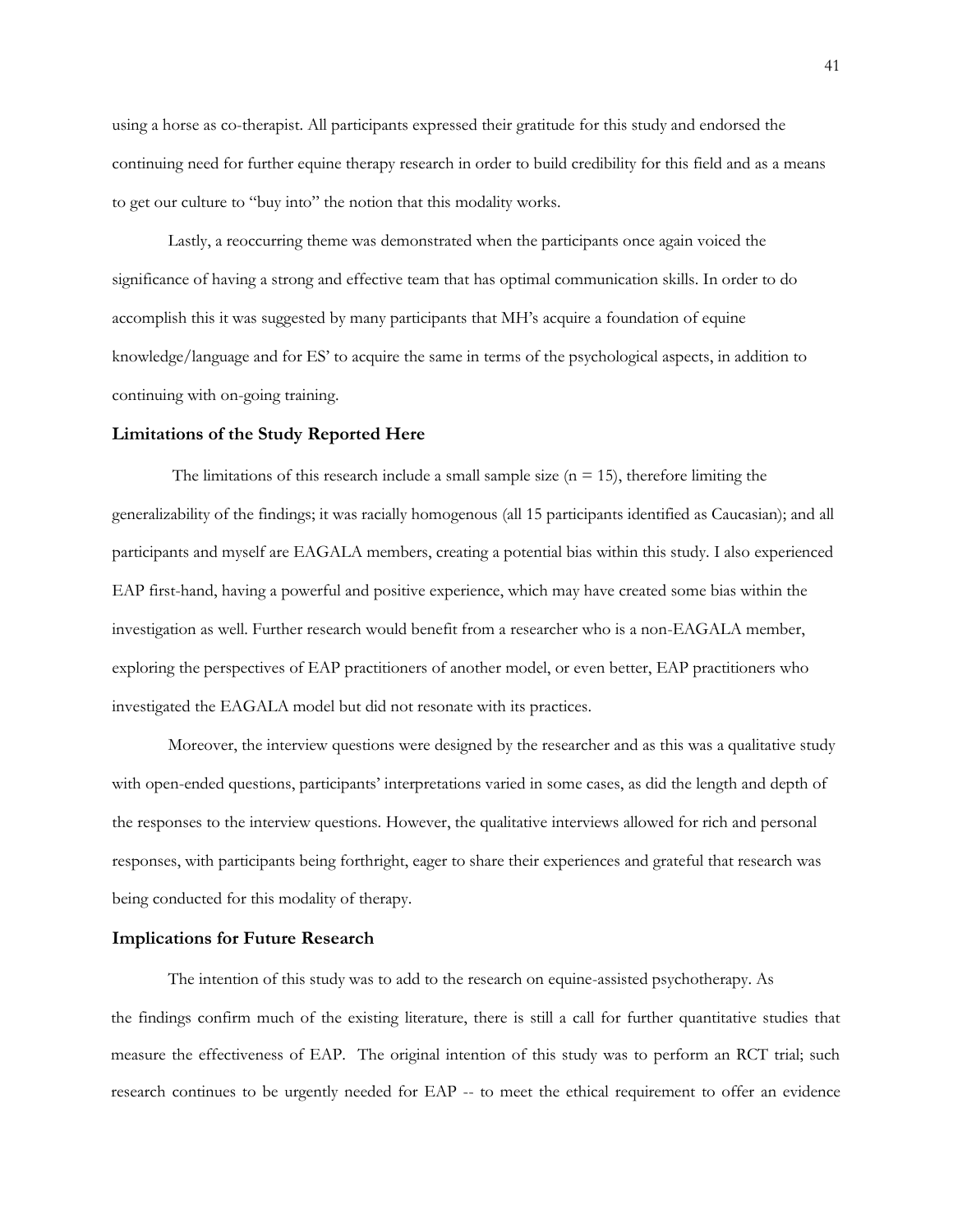basis for the therapies we conduct. EAP could perhaps be systematically compared to another modality such as cognitive behavior therapy (CBT). Results could potentially add to the further credibility of the field.

Evidence in both the literature and the findings suggests the benefits that EAP can offer to diverse populations who are experiencing a range of psychological challenges. The experiential nature of working with horses as a therapeutic tool offers hope to situations where there may have been none. This is metaphorical work that can cut right to the heart of a challenge. "EAP gives the client a visible metaphor that can be applied to life experiences and relationships. These metaphors teach relational and coping skills as well as alternative ways to respond to difficult situations in life" (Mandrell, 2006, p. 136).

Successful as it has been, this research also invites EAGALA to continue evaluating its model. Raising the bar on training requirements, making mandatory areas that were once optional, may perhaps take EAGALA to the nest stage in its professional development.

This work goes beyond simply engaging with horses. It can shift the core of a person, as sharing space with these creatures can become a spiritual experience for some. There is something that a horse can offer the human. It is an unspoken knowing that pierces the soul, cutting right to the truth, making one feel seen and understood, quite possibly for the very first time.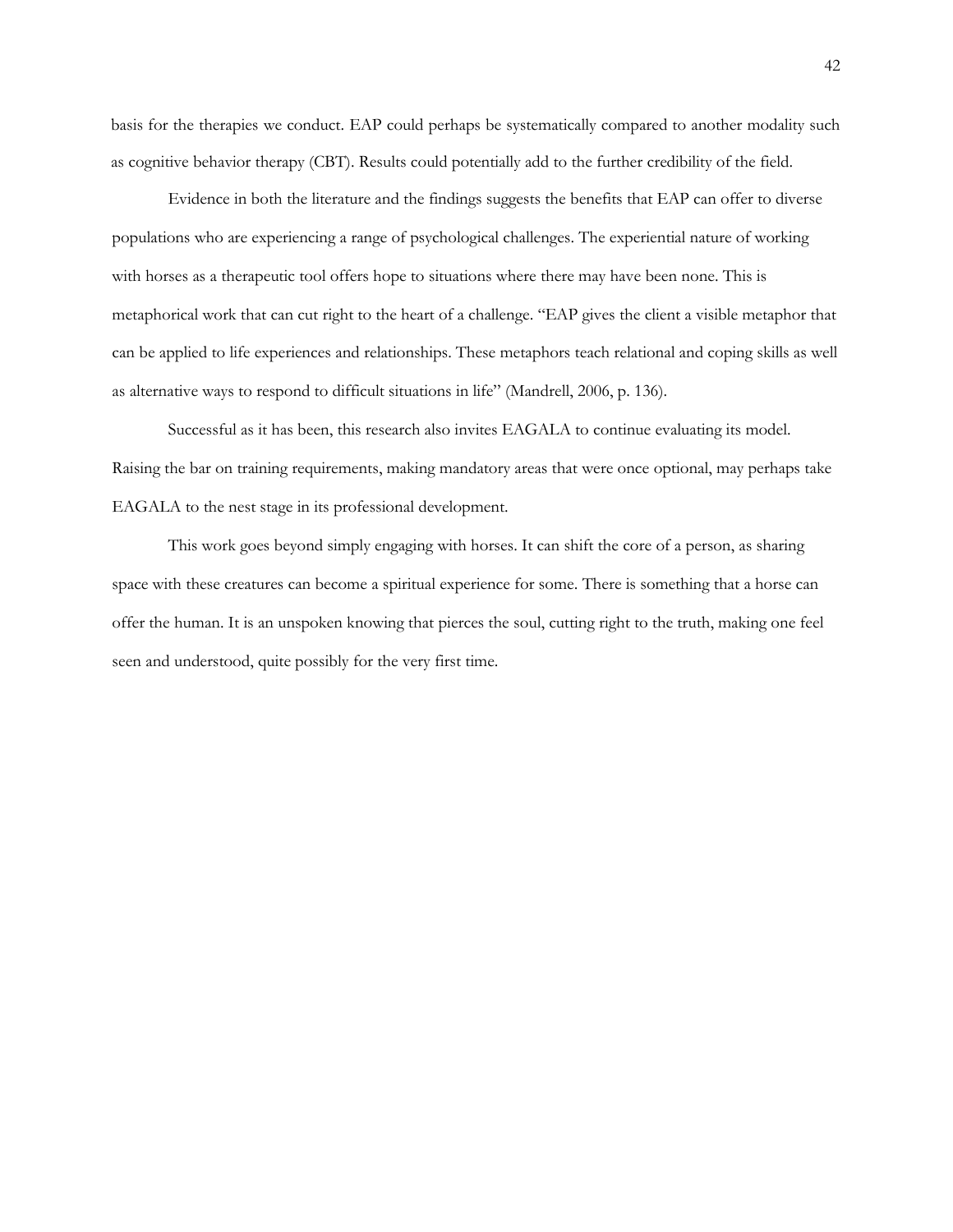#### **References**

- <span id="page-49-0"></span>American Hippotherapy Association. (2013). AHA *Website.* Retrieved from: <http://www.americanhippotherapyassociation.org/>
- Bachi, K., Terkel, J., & Teichman, M. (2012). Equine-facilitated psychotherapy for at-risk adolescents: The influence on self-image, self-control and trust. *Clinical Child Psychology and Psychiatry*, *17*(2), 298-312.
- Barker, S. B., & Dawson, K. S. (1998). The effects of animal-assisted therapy on anxiety ratings of hospitalized psychiatric patients. *Psychiatric Services*, *49*(6), 797-801.
- Chandler, C. K., Portrie-Bethke, T. L., Minton, C. A. B., Fernando, D. M., & O'Callaghan, D. M. (2010). Matching animal-assisted therapy techniques and intentions with counseling guiding theories. *Journal of Mental Health Counseling*, *32*(4), 354-374.
- Christian, J. (2005). All creatures great and small: Utilizing equine-assisted therapy to treat eating disorders. *Journal of Psychology and Christianity. 24*(1), 65-67.
- Cornelius, S. (2002*). An exploratory study of theoretical concepts used by practitioners of equine-assisted psychotherapy in treating eating disordered patients in residential treatment settings: A project based upon an independent investigation*. Doctoral dissertation, Smith College School for Social Work.
- Davis-Berman, J., & Berman, D. S. (1989). The wilderness therapy program: An empirical study of its effects with adolescents in an outpatient setting. *Journal of Contemporary Psychotherapy*, *19*(4), 271-281.
- Deaton, C. (2006). The role of oxidative stress in an equine model of human asthma. *Redox Report*, *11*(2), 46- 52.
- DeMares, R., & Krycka, K. (1998). Wild-animal-triggered peak experiences: Transpersonal aspects. *Journal of Transpersonal Psychology*, *30*, 161-177.
- Derogatis, L. R. (2000). *Brief symptom inventory (BSI) 18: Administration, scoring and procedure manual*. Minneapolis: NCS Person, Inc.
- Equine Assisted Growth and Learning Association. (2013). EAGALA *Website.* Retrieved from:

[www.eagala.org](http://www.eagala.org/)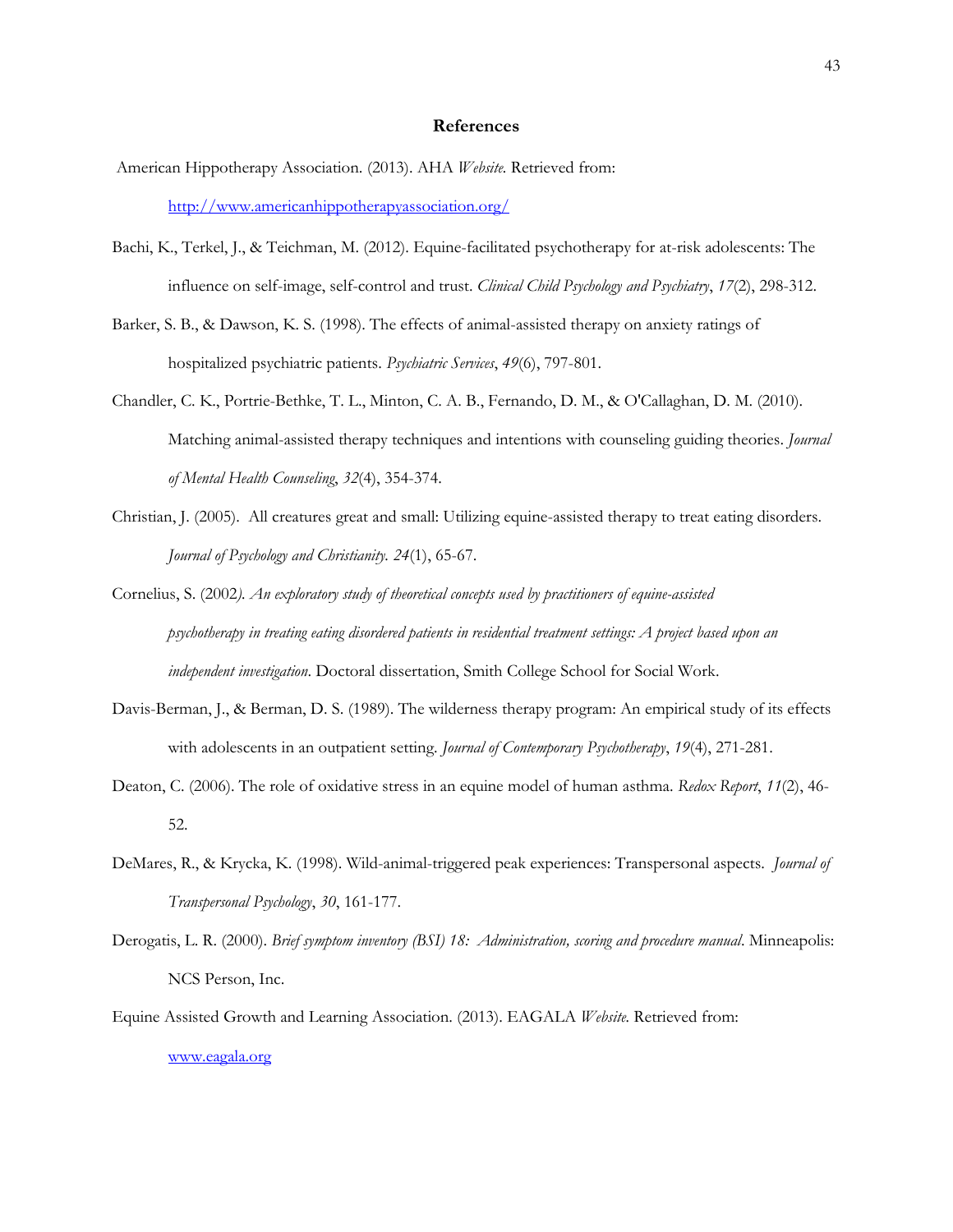- Equine Facilitated Mental Health Association/Professional Association of Therapeutic Horsemanship International. (2013). PATH Intl *Website.* Retrieved from:<http://www.pathintl.org/>
- Ewing, C.A., MacDonald, P.M., Taylor, M., Bowers M.J. (2007). Equine-facilitated learning for youths with several emotional disorders: A quantitative and qualitative study. *Child Youth Care Forum*, *36*, 59-72.
- Frewin, K. & Gardiner, B. (2005). New age or old sage? A review of equine assisted psychotherapy. *The Australian Journal of Counselling Psychology*, *6*, 13-17.
- Froeschle, J. (2009). Empowering abused women through equine assisted career therapy. *Journal of Creativity in Mental Health*, *4*(2), 180-190.
- Glazer, H. R., Clark, M. D., & Stein, D. S. (2004). The impact of hippotherapy on grieving children. *Journal of Hospice & Palliative Nursing*, *6*(3), 171.
- Greenberg, L. & Van Balen, R. The theory of experience-centered therapies. In L. Greenberg, J. Watson, & G. Lietaer (Eds.). *Handbook of Experiential Psychotherapy*. New York NY: Guilford, 1998.
- Hamill, D., Washington, K., & White, O. R. (2007). The effect of hippotherapy on postural control in sitting for children with cerebral palsy. *Physical & occupational therapy in pediatrics*, 27(4), 2342.
- Heinsch, M. (2012). Getting down to earth: Finding a place for nature in social work practice. *International Journal of Social Welfare*, *21*(3), 309-318.
- Karol, J. (2007). Applying a traditional individual psychotherapy model to equine-facilitated psychotherapy (EFP): Theory and method. *Clinical Child Psychology and Psychiatry*, *12*(1), 77-90.
- Kersten G. & Thomas L. (2000) *Equine assisted psychotherapy: Training manual*. Santaquin, UT: Equine Assisted Growth and Learning Association.
- Klontz, B.T., Bivens, A., Leinart, D. & Klontz, T. (2007). The effectiveness of equine-assisted experiential therapy: Results of an open clinical trial. *Society and Animals*, *15* (2007), 257- 267.
- Koch, L. F. (2008). Equine therapy: What impact does owning or riding a horse have on the emotional wellbeing of women?. ProQuest.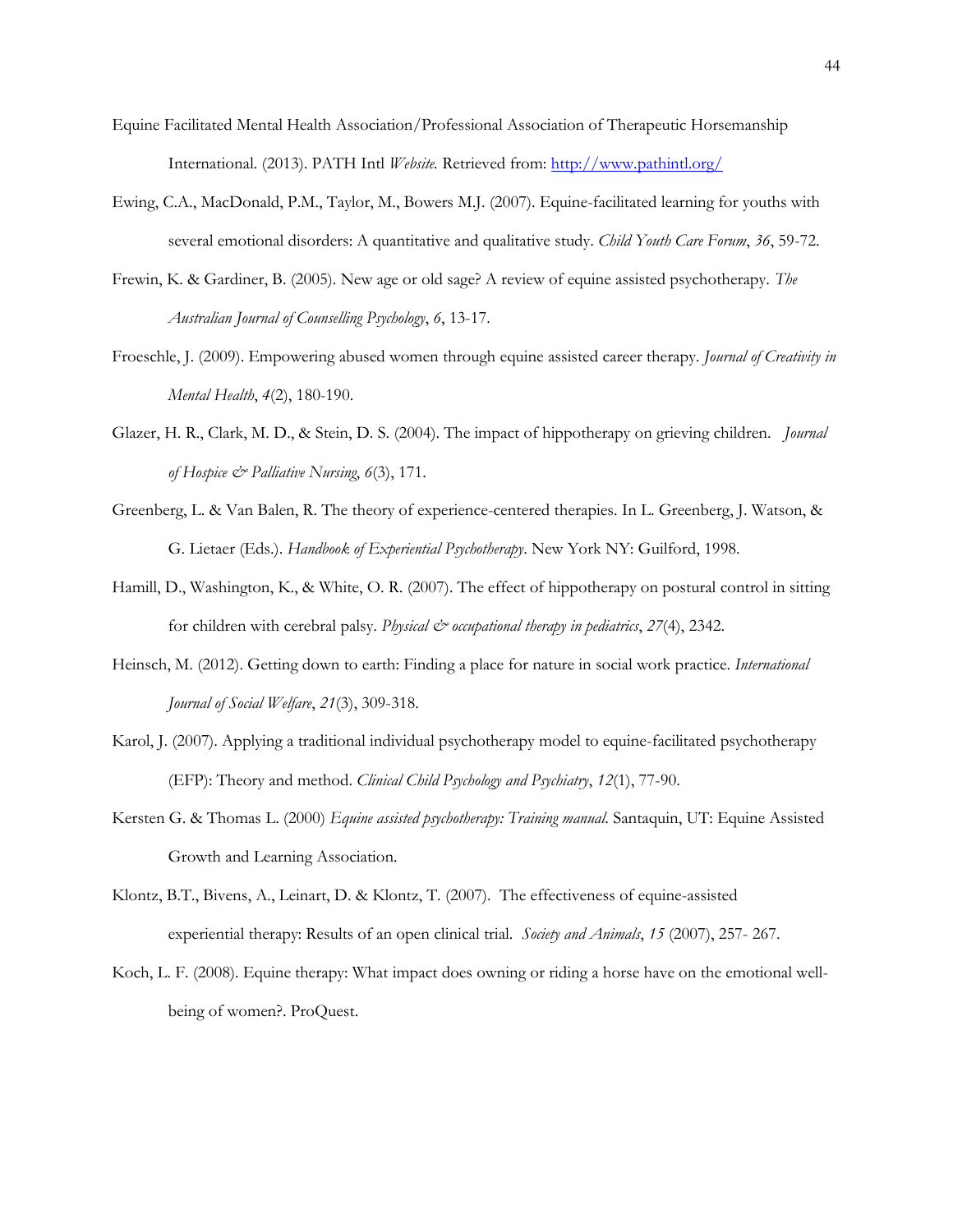- Kruger, K. A., & Serpell, J. A. (2006). Animal-assisted interventions in mental health: Definitions and theoretical foundations. *Handbook on animal-assisted therapy: Theoretical foundations and guidelines for practice*, *2*, 21-38.
- Krystosek, L. (2013, January 30). Horses as counselors: Equine-assisted psychotherapy, EAGALA style [Web log post]. Retrieved fro[m](http://www.counseling.org/news/blog/aca-blog/2013/01/30/horses-as-counselors-equine-assisted-psychotherapy-eagala-style) [http://www.counseling.org/news/blog/acahttp://www.counseling.org/news/blog/aca](http://www.counseling.org/news/blog/aca-blog/2013/01/30/horses-as-counselors-equine-assisted-psychotherapy-eagala-style)[blog/2013/01/30/horses-as-counselors-equine-assisted-psychotherapy-eagala-](http://www.counseling.org/news/blog/aca-blog/2013/01/30/horses-as-counselors-equine-assisted-psychotherapy-eagala-style)

[styleblog/2013/01/30/horses-as-counselors-equine-assisted-psychotherapy-eagala-style](http://www.counseling.org/news/blog/aca-blog/2013/01/30/horses-as-counselors-equine-assisted-psychotherapy-eagala-style)

- Lancia, J. (Spring 2008). Ascent from hell: EAP in the treatment of war veterans. Retrieved from: [http://www.eagala.org](http://www.eagala.org/)
- Levinson, B. M. (1962). The dog as a" co-therapist." *Mental Hygiene*, *46*, 59.
- Levinson, F. (May 2004). Equine facilitated learning: A natural way to improved mental health, successful relationships and balance in one's life. Retrieved from: <http://www.wayofthehorse.org/Essays/equine-fac-learning.html>
- Macauley, B. L., & Gutierrez, K. M. (2004). The effectiveness of hippotherapy for children with languagelearning disabilities. *Communication Disorders Quarterly*, *25*(4), 205-217.
- Mandrell, P. (2006). An Introduction to equine-assisted psychotherapy: A comprehensive overview. United States: Self Published.
- Mann D.S. (2001). In L. Thomas, Horseplay can be therapeutic: equine assisted psychotherapy. Retrieved from:<http://www.strugglingteens.com/opinion/horseplay.htm>
- McCabe, B. W., Baun, M. M., Speich, D., & Agrawal, S. (2002). Resident dog in the Alzheimer's special care unit. *Western Journal of Nursing Research*, *24*(6), 684-696.
- McCormick A. & McCormick, M. (1997). *Horse sense and the human heart*. Deerfield Beach, Florida: Health Communications, Incorporated.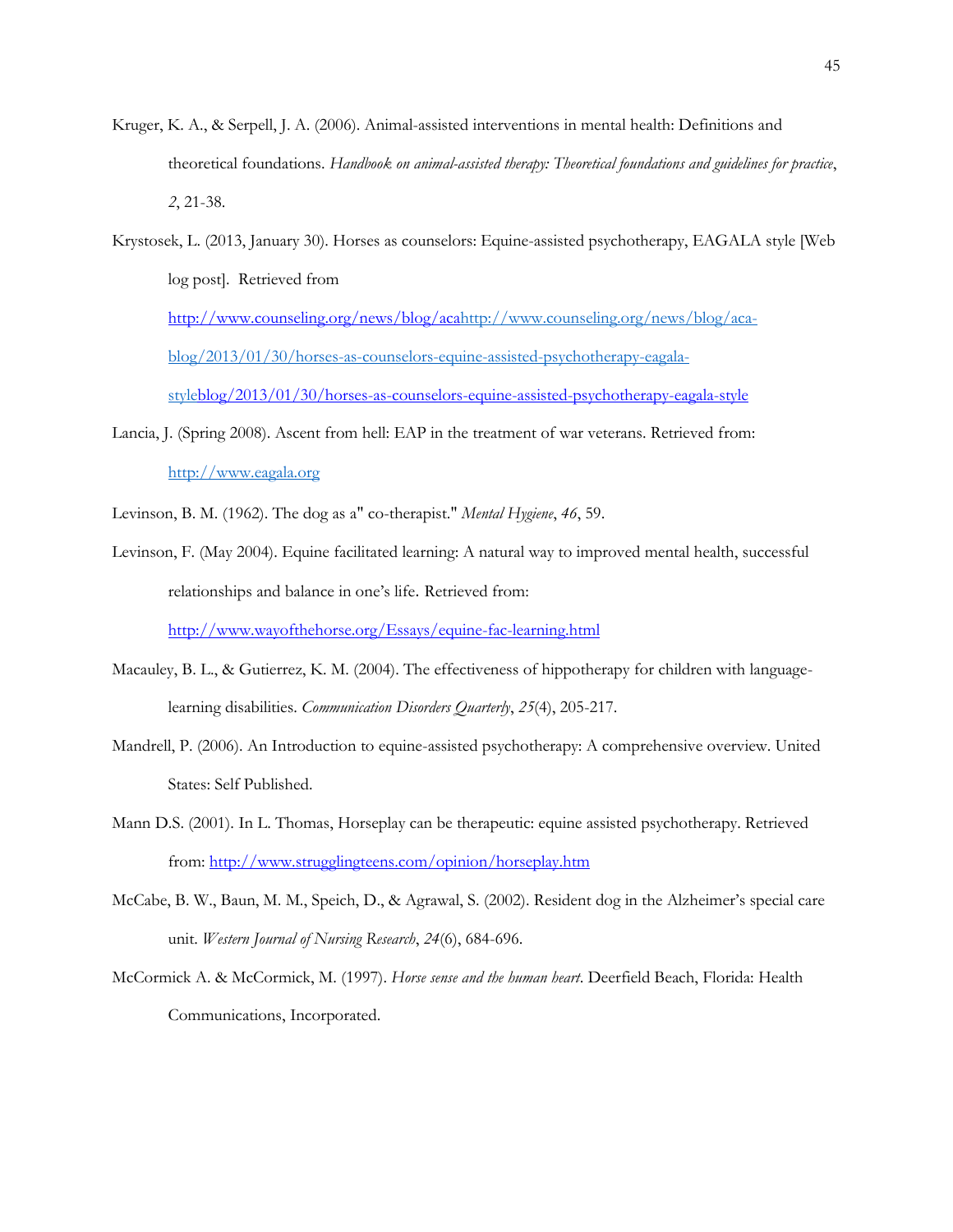- McCulloch L. (2001). The combination of therapeutic horse riding and psychological rehabilitation in the successful treatment of a boy with traumatic brain injury: a retrospective case study. *Journal of Psychological Practice*, *7*(1), 50–53.
- Meinersmann, K. M., Bradberry, J., & Roberts, F. B. (2008). Equine-facilitated psychotherapy with adult female survivors of abuse. *Journal of Psychosocial Nursing and Mental Health Services*, *46*(12), 36.
- Morrison, M. L. (2007). Health benefits of animal-assisted interventions. *Complementary Health Practice Review*, *12*(1), 51-62.
- Netting, F. E., Wilson, C. C., & New, J. C. (1987). The human-animal bond: Implications for practice. *Social Work*, *32*(1), 60-64.
- PATH Intl. (2013). Retrieved from:<http://www.pathintl.org/>
- Pet Partners. (2013). Retrieved from: <http://www.petpartners.org/>
- Pugh, S. S. (2010). *Healing each other: A qualitative study of therapist perspectives at an equine-assisted psychotherapy program in Boulder, Colorado: a project based upon an independent investigation*. Doctoral dissertation Smith College School for Social Work.
- Roberts, F., Bradberry, J., & Williams, C. (2004). Equine-facilitated psychotherapy benefits students and children. *Holistic Nursing Practice*, *18*(1), 32-35.
- Russell-Martin, L.A. (2006). Equine facilitated couples therapy and solution focused couples therapy: A comparative study. Doctorate of Philosophy, Northcentral University. Retrieved from: [www.eagala.org](http://www.eagala.org/)
- Sabine, C. (2002). *An exploratory study of theoretical concepts used by practitioners of equine assisted psychotherapy in treating eating disordered patients in residential treatment settings: a project based upon an independent investigation*. Smith College Master's Thesis.
- Schafer, K. (2002). Human-animal interactions as a therapeutic intervention. *Counseling and Human Development*, *34*(5), 1–18.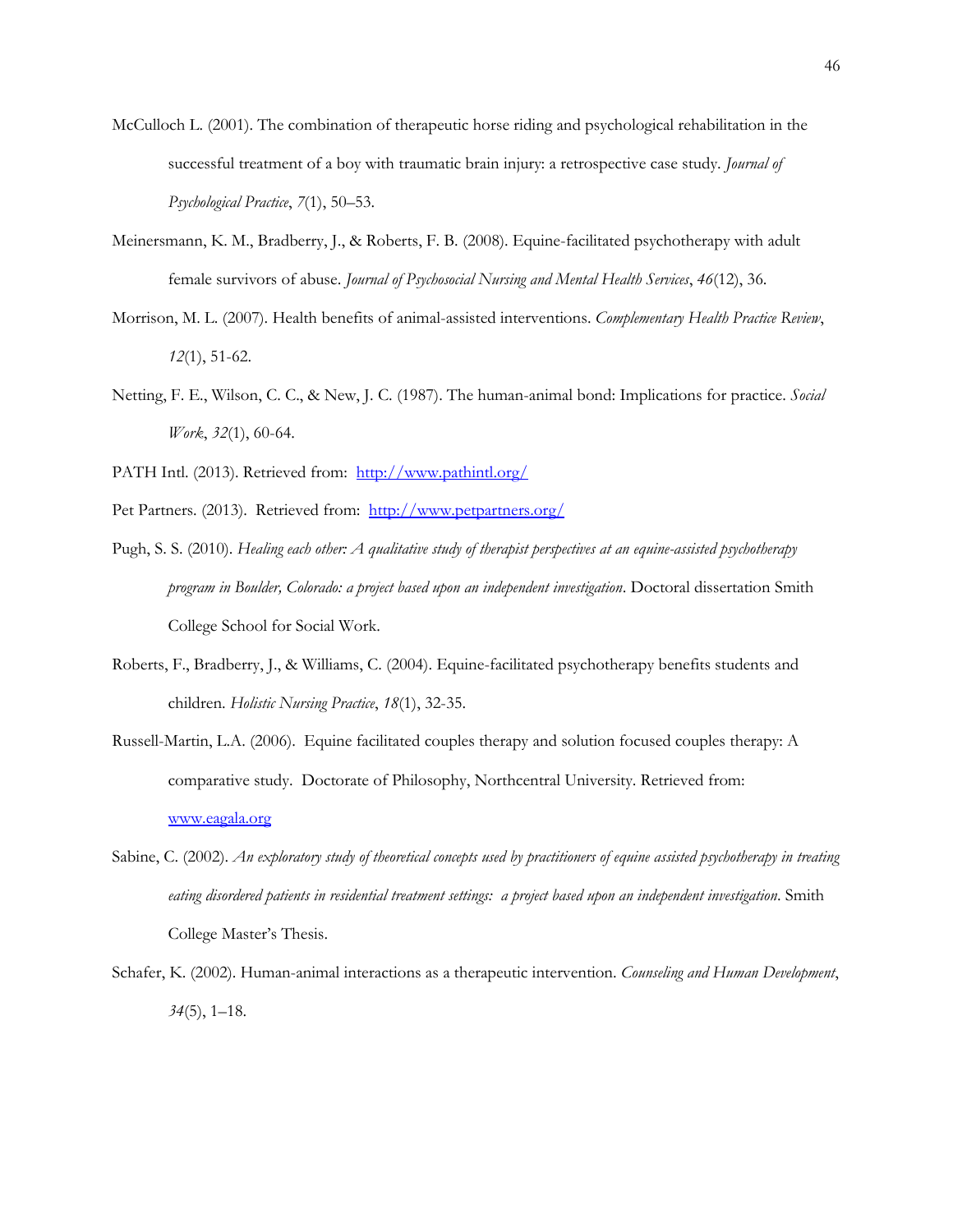- Shultz, B. (2005). The effects of Equine-Assisted psychotherapy on the psychosocial functioning of at-risk adolescents ages 12-18. Unpublished Master's Thesis. Denver Seminary. Denver, CO. Retrieved from: [www.eagala.org](http://www.eagala.org/)
- Schultz, P., Remick-Barlow, G., & Robbins, L. (2007). Equine-assisted psychotherapy: A mental health promotion/intervention modality for children who have experienced intra-family violence. Health & *Social Care in the Community, 15*(3), 265-271.
- Simmons, W. B. (2011). *The effects of equine therapy on the therapist*. Doctoral dissertation, Smith College School for Social Work.
- Straits-Tröster, K., Gierisch, J. M., Calhoun, P. S., Strauss, J. L., Voils, C. I., & Kudler, H. (2011). Living in transition: Veterans' perspectives on the post-deployment shift to civilian and family life. *Treating young veterans: promoting resilience through practice and advocacy*. New York: Springer Publishing Co.
- Thomas, L. (2002) Horse-play can be therapeutic: Equine-assisted Psychotherapy. *Woodbury Reports*, *100*, 69- 73.
- Tetreault, A. (2006). Horses that heal: The effectiveness of equine assisted growth and learning on the behavior of students diagnosed with emotional disorder. Unpublished master's thesis. Retrieved from: [www.eagala.org](http://www.eagala.org/)
- Trotter, K., Chandler, C., Goodwin-Bond, D., & Casey, J. (2008). A comparative study of the efficacy of group equine assisted counseling with at-risk children and adolescents. *Journal of Creativity in Mental Health*, *3* (3), 254-284.
- Vidrine, M., Owen-Smith, P., & Faulkner, P. (2002). Equine-facilitated group psychotherapy: Applications for therapeutic vaulting. *Issues in Mental Health Nursing*, *23*(6), 587-603.
- Wilson, E. O. (1984). *Biophilia*. Cambridge: Harvard University Press.
- Yorke, J., Adams, C., & Coady, N. (2008). Therapeutic value of equine human bonding in recovery from trauma. *Anthrozoos: A Multidisciplinary Journal of the Interactions of People & Animals*, *21*(1), 17-30.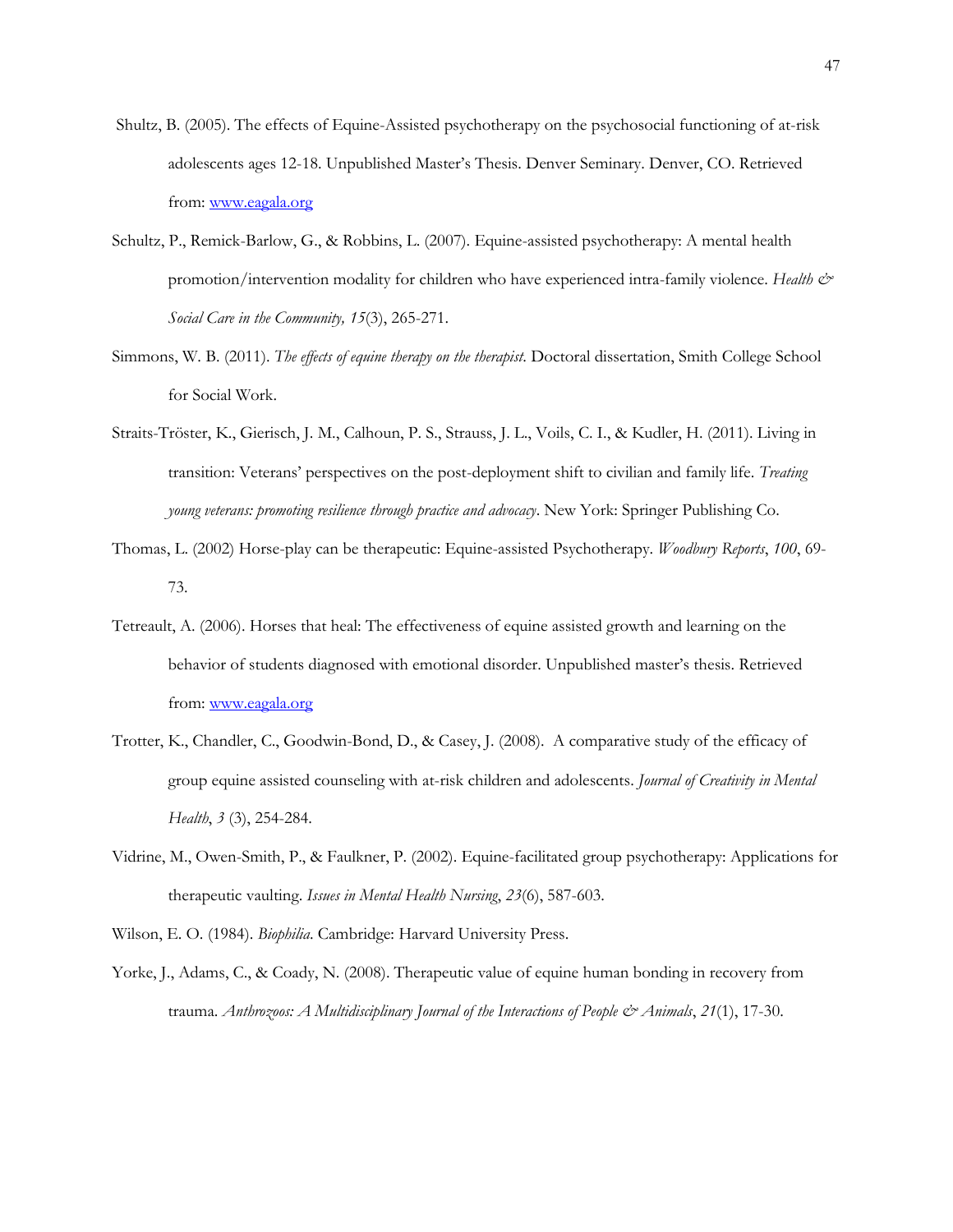Young, S. W. (2009) Navigating into the ring: A qualitative study of some of the many barriers keeping Equine Assisted Psychotherapy practitioners from connecting with prospective clients: a project based upon an independent investigation. Master's thesis Smith College School for Social Work.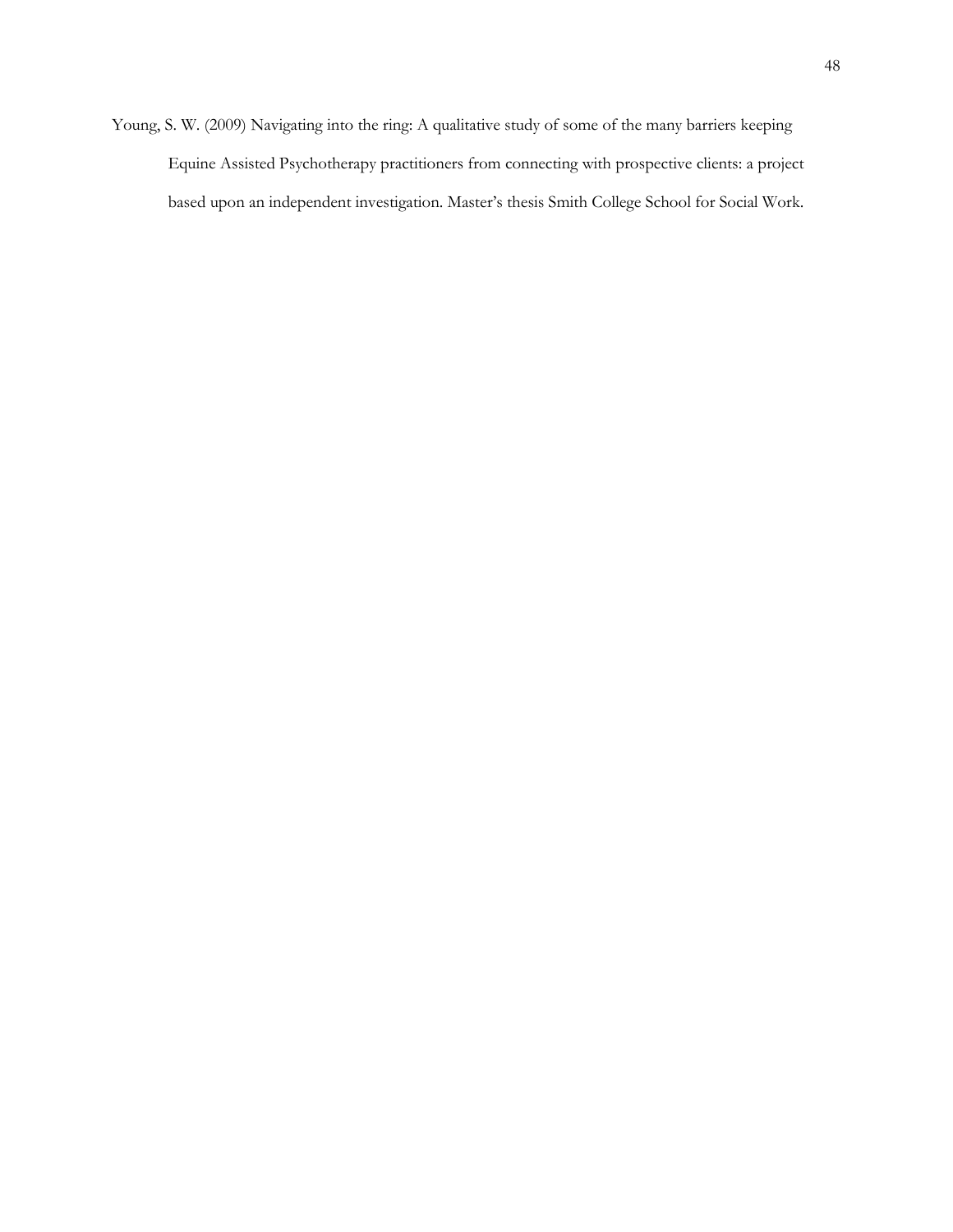# **Appendix A: Human Subjects Committee Approval Letter**

<span id="page-55-0"></span>

**School for Social Work** Smith College Northampton, Massachusetts 01063 T(413) 585-7950 F(413) 585-7994

February 26, 2013

Kelly Boyd

Dear Kelly,

Thank you for making all the requested changes to your Human Subjects Review application. Your project is now approved by the Human Subjects Review Committee.

Please note the following requirements:

Consent Forms: All subjects should be given a copy of the consent form.

Maintaining Data: You must retain all data and other documents for at least three (3) years past completion of the research activity.

In addition, these requirements may also be applicable:

**Amendments:** If you wish to change any aspect of the study (such as design, procedures, consent forms or subject population), please submit these changes to the Committee.

Renewal: You are required to apply for renewal of approval every year for as long as the study is active.

Completion: You are required to notify the Chair of the Human Subjects Review Committee when your study is completed (data collection finished). This requirement is met by completion of the thesis project during the Third Summer.

Good luck with your project.

Sincerely,

Kline Pruett/ Chur Marsha

Marsha Kline Pruett, M.S., Ph.D., M.S.L. Acting Chair, Human Subjects Review Committee

CC: Gael McCarthy, Research Advisor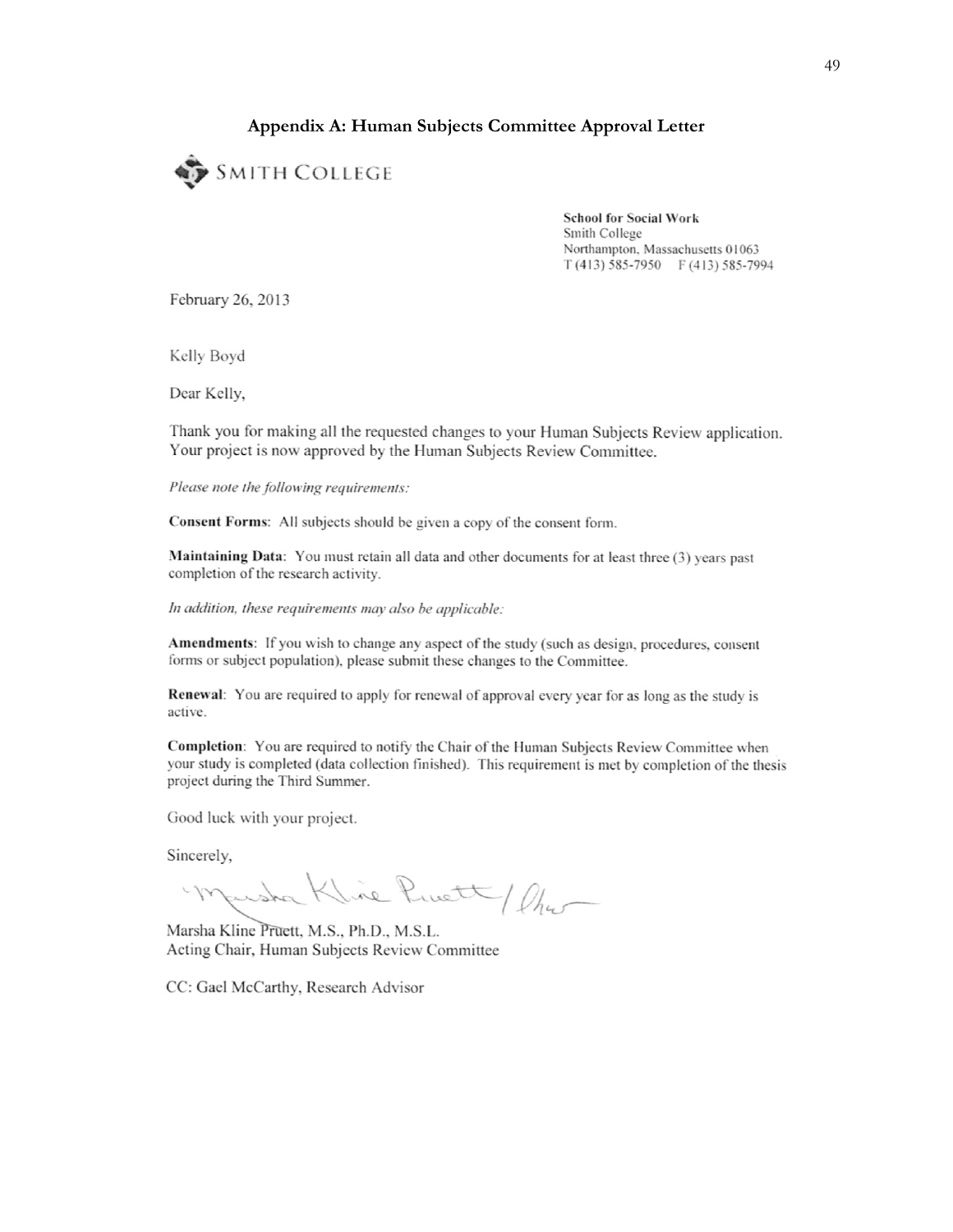#### **Appendix B: Informed Consent Form**

<span id="page-56-0"></span>Dear Prospective Participant,

My name is Kelly J. Boyd and I am a graduate student at Smith College School for Social Work in Northampton, MA. I am conducting research examining clients' and practitioners' personal experiences with Equine Assisted Psychotherapy (EAP) using the Equine Assisted Growth and Learning Association's (EAGALA) model. The data from this study will be presented as my master's thesis and may be used in public presentations, publications or dissertations.

I am asking you to participate in an interview about your personal experience as a practitioner of EAP using the EAGALA model and entails answering seven questions which should last no more than 30 minutes. These audiotaped interviews can either be answered through a phone call or depending upon distance, at the EAP facility or location of your choice.

Although I am unable to offer you financial benefit for participating in this study, your responses to the seven personal experience questions will allow you to share your personal and unique perspectives as a practitioner of EAGALA model EAP. Your participation in this study, especially if you believe there to be any benefits, or risks, may help other future recipients or practitioners of EAP.

Participation in this study is confidential. All of your responses to the interview questions will be disguised so that your identity will not be revealed or made obvious. The data from your responses will be kept confidential, stored electronically, and accessible only by me and my research advisor from Smith College who will see answers only after identifying information has been removed. Your interview responses will be kept in a secured location for three years after the completion of the study as required by federal guidelines for research. After that your responses will be destroyed, or maintained in a secure manner until no longer needed. In the case of publication or presentation of the results from this study, they will only be shared as a whole and when brief illustrative quotes are used, they will be carefully disguised.

Your participation in my study is completely voluntary. If you do choose to participate, you may refuse to answer any or all of the questions. You may withdraw from the study at any time during the data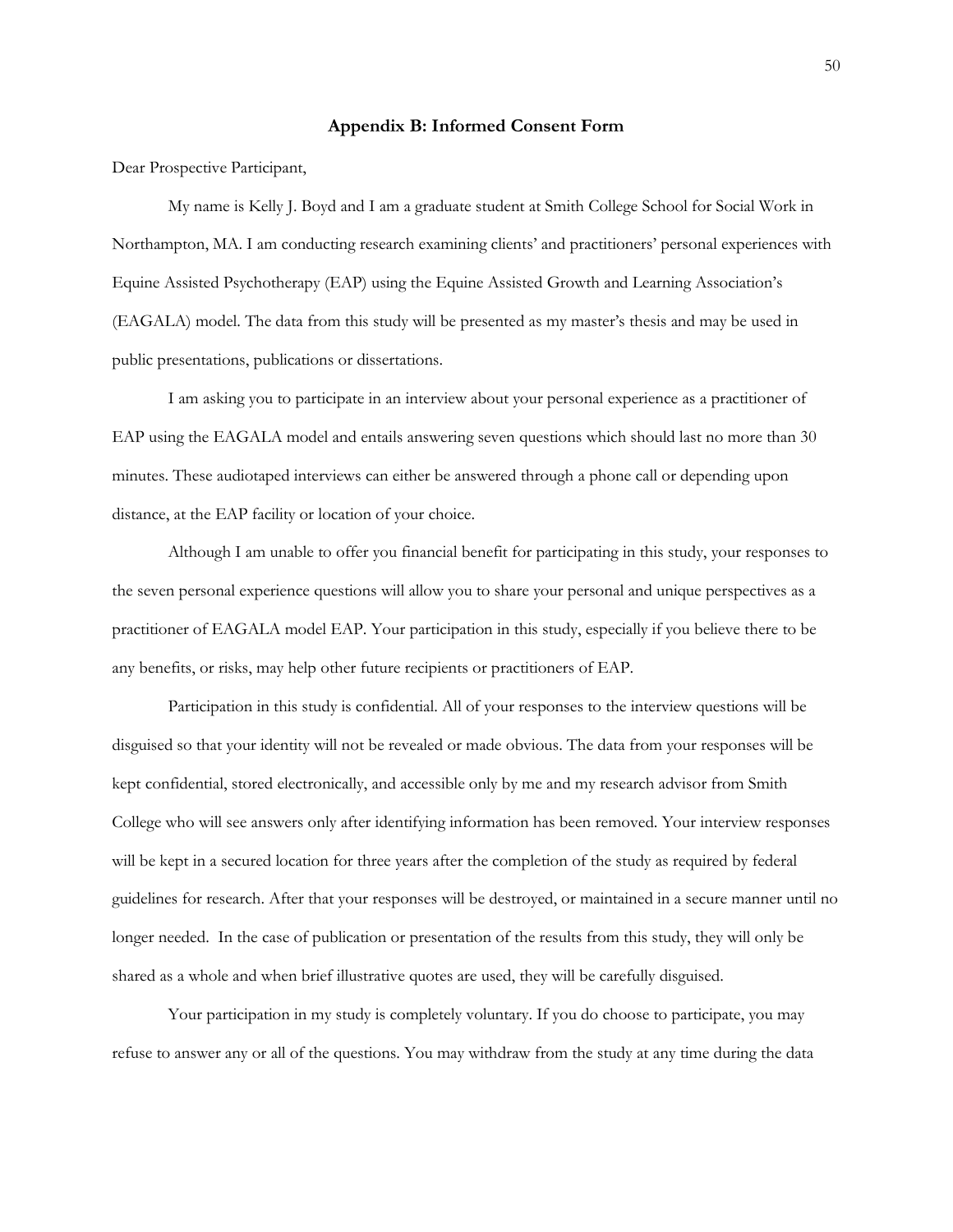collection process, up until May 1, 2013. Up until that point any of your information will be destroyed at your request by simply notifying me in email or voice mail message (XXXXX@smith.edu; or XXX-XXX-XXXX).

If you have any questions or concerns about the nature or purpose of this study or your rights as a research participant, or if you would like to receive a brief summary of the study with results and implications, please contact me at kboyd@smith.edu. You may also contact the Chair of the Human Subject Review Committee at Smith College School for Social Work, Northampton, MA, at (413) 585-7974. Please keep the provided second copy of the informed consent for your own records.

# **YOUR SIGNATURE INDICATES THAT YOU HAVE READ AND UNDERSTAND THE ABOVE INFORMATION AND THAT YOU HAVE HAD THE OPPORTUNITY TO ASK QUESTIONS ABOUT THE STUDY, YOUR PARTICIPATION, AND YOUR RIGHTS, AND THAT YOU AGREE TO PARTICIPATE IN THE STUDY.**

| $\mathbf{p}_a$<br>. | uc<br>-- |
|---------------------|----------|
|                     |          |

| <sup>n</sup><br>- Kr.<br>21 I V<br>11 U.L<br>$\sim$ | $\sim$ $ -$<br>$\boldsymbol{\mathfrak{a}}$<br>-- |
|-----------------------------------------------------|--------------------------------------------------|
|-----------------------------------------------------|--------------------------------------------------|